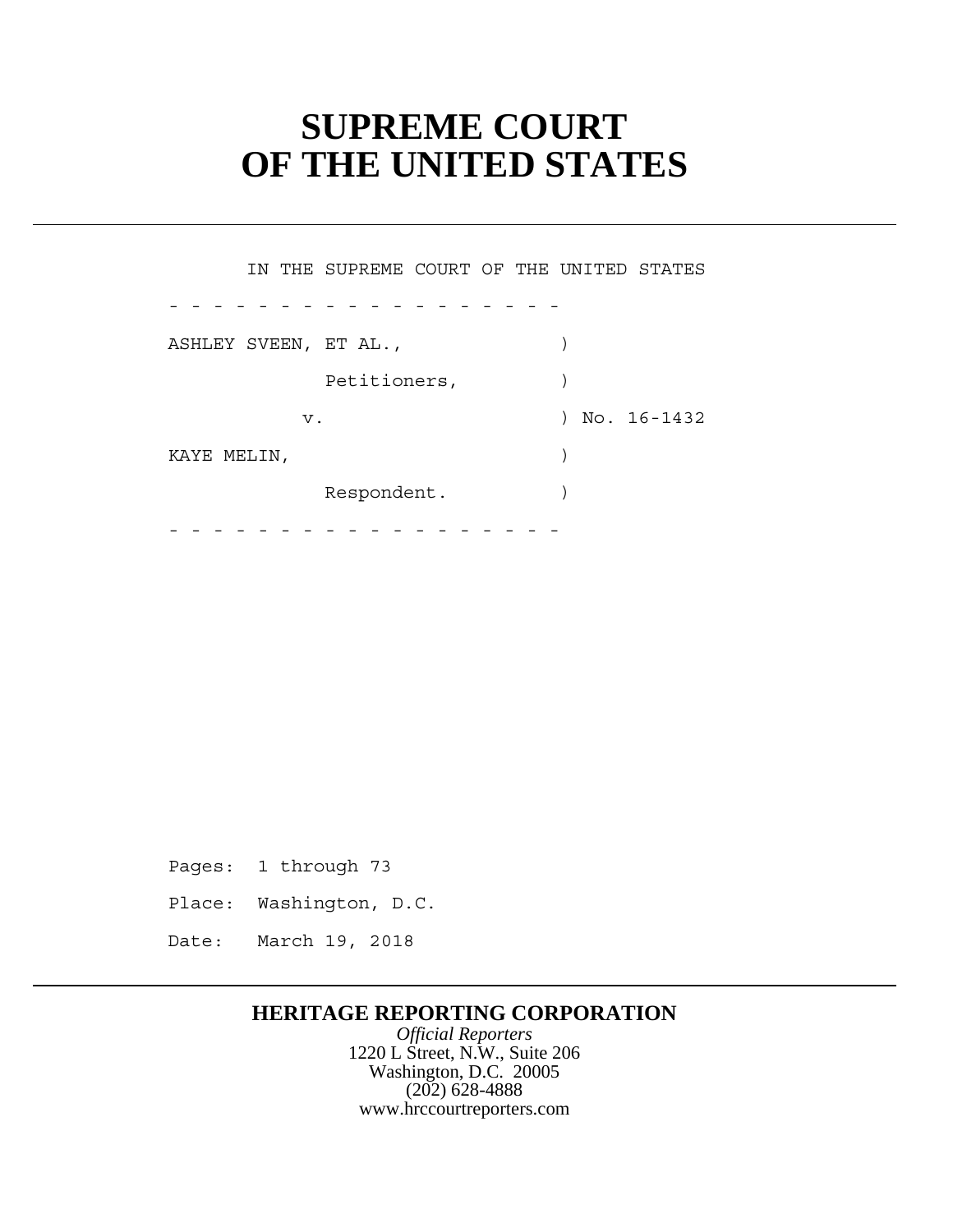1

KAYE MELIN, argument before the Supreme Court of the United States at 10:05 a.m. APPEARANCES: ADAM G. UNIKOWSKY, ESQ., Washington, D.C.; on behalf 1 2 - - - - - - - - - - - - - - - - - - 3 4 **5**  6 7 8 - - - - - - - - - - - - - - - - - - 9 10 11 12 13 14 15 16 17 18 19 20 21 22 23 24 25 IN THE SUPREME COURT OF THE UNITED STATES ASHLEY SVEEN, ET AL.,  $\qquad \qquad$ Petitioners,  $)$ v. ) No. 16-1432 Respondent. Washington, D.C. Monday, March 19, 2018 The above-entitled matter came on for oral of the Petitioners. SHAY DVORETZKY, ESQ., Washington, D.C.; on behalf of the Respondent.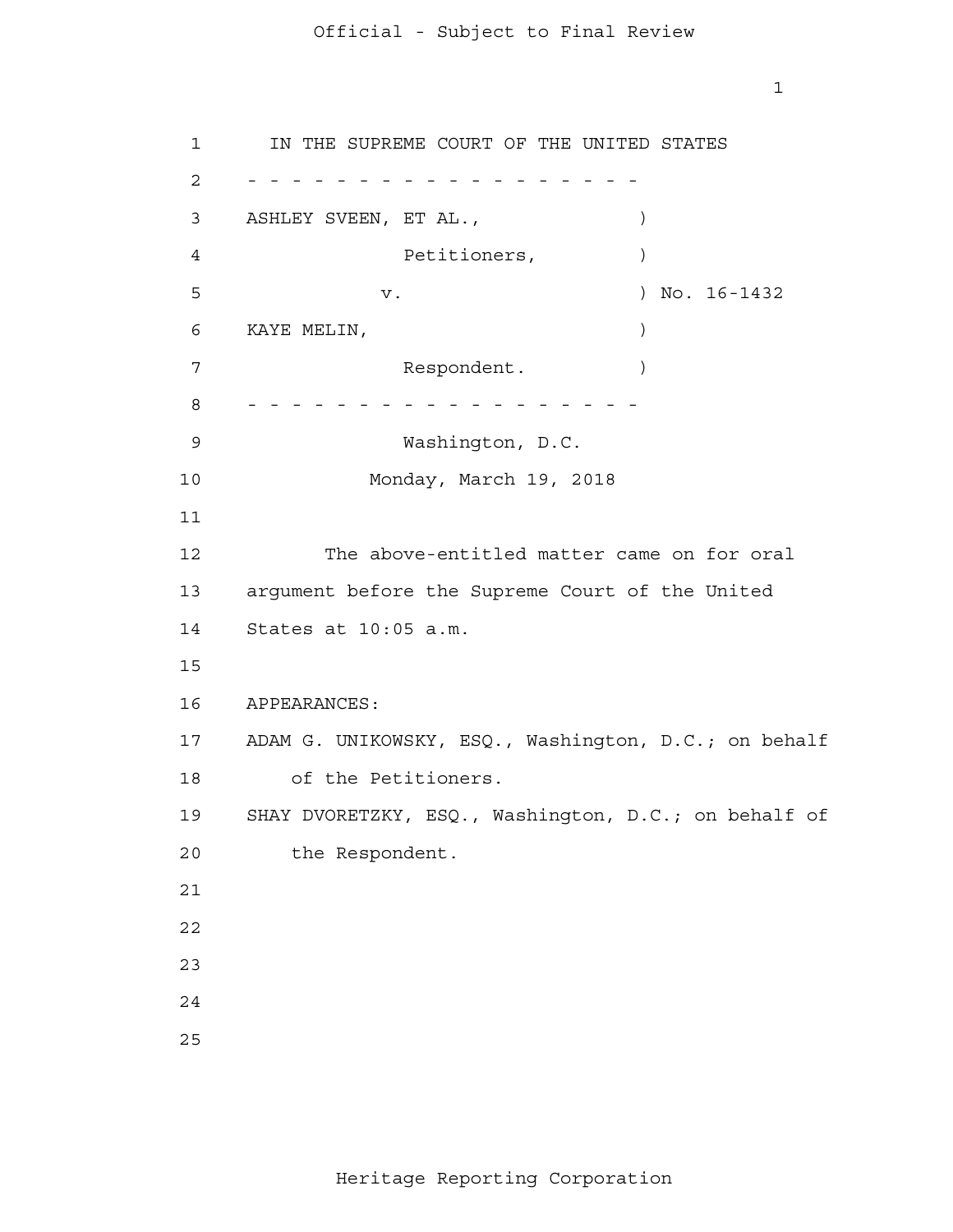| $\mathbf{1}$   | CONTENTS                     |       |
|----------------|------------------------------|-------|
| $\overline{a}$ | ORAL ARGUMENT OF:            | PAGE: |
| 3              | ADAM G. UNIKOWSKY, ESQ.      |       |
| $\overline{4}$ | On behalf of the Petitioners | 3     |
| 5              | ORAL ARGUMENT OF:            |       |
| 6              | SHAY DVORETZKY, ESQ.         |       |
| 7              | On behalf of the Respondent  | 35    |
| 8              | REBUTTAL ARGUMENT OF:        |       |
| 9              | ADAM G. UNIKOWSKY, ESQ.      |       |
| 10             | On behalf of the Petitioners | 66    |
| 11             |                              |       |
| 12             |                              |       |
| 13             |                              |       |
| 14             |                              |       |
| 15             |                              |       |
| 16             |                              |       |
| 17             |                              |       |
| 18             |                              |       |
| 19             |                              |       |
| $20$           |                              |       |
| $2\,1$         |                              |       |
| 22             |                              |       |
| 23             |                              |       |
| 24             |                              |       |
| 25             |                              |       |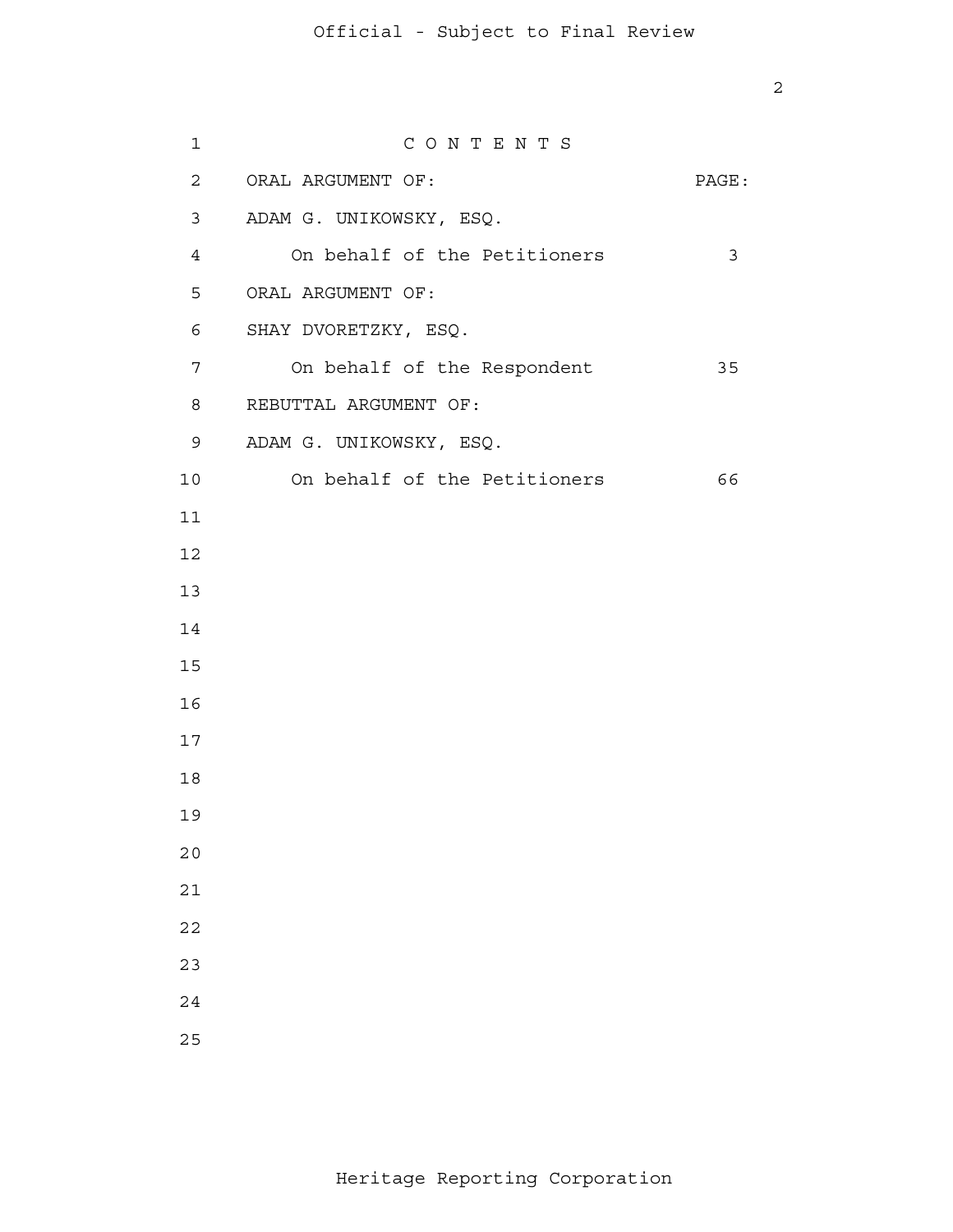3

 1 2 3 4 **5**  6 7 8 9 10 11 12 13 14 15 16 17 18 19 20 21 22 23 24 25 P R O C E E D I N G S (10:05 a.m.) CHIEF JUSTICE ROBERTS: We'll hear argument today in Case 16-1432, Sveen versus Melin. Mr. Unikowsky. ORAL ARGUMENT OF ADAM G. UNIKOWSKY ON BEHALF OF THE PETITIONERS MR. UNIKOWSKY: Mr. Chief Justice, and may it please the Court: The question before the Court today is whether the application of a revocation-on-divorce statute to a life insurance policy purchased before the enactment of that statute violates the Contracts Clause. JUSTICE KENNEDY: Could you just -- as a preliminary matter, after the divorce but before the owner of the policy died, did he pay premiums? MR. UNIKOWSKY: I -- I'd have to check. I'm not -- I'm not sure if he did. He did pay them before the divorce. I'm not sure if the  $-$ - I  $-$ - I  $-$  the policy was live at the time of his death. I'm not sure -- I think it may have been funded by the premiums that had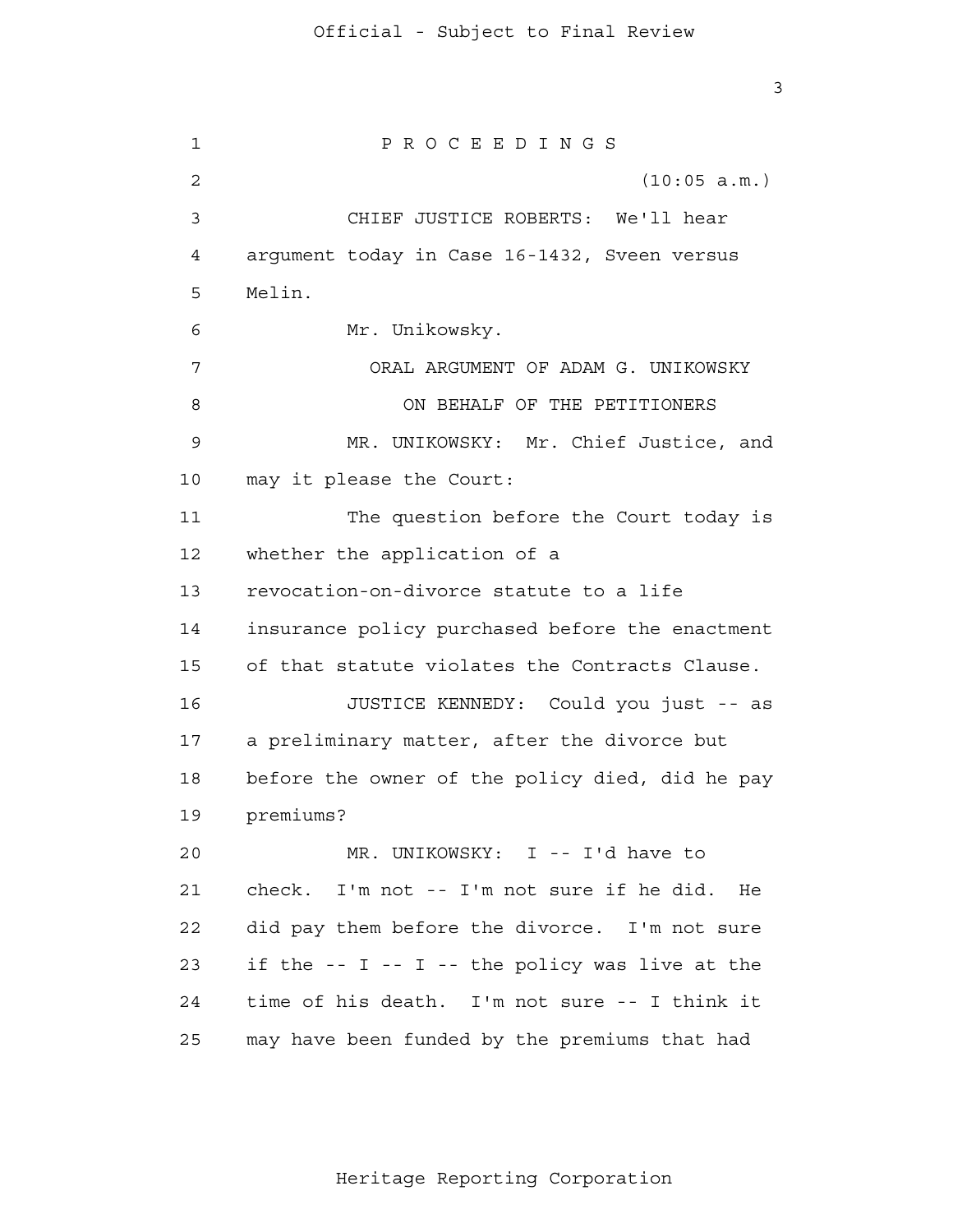4

 1 2 3 4  $5 - -$  6 7 8 9 10 11 12 13 14 15 16 17 18 19 20 21 22 23 24 25 already been paid on the policy. JUSTICE KENNEDY: That -- that was just a factual question. You may want to introduce your argument and tell us what your MR. UNIKOWSKY: My understanding is --JUSTICE KENNEDY: -- what your general outline is going to be, but I - MR. UNIKOWSKY: I'll just answer your question. My understanding is that he had already paid enough into the policy that the policy itself paid the premiums at a certain point. JUSTICE KENNEDY: All right. That could be. MR. UNIKOWSKY: So I think that's -so I don't think he actually paid any more after the divorce. My understanding is that that's what's in that. JUSTICE KENNEDY: In the course of your argument, suppose this were the first statute on this subject. Would that make a difference? And then I could add to the hypothetical, suppose the empirical evidence were such that most people assumed that divorce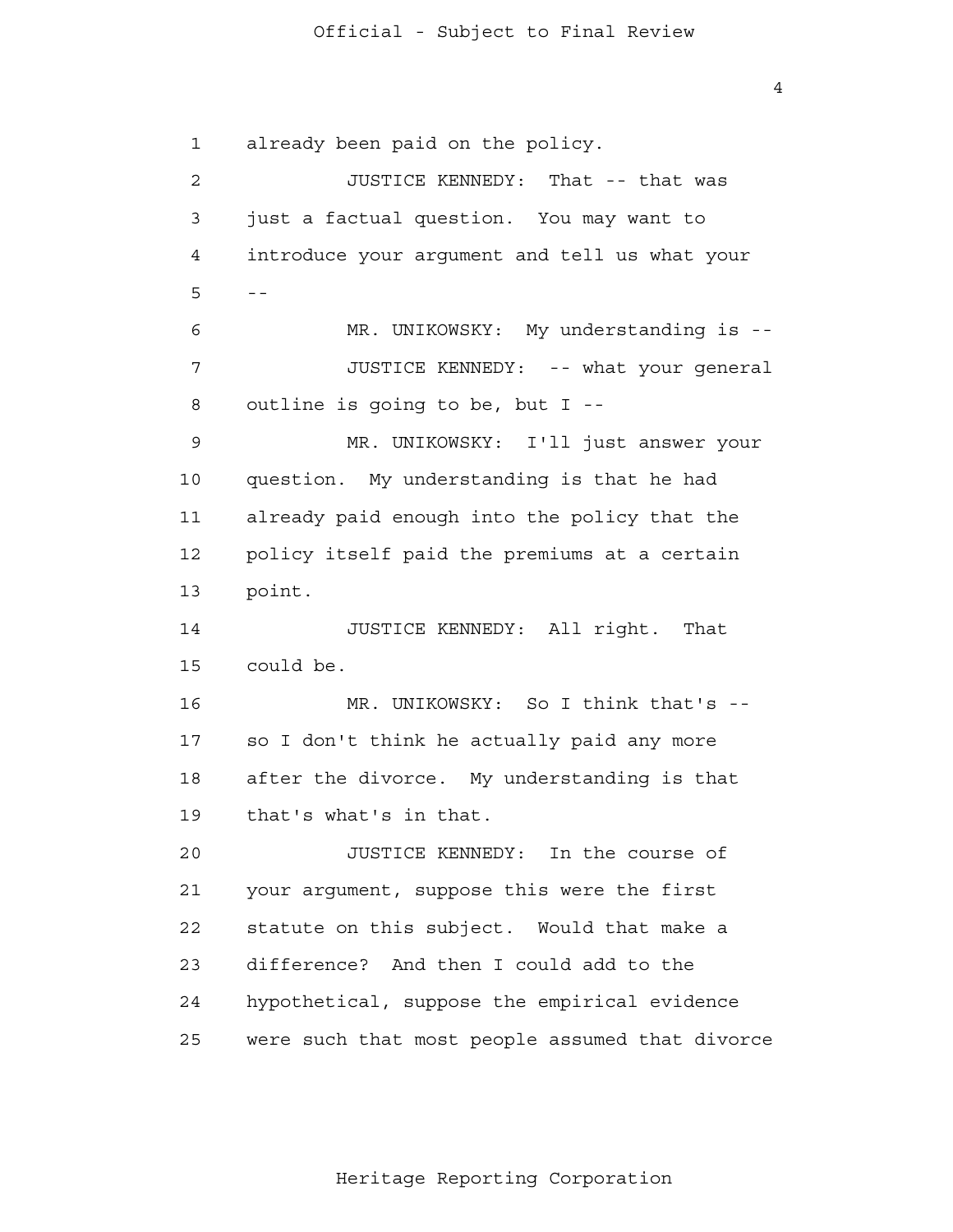1 2 3 4 would not change the beneficiary, would that change -- but I interrupted you at the first. You might have a broader outline you want to give.

**5**  6 7 8 9 10 11 12 13 14 15 MR. UNIKOWSKY: No, I -- I -- I'm happy to answer those questions at the outset. So your first question is what if this was the first statute on -- on this issue; in other words, the first ever revocation-on-divorce statute? Well, I'd point out that even when the first of these statutes were enacted around 30 years ago, there already were a number of statutes, almost universally, in fact, that revorced -- that revoked wills upon divorce. So, really, the -- the historic

 16 17 18 19 20 21 22 purpose of these statutes, according to the Uniform Probate Code, was to align the law of life insurance policies with the law of wills. So we would take the position that even the first of these statutes that was enacted could be applied to existing policies under the the Contracts Clause.

 23 24 25 To turn to your second question, which was what if, empirically speaking, someone didn't know? So, first of all, I do think that

 $\overline{5}$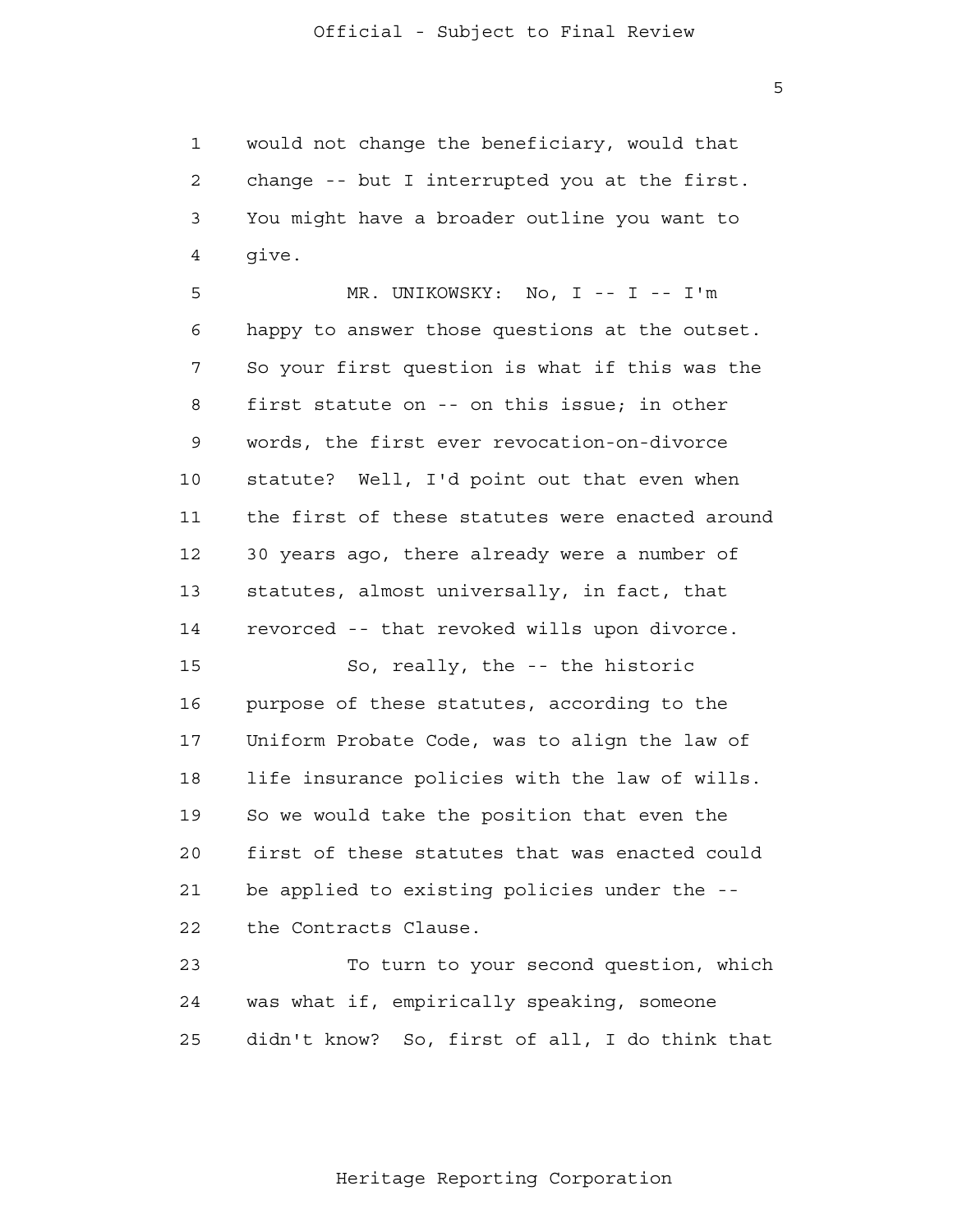1 2 3 4 **5**  6 7 8 9 10 11 12 13 14 15 16 17 18 19 20 21 22 23 24 25 -- I don't mean to fight the hypothetical, but in this case, I think the legislature made the empirical determination that the typical person designates a spouse as a beneficiary because it's the spouse, and when the divorce happens, the calculus changes. And - JUSTICE SOTOMAYOR: On the basis of what? Where in the record? MR. UNIKOWSKY: I'm sorry, Your Honor? JUSTICE SOTOMAYOR: Where in the record is the basis for their empirical finding? MR. UNIKOWSKY: There's no -- the legislative history doesn't include any surveys or anything like that. I - JUSTICE GINSBURG: They were picking up off the Uniform Probate Code, weren't they? MR. UNIKOWSKY: Yes. JUSTICE GINSBURG: Minnesota was picking up the model statute, and the model statute started it off and then in another - MR. UNIKOWSKY: That is correct. So Minnesota, like numerous other states, simply implemented the Uniform Probate Code. I don't think that there's any hearings in the

Heritage Reporting Corporation

 $\overline{6}$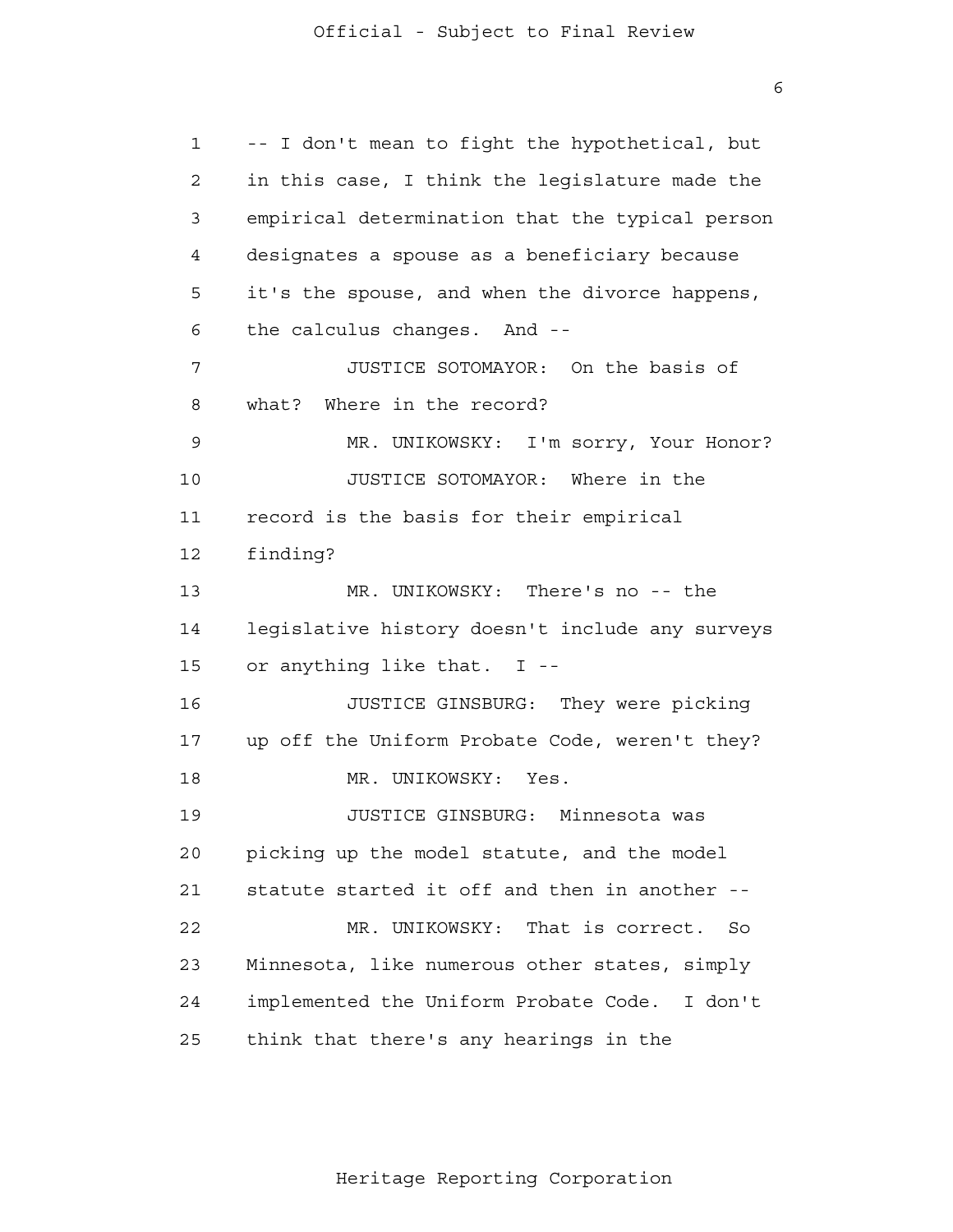7

 1 2 3 legislative record regarding the empirical findings underlying that -- that code. I think -

 4 **5**  6 7 8 9 10 JUSTICE GINSBURG: But there was there was a -- I mean, if there's -- the supposition is, on divorce, the policyholder will not want the ex-spouse to get the policy. But, as has been pointed out, sometimes there will be a desire that the beneficiary remain unchanged.

 11 12 13 14 15 16 17 18 It was suggested by the other side that Minnesota could have accomplished this in a much better way; that is, they could have made it a condition of every divorce decree that the judge tell the couple life insurance -- do you have life insurance? Do you want to leave it as it is, or do you want to change it?

> 19 20 21 22 23 24 25 MR. UNIKOWSKY: Yeah, so, first of all, no other statute actually does it that way without a revocation-on-divorce statute. Respondent does cite statutes like that from Virginia and Utah, but those states also have revocation-on-divorce statutes. These notification requirements are -- are kind of a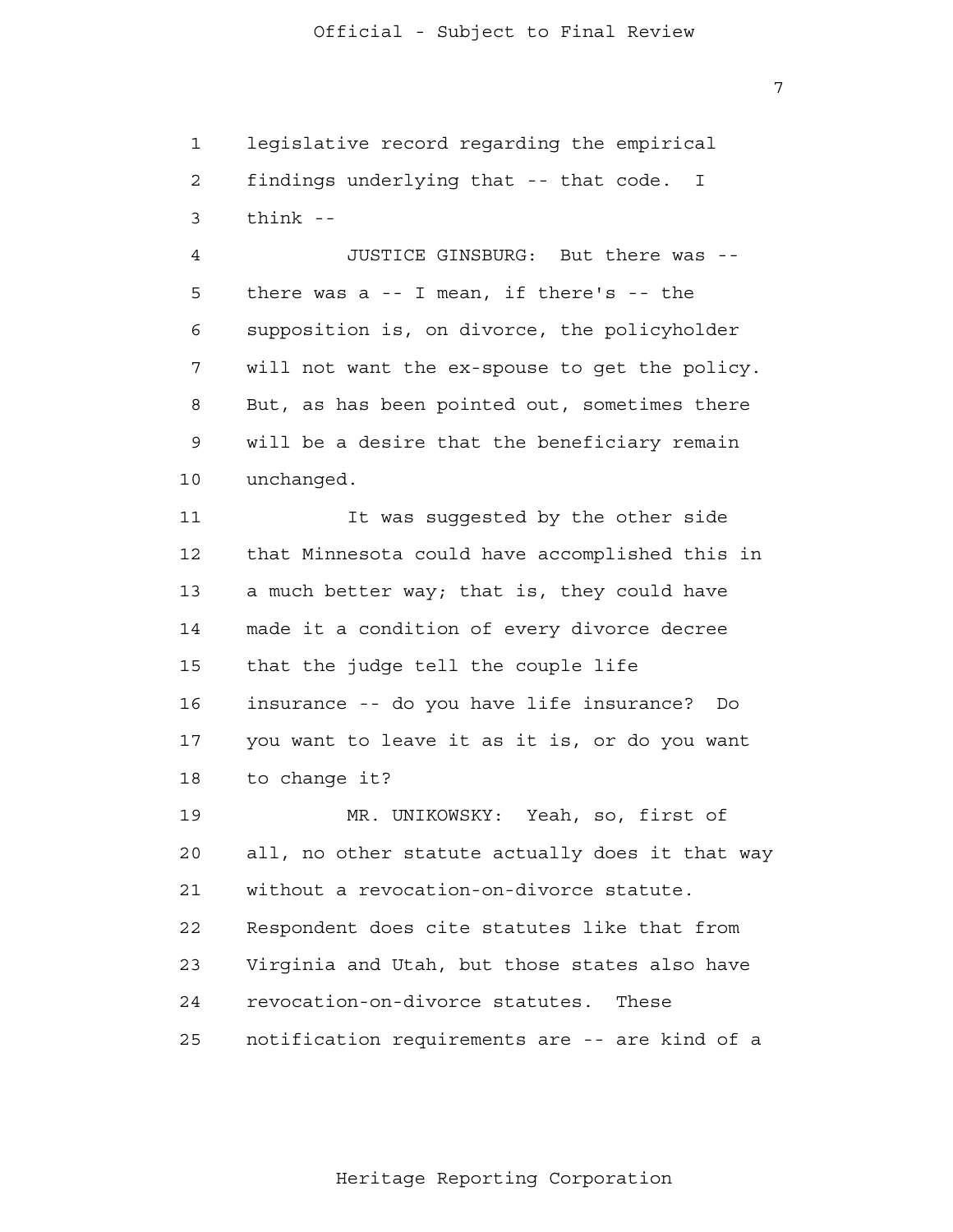1 supplement to that.

| $\overline{c}$ | I guess Minnesota could have done                 |
|----------------|---------------------------------------------------|
| 3              | that, but I don't think it would accomplish the   |
| 4              | goal of the statute, which was to align the law   |
| 5              | of life insurance policies which -- with the      |
| 6              | law of wills, which is what the Uniform Probate   |
| 7              | Code said, because, again, wills automatically    |
| 8              | -- excuse me, a divorce automatically revokes     |
| 9              | depending --                                      |
| 10             | JUSTICE GORSUCH: Well, I think,                   |
| 11             | counsel, Justice Ginsburg's question goes to      |
| 12             | the -- the weighing that some of our cases        |
| 13             | suggest that we have to do in these cases.<br>And |
| 14             | if you concede, as I believe you have, that       |
| 15             | Minnesota could achieve everything it wants to    |
| 16             | achieve by prospectively applying this law and    |
| 17             | then retroactively ordering courts to make sure   |
| 18             | that this issue is dealt with in divorce          |
| 19             | decrees, how does that inform our analysis as     |
| 20             | to the legitimacy and need for overriding         |
| 21             | contracts in these cases?                         |
| 22             | MR. UNIKOWSKY: So, first of all, I                |
| 23             | would -- I don't agree with the premise that      |
| 24             | Minnesota could have achieved all they wanted     |
| 25             | to achieve just by this notice requirement.       |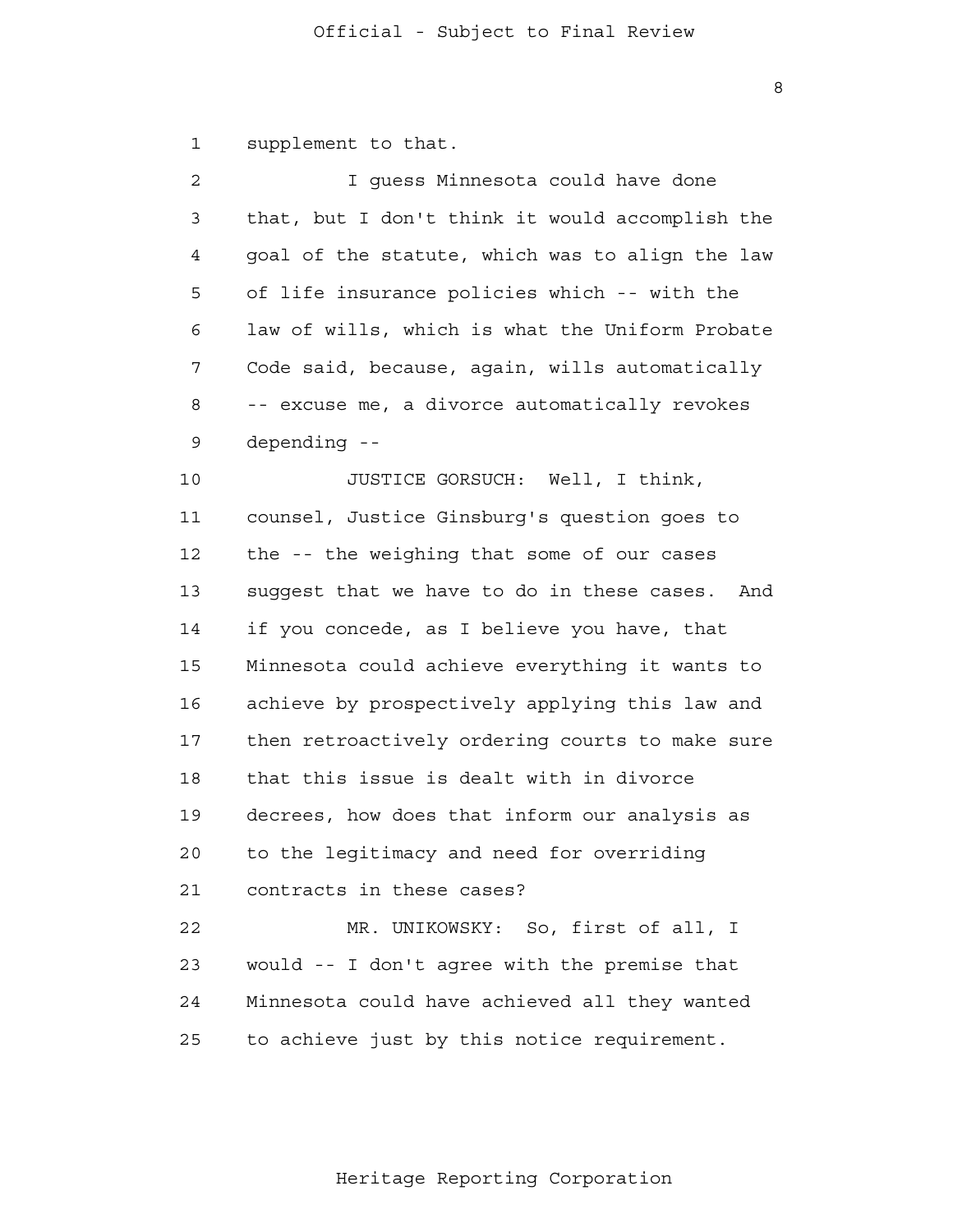1 2 3 4 **5**  6 7 8 9 10 11 12 13 14 15 16 17 18 19 20 21 **22**  23 24 First of all, I think that, again, the goal is to align the law of life insurance policies with the law of wills, and the will is revoked. So Minnesota wanted to - JUSTICE GORSUCH: Prospectively, though, you acknowledge it could have achieved all it wants to achieve? MR. UNIKOWSKY: Yes, that's true. JUSTICE GORSUCH: And, retroactively, it could have done as Justice Ginsburg suggests and told divorce courts that this is a matter that they'd have to take up. So how is it that they wouldn't be able to achieve all that they wanted to achieve? MR. UNIKOWSKY: Well, because, first of all, I mean, the person might not do it and you might get into all these disputes about what -- what a decree means. One of the reasons for this statute is that decrees were often ambiguous in what they did, whether they were intended to revoke the designation or not. And this statute eliminates this ambiguity. That ambiguity wouldn't go away if you just told people don't forget, you have to change your policy. They wouldn't do it, and

Heritage Reporting Corporation

25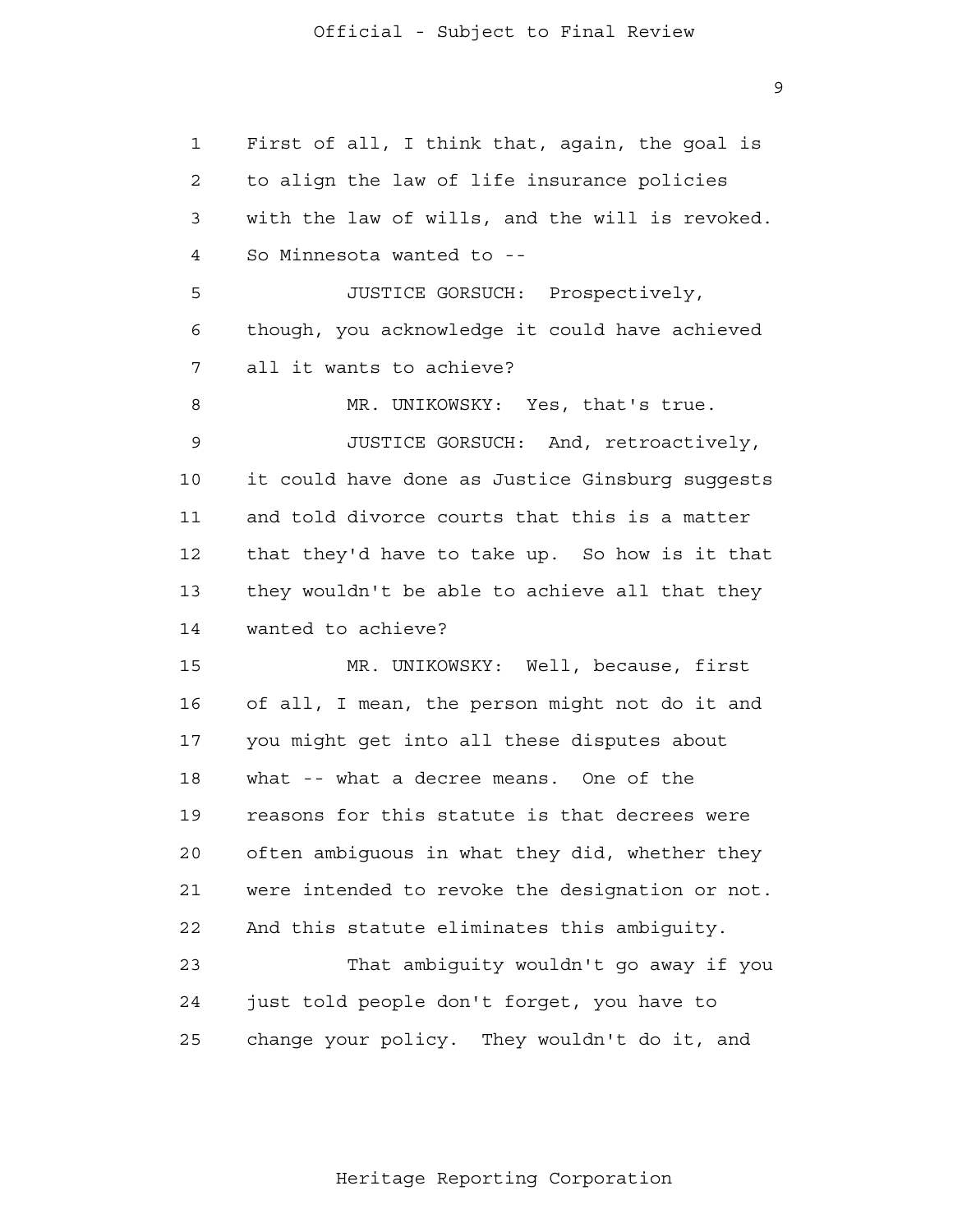1 2 then you'd have a dispute over what the decree means.

 3 4 **5**  6 So I think that the reason that no state has adopted that option without a revocation-on-divorce statute is precisely because those problems wouldn't be solved.

 7 8 9 10 11 12 13 14 15 I want to make one other point about the retroactivity issue, though, which is that, first of all, I don't think that the arguments that the -- that the statute doesn't really is inconsistent with the intent of a typical spouse, I don't think that goes to the retroactivity of a statute. It's more of an argument that the statute's sort of a bad idea both going backwards and going forwards.

> 16 17 18 19 20 And I don't think the Contracts Clause is designed to protect against just bad statutes generally. It's designed to protect against unfairly retroactive statutes. And here -

 21 22 23 24 CHIEF JUSTICE ROBERTS: Well, does does the beneficiary on the policy -- is that individual properly viewed as a third-party beneficiary under contract law?

 25 MR. UNIKOWSKY: No, Your Honor. It's

Heritage Reporting Corporation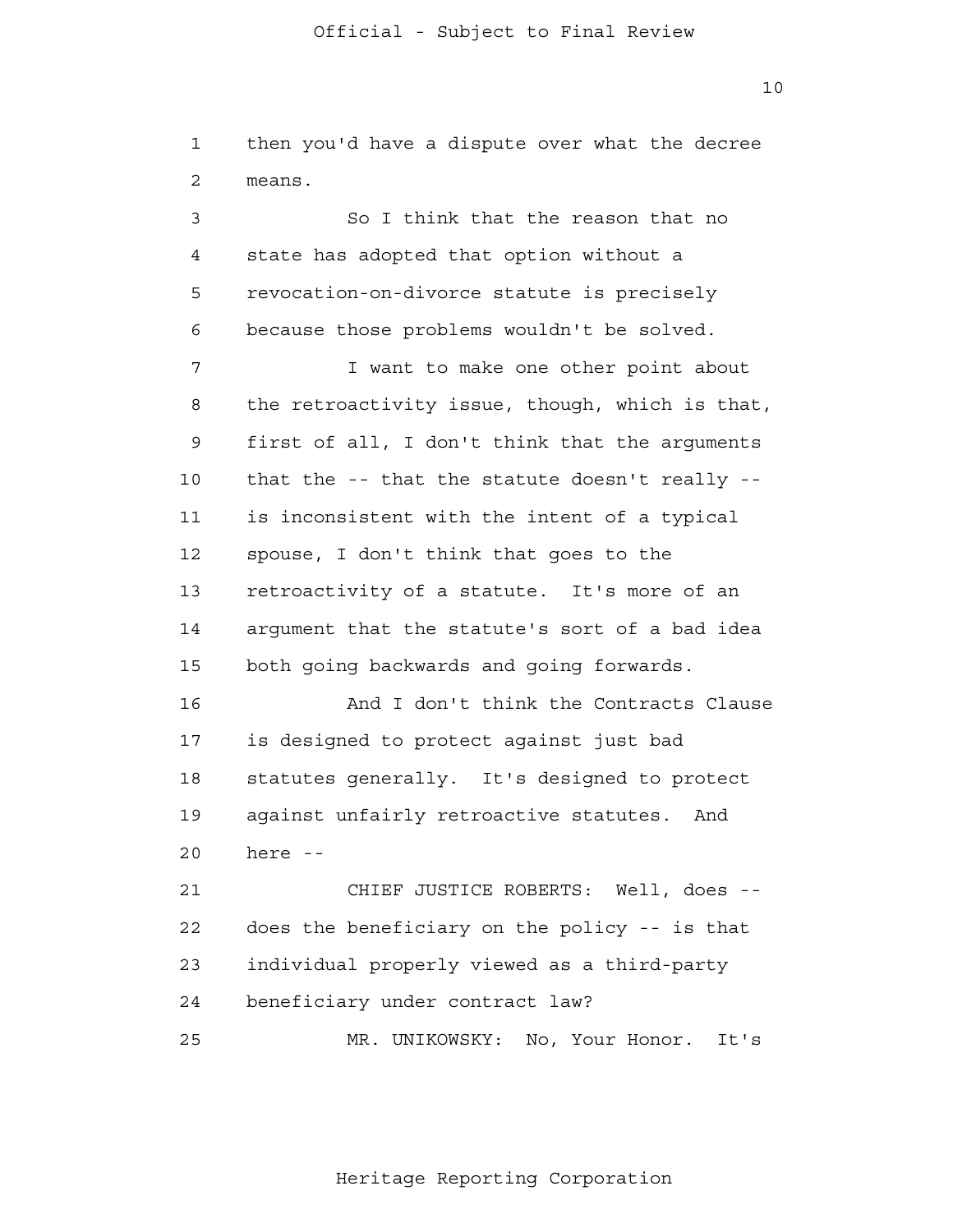$11$ 

 1 2 3 4 **5**  6 7 8 9 10 11 12 13 14 15 16 17 18 19 20 21 22 23 24 25 been conceded in this case that she - Respondent had no contractual interest. That's why the sole interest she's protecting is Mark Sveen's interest under a theory of third-party standing. I think that if she had a protected interest, then this case would be very different. And, by the way, the statute does not apply if there's a protected interest. CHIEF JUSTICE ROBERTS: But is that a matter -- putting aside what you regard as a concession, I don't know if your friend would agree with that, but is it a uniform conclusion under state law, the common law, that a beneficiary is not -- I mean, they're called the same thing, third-party beneficiary, under contract law? MR. UNIKOWSKY: Well, the relevant question is whether that person has enforceable vested rights in the contract. So you actually can buy an insurance policy if you want to that says that there's a third-party beneficiary who -- who has a vested right, and you -- you can't change it without the person's consent. You can buy that kind of policy if you want to. And this statute wouldn't apply by its terms to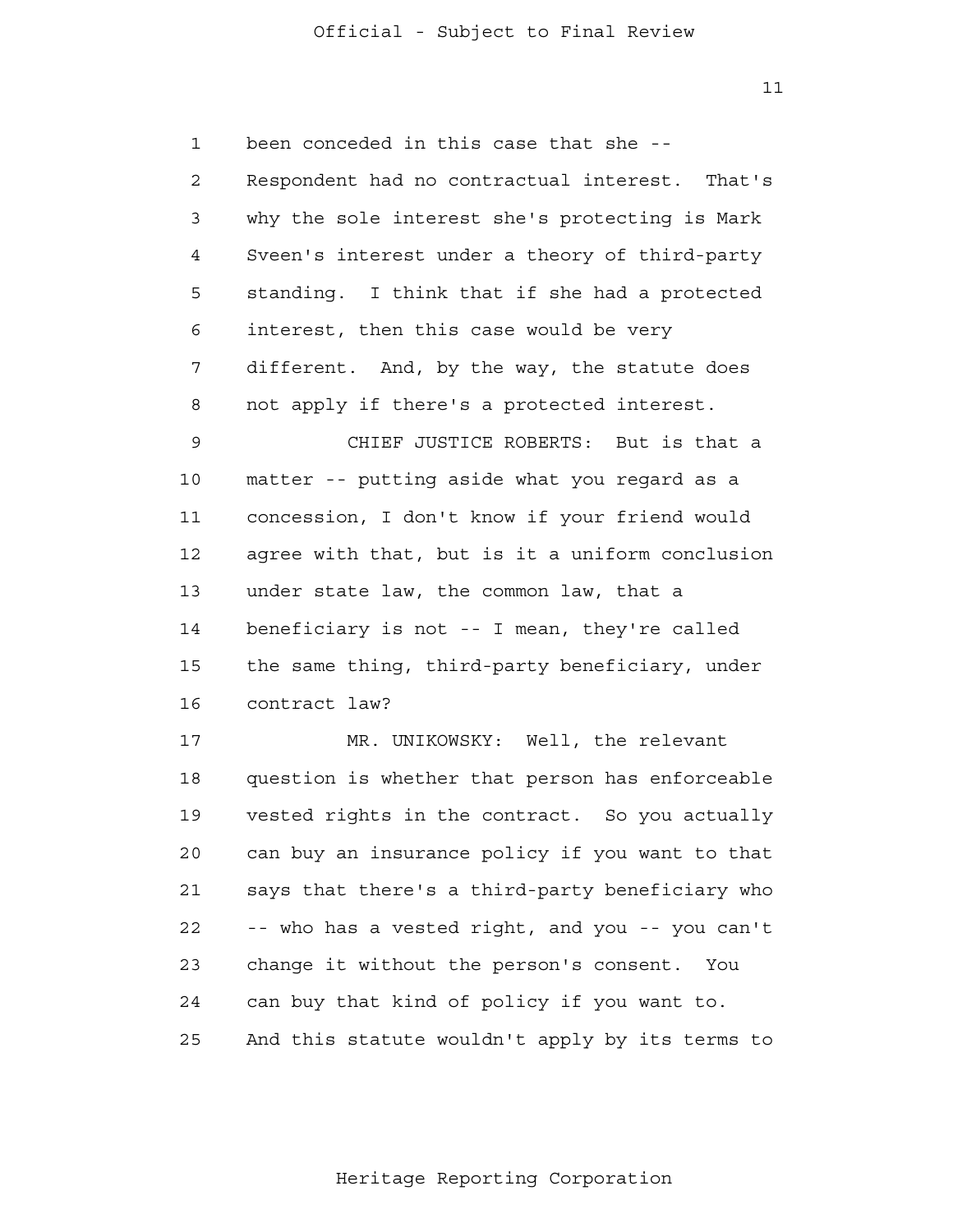$12$ 

 1 2 3 4 **5**  6 7 8 9 10 11 12 13 14 15 16 17 18 19 20 21 22 23 24 25 such a policy. But in this particular case, it was agreed as the case was litigated that it was Mark Sveen's rights at issue because she -- he had the -- he has the right to change the beneficiary days -- excuse me, decisions at will. JUSTICE KENNEDY: So do any states say that the -- a person that is the named beneficiary is a third-party beneficiary for contract purposes? Do any states say that? MR. UNIKOWSKY: I think that -- so my understanding is they can be depending on what the contract says. So you can always, right, buy insurance if you want to - JUSTICE KENNEDY: Well, that was that was your answer. MR. UNIKOWSKY: -- that designates the person as a third-party beneficiary with enforceable rights at the time it's purchased. You can do that in Minnesota or everywhere. And in that case, the statute wouldn't apply. But here in this case, as this case reaches this Court, the argument is that it was Mr. Sveen's, the decedent's, contractual rights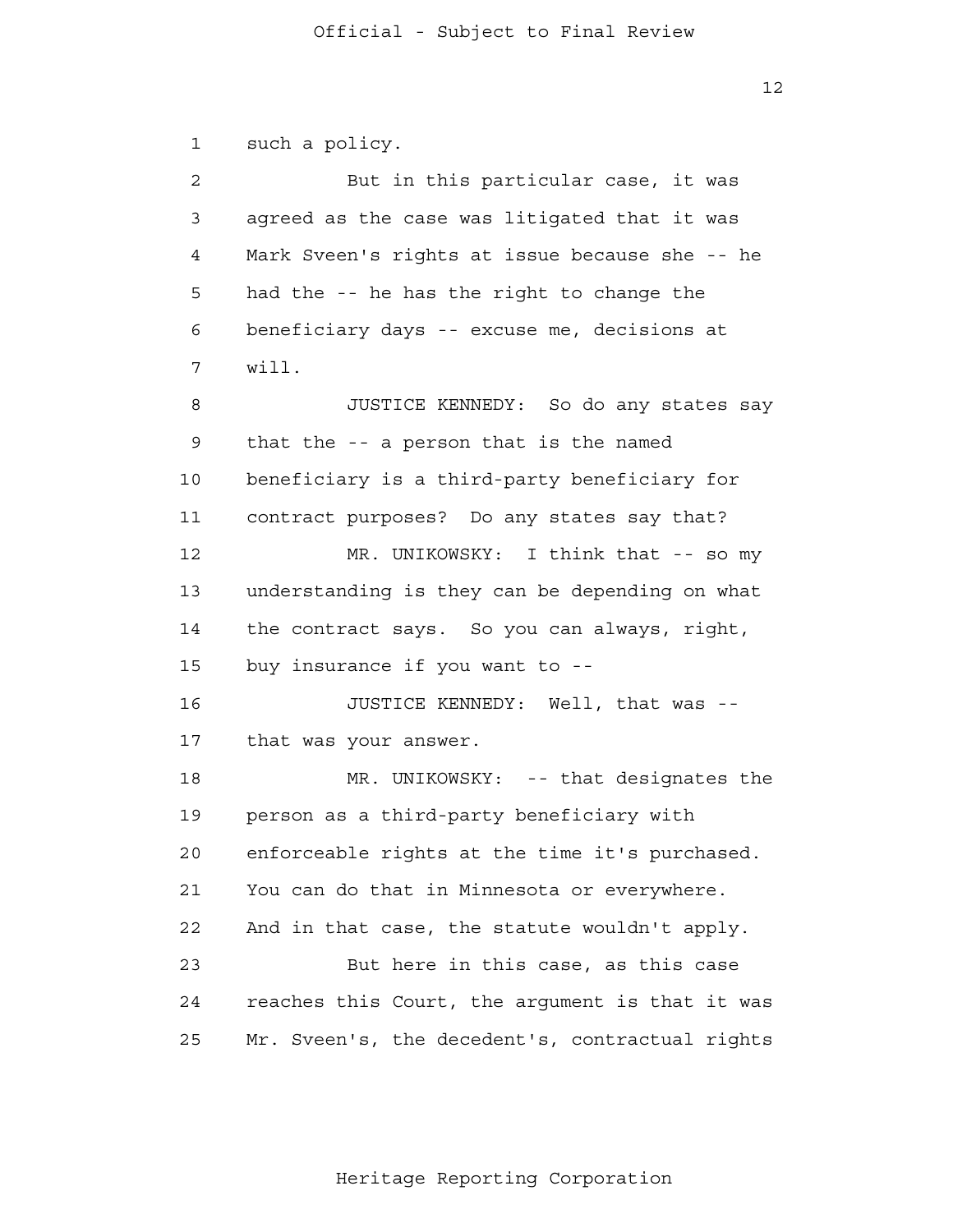13

 1 2 3 4 **5**  6 7 8 9 10 11 12 13 14 15 16 17 18 19 20 21 22 23 24 25 that were infringed. Respondent didn't have any vested rights in the contract at the time that Mark Sveen bought it because he had the right to designate -- redesignate at will. JUSTICE KAGAN: Mr. Unikowsky - JUSTICE SOTOMAYOR: Could you just - JUSTICE KAGAN: -- on the retroactivity point, here, the statute precedes both the divorce and the death. But what would happen if the divorce happened first and then the enactment of the statute and then the death? Would the statute have applied? MR. UNIKOWSKY: So that's an unsettled question of state law. I think that there is a -- there's an unpublished Minnesota decision that says it would apply in that context because the person can still redesignate. So I think that does present some retroactivity concerns, but I think it's retroactivity concerns with respect to the divorce decree. In other words, it seems to be altering an employed term of the decree. So I think the analysis in that case would be kind of a due process analysis because it's an issue of changing a judgment rather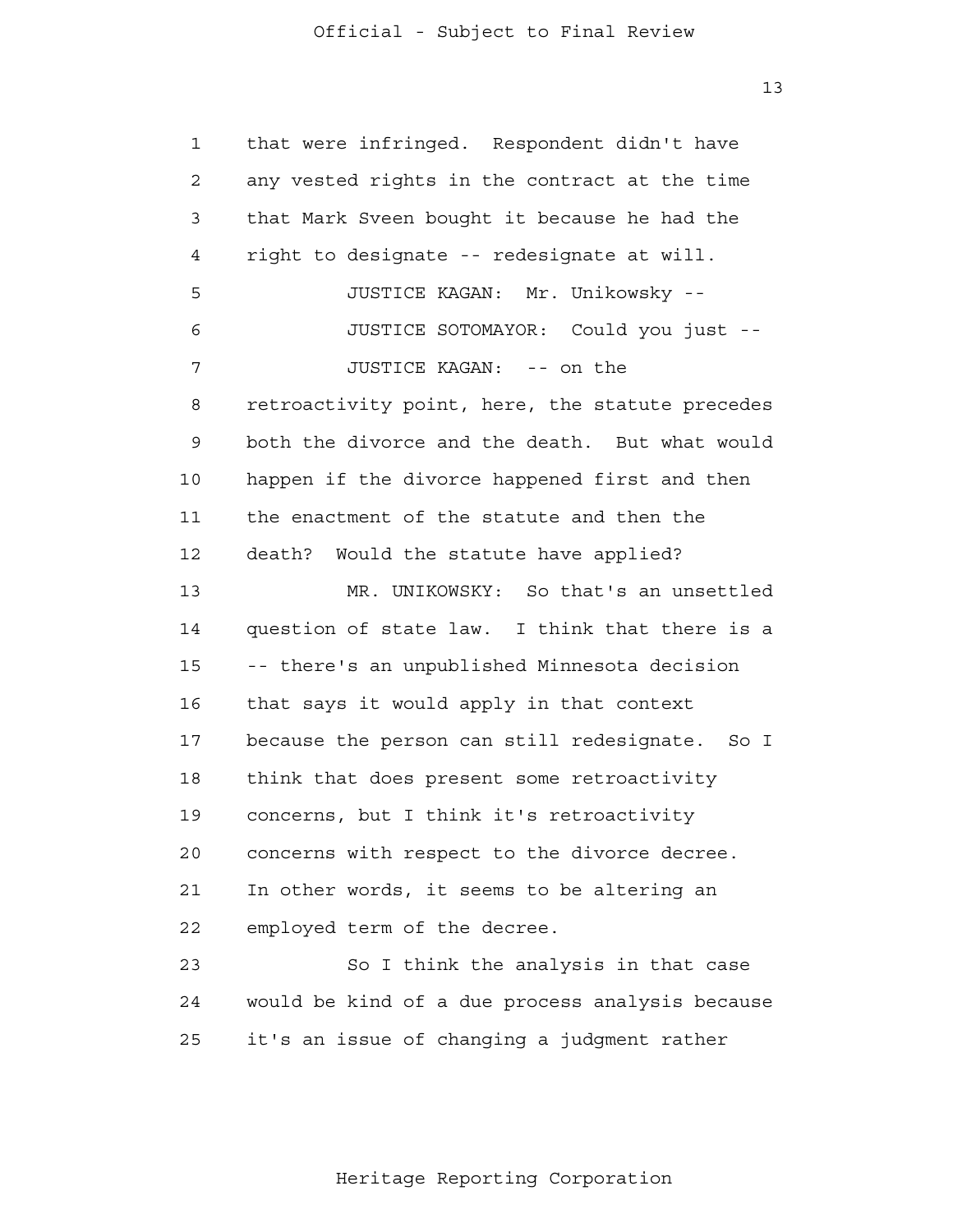14

 1 2 3 4 **5**  6 7 8 9 10 11 12 13 14 15 16 17 18 19 20 21 22 23 24 25 than changing the preexisting contract. JUSTICE GORSUCH: But your answer for Contract Clause purposes would be the same? MR. UNIKOWSKY: Yes. With respect to the underlying insurance policy, yes. I think that the retro- -- the reason that there would be a retroactivity concern is that it would interfere with settled expectations at the time of the divorce. JUSTICE GORSUCH: Based on the decree rather than the contract? MR. UNIKOWSKY: Yes, Your Honor. And I think that's an important point in this case because, again, the contracts clause protects the reliance interest. Fundamentally, that's why it distinguishes between contracts that are signed before and after the statute's enacted. And in a case like this, I think the reliance interests really come into play at the time of the divorce, because the statute is inert until the divorce actually happens. And that's when people are thinking about this, because they're making a decision, okay, there's this changed circumstance, I'm no longer married to this person, do I want them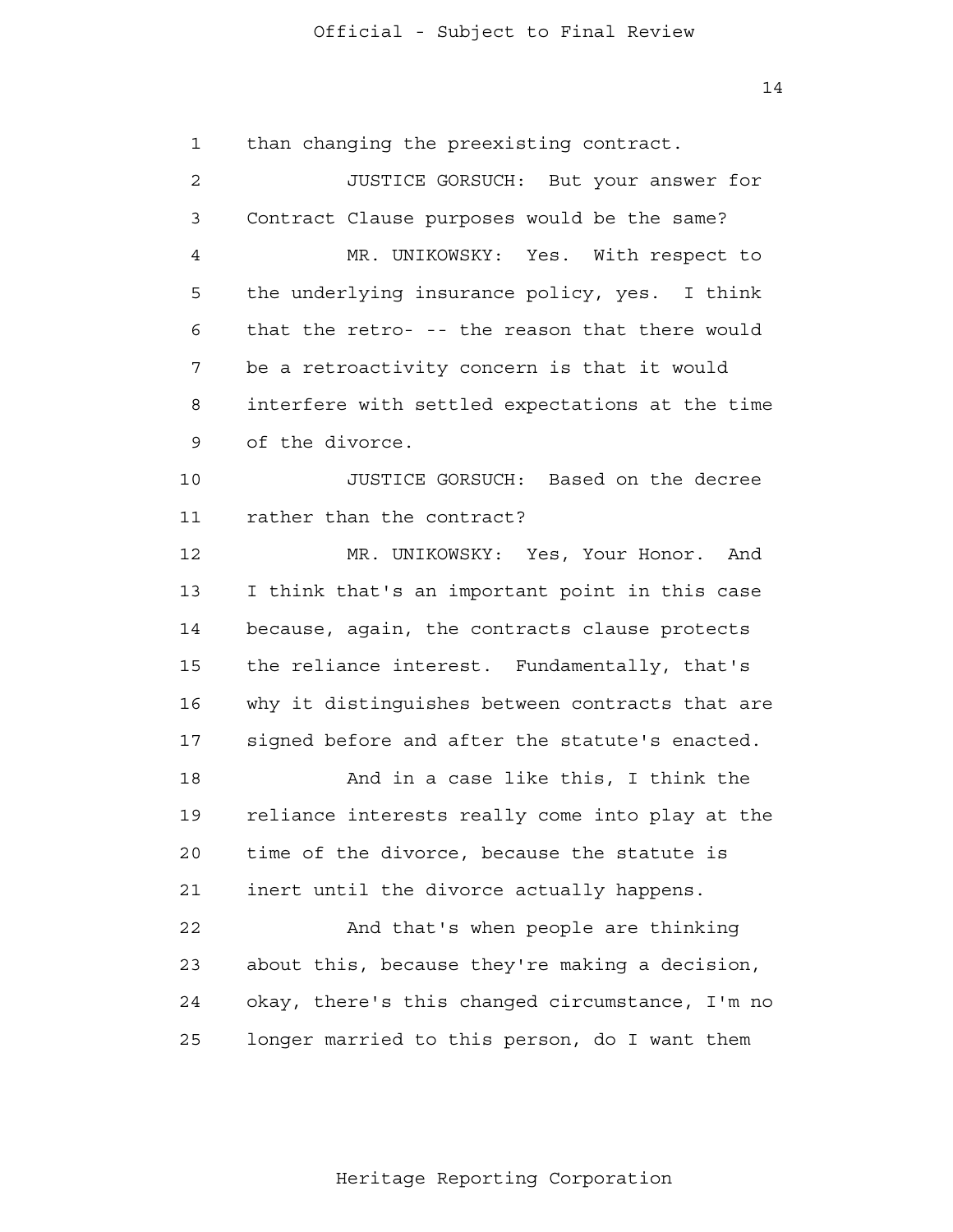15

| 1  | to stay the beneficiary or do I not want them   |  |
|----|-------------------------------------------------|--|
| 2  | to stay the beneficiary?                        |  |
| 3  | And at the time that that decision is           |  |
| 4  | made, the existence of the statute makes a      |  |
| 5  | difference in what they do because, if they     |  |
| 6  | know the statute's on the books, they don't     |  |
| 7  | have to contact the insurance company and       |  |
| 8  | change the designation. And in this case, the   |  |
| 9  | statute was passed years before the divorce     |  |
| 10 | occurred.                                       |  |
| 11 | So I think it's --                              |  |
| 12 | JUSTICE SOTOMAYOR: Could you tell me,           |  |
| 13 | what are the various ways that a -- an insured  |  |
| 14 | who wants to keep his former wife as the        |  |
| 15 | beneficiary, what would he have to do after the |  |
| 16 | divorce?                                        |  |
| 17 | MR. UNIKOWSKY: Well, there -- first             |  |
| 18 | - -                                             |  |
| 19 | I know he could --<br>JUSTICE SOTOMAYOR:        |  |
| 20 | the divorce decree could say yes or no. What    |  |
| 21 | other ways could the insured --                 |  |
| 22 | MR. UNIKOWSKY: He just has to -- he             |  |
| 23 | just has to send a letter to the company.<br>So |  |
| 24 | this life insurance policy, as is typical, you  |  |
| 25 | can change the beneficiary whenever you want.   |  |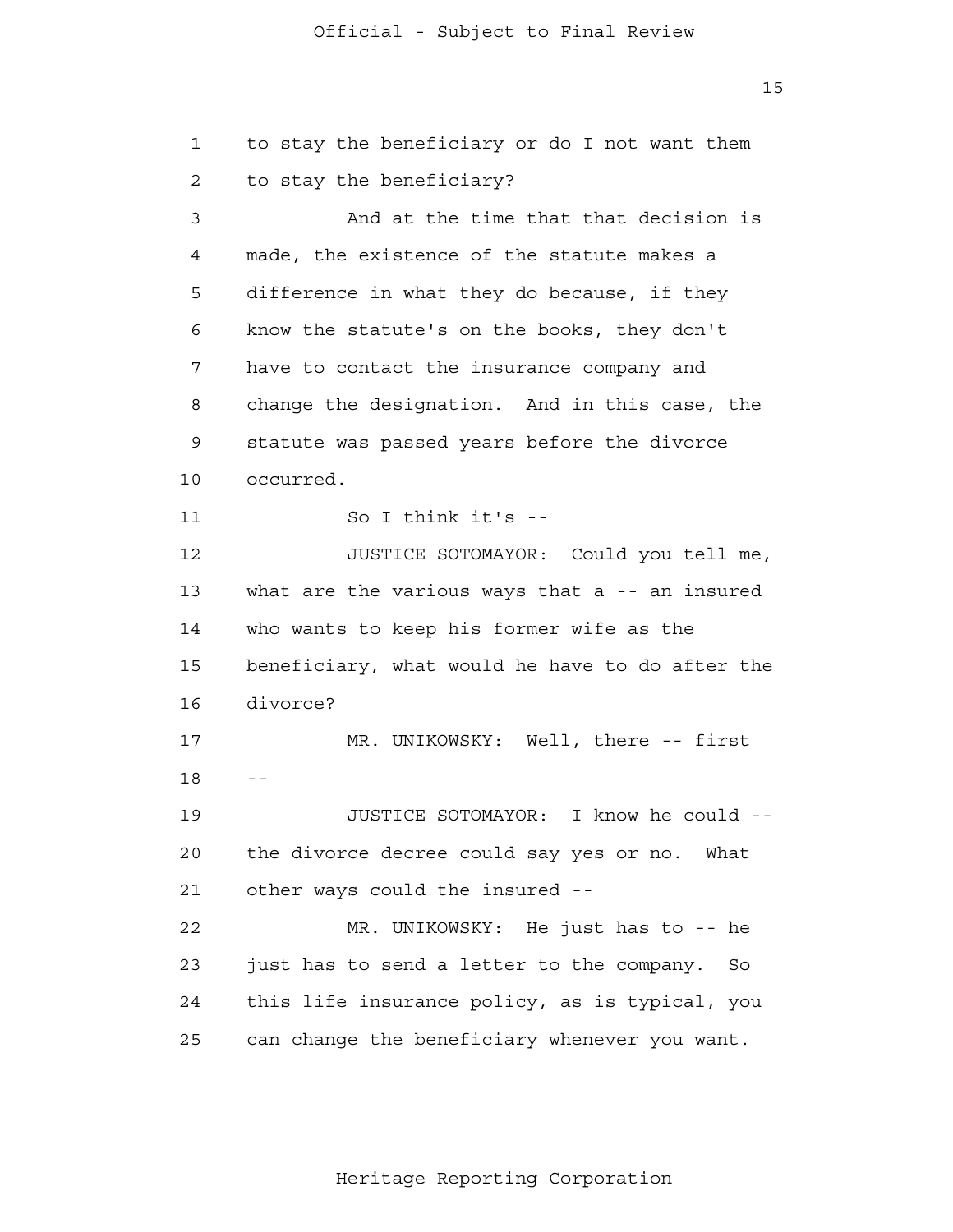1 2 3 4 **5**  6 7 8 9 10 11 12 13 14 15 16 17 18 19 20 21 **22**  23 24 25 JUSTICE SOTOMAYOR: No, let's assume he doesn't want to. MR. UNIKOWSKY: If he doesn't want to change? So he just has to send -- so there's an automatic revocation. So, if he wants to redesignate the spouse, you send in a change of beneficiary form. So - JUSTICE SOTOMAYOR: How does the insurance company know that there has been a divorce so that they receive the letter and sort of go: Why is he doing this? We already have that beneficiary. MR. UNIKOWSKY: Well, I mean, I assume the -- the insurance company has -- has lawyers who's aware that these statutes are -- are on the books. JUSTICE BREYER: Why does it matter? The insurance company gets a letter saying I want my wife to be the beneficiary, period. So that's the beneficiary. MR. UNIKOWSKY: Yeah, it would be on the -- I mean, the insurance company has - JUSTICE BREYER: It doesn't matter whether they know about the divorce, don't know about the divorce. Who cares?

Heritage Reporting Corporation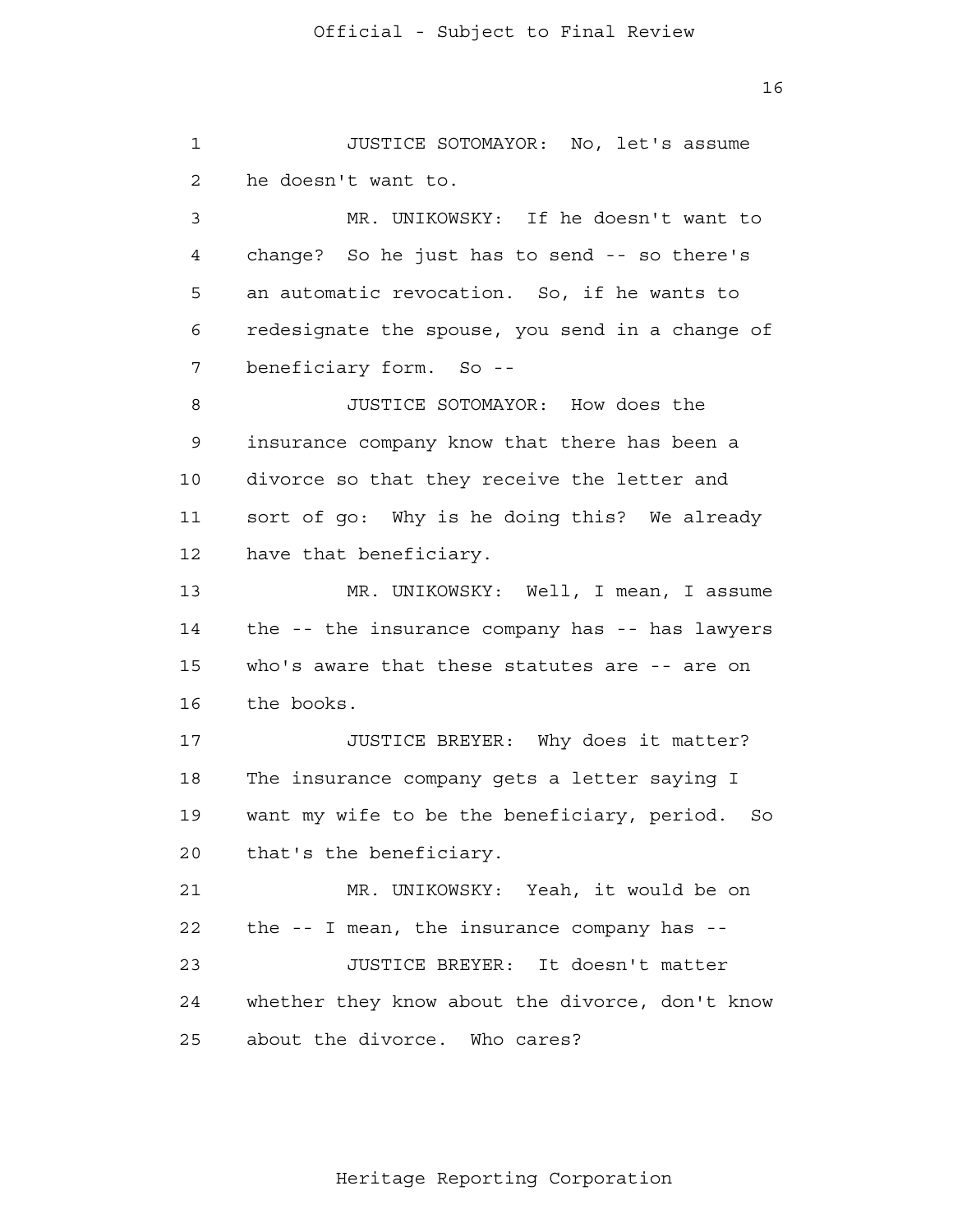17

 1 2 3 4 **5**  6 7 8 9 10 11 12 13 14 15 16 17 18 19 20 21 **22**  23 24 25 MR. UNIKOWSKY: Right, so if the agency - JUSTICE BREYER: Is that right? MR. UNIKOWSKY: -- gets a letter, I assume that they'll just put it in the person's file, it'll have a date on it, and then the person -- the spouse will be re-added. I think in many cases this is resolved in the divorce decree, especially where here the statute was on the books at the time of the divorce. Any good divorce lawyer is going to say, look, there's this revocation-on-divorce statute. If you want to negotiate an agreement where she's still the beneficiary --JUSTICE SOTOMAYOR: So we have a Supreme Court case because there was an ineffective attorney? MR. UNIKOWSKY: Or not. I mean, it's quite possible that the attorney was perfectly effective and advised Mr. Sveen you don't have to change the beneficiary designation because it's already happened. And now that he's dead, it's somewhat ironic that Respondent is trying to assert his rights -- his rights to vindicate his intent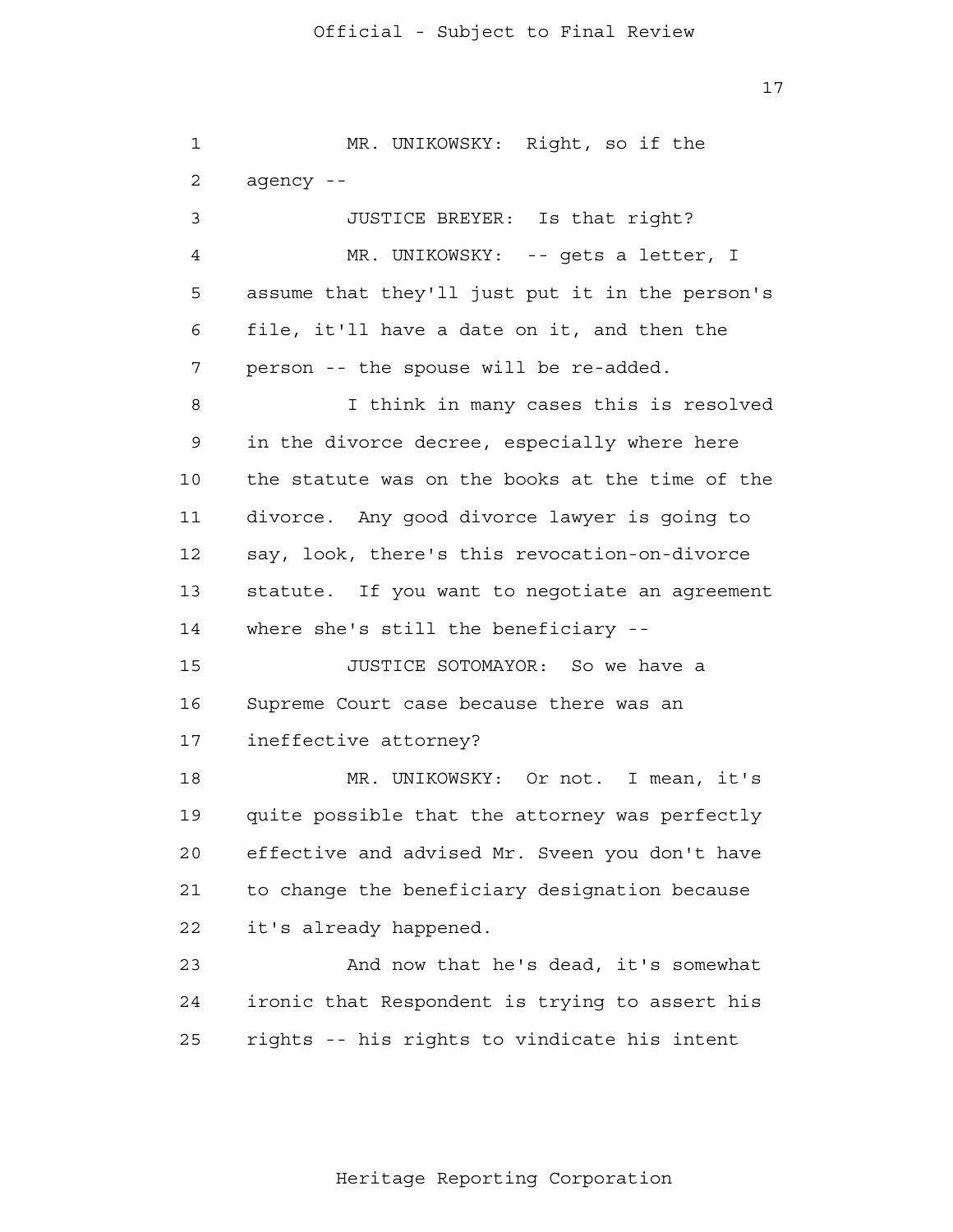1 2 3 4 **5**  6 7 8 9 10 11 12 13 14 15 16 17 18 19 20 21 22 23 24 25 when he's not here to say whether he wants --JUSTICE KENNEDY: Well, in most -- in most cases, I think where there's a lot of property, the insurance will be on the table and they'll talk about it. MR. UNIKOWSKY: Yes, absolutely. JUSTICE KENNEDY: Your case applies to really small divorces, I think. I don't know which way that cuts. MR. UNIKOWSKY: Well, I think that it's quite possible that -- so, I mean, we don't know what the agreement was. We don't know what Mark Sveen wanted. He's not here. He can't say what he wants. But - JUSTICE GINSBURG: But there was there was a settlement in this divorce? MR. UNIKOWSKY: Yes. JUSTICE GINSBURG: And do we know what the former wife got in that settlement? You're urging that she doesn't get the proceeds of the insurance policy. What did she get? MR. UNIKOWSKY: I mean, the divorce decree is -- is in the District Court record. I -- I don't recall the -- the precise way that the property distribution happened, but that's

18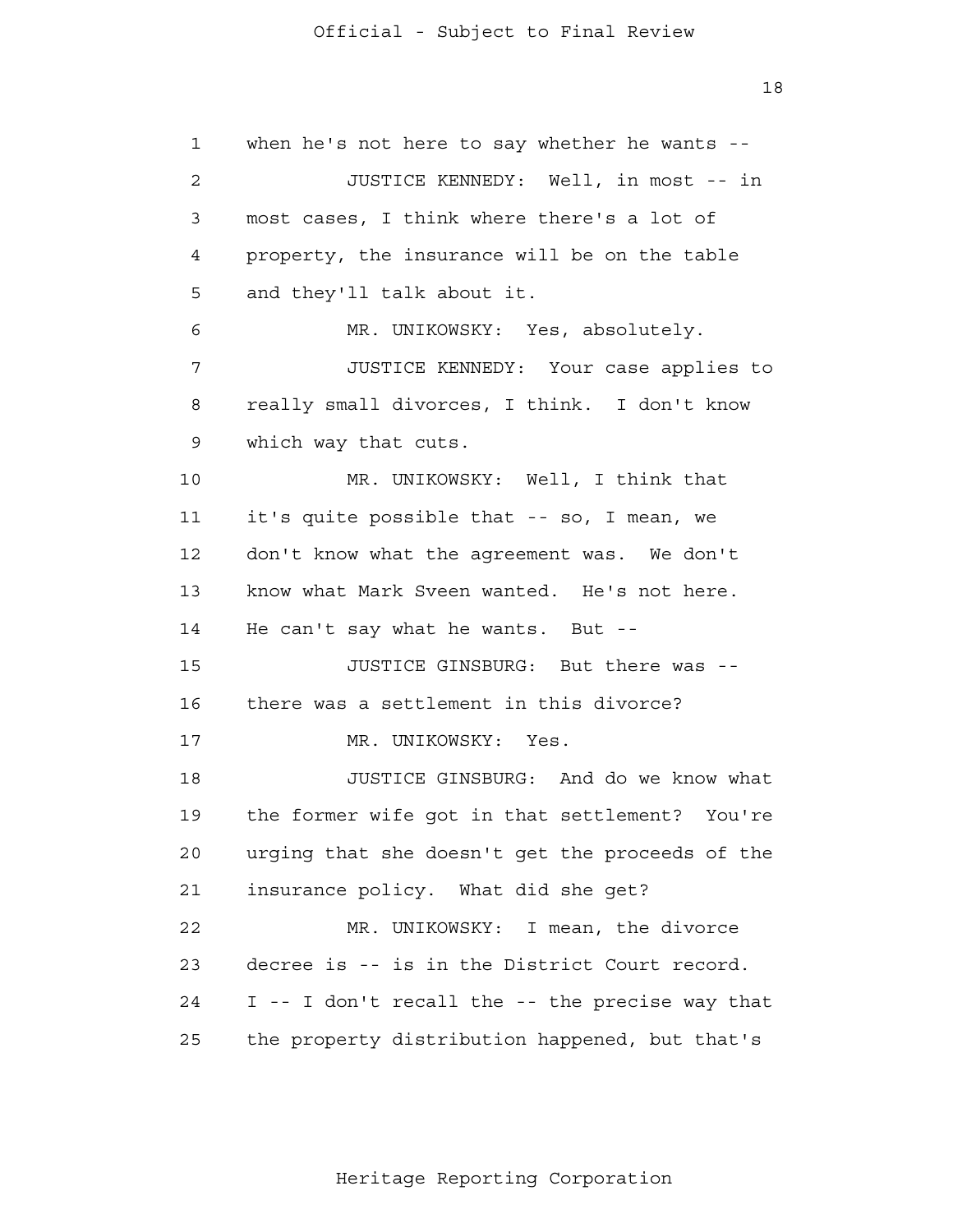19

 1 2 3 4 **5**  6 7 8 9 10 11 12 13 14 15 16 17 18 19 20 21 22 23 24 25 all in the -- the divorce decree is in the record. And as far as I know, there -- there is no concern that there is some kind of unfair distribution of property. JUSTICE KENNEDY: The -- the cases I've -- I've -- I've looked at are our cases, Allied Steel and Home Savings and Loan, Bastille and Bituminous Coal and so on. Are -- are there in the circuits or in the state courts analogous cases where contracts are changed retroactively and Contract Clause arguments have been rejected? Are there -- are there any cases that you can rely on out in the state courts that are analogous to this? MR. UNIKOWSKY: Yeah, so I think the -- the -- the -- the best analogy maybe I'd have are statutes that -- or, rather, statutes that affected the way property was divided in divorce. And this was the way I -- I started out my remarks today. JUSTICE KENNEDY: In divorce. MR. UNIKOWSKY: So, you know, in the 1970s, there was a very dramatic revolution in American divorce law. Before the '70s,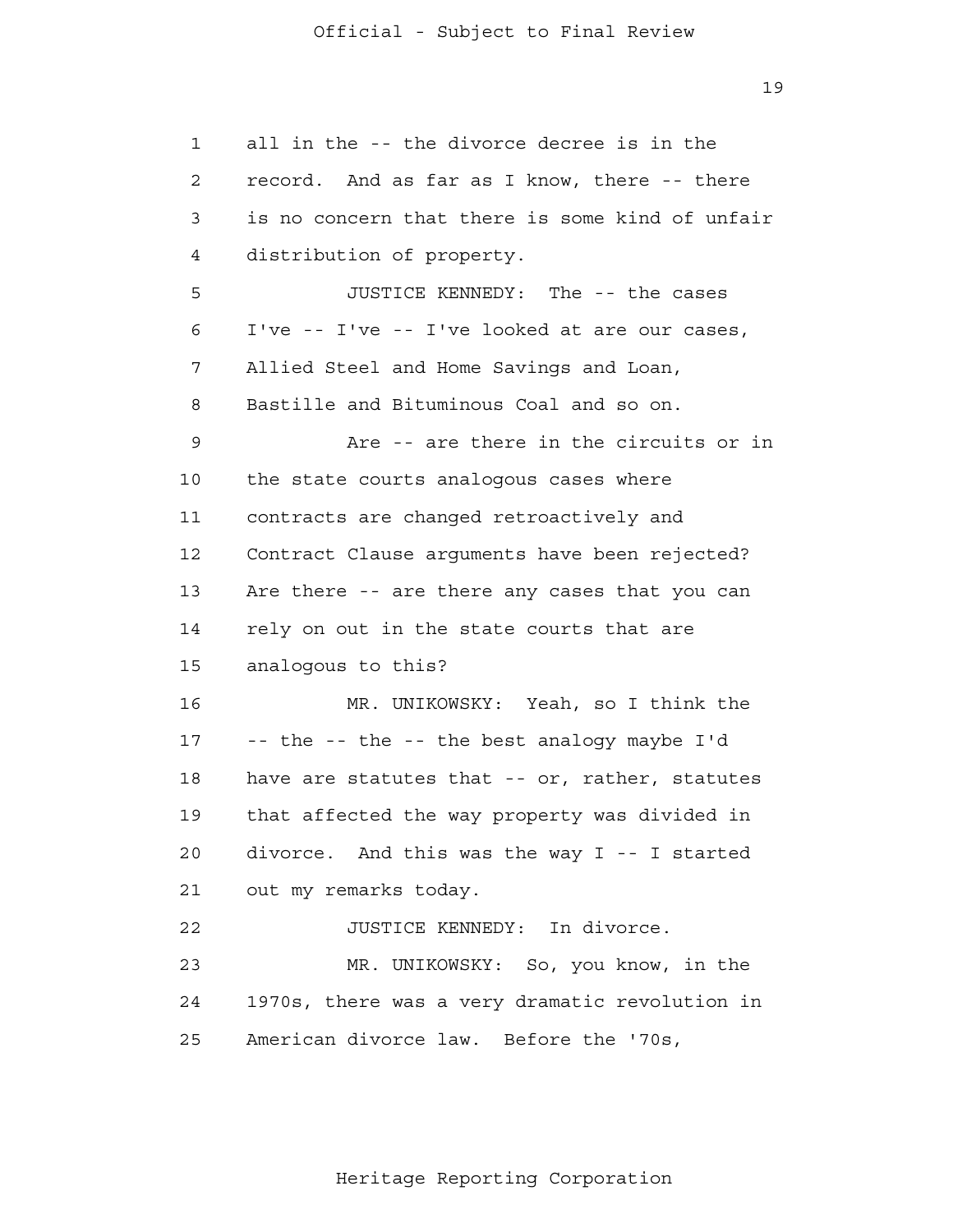20

| $\mathbf{1}$ | divorcing wives were left often destitute after |
|--------------|-------------------------------------------------|
| 2            | divorce. And a number of states -- actually,    |
| 3            | all the states passed statutes that             |
| 4            | fundamentally altered divorce and made the      |
| 5            | distribution of assets more equitable. Women    |
| 6            | still are statistically worse off in divorce,   |
| 7            | but it's better now than it was in -- in 1950.  |
| 8            | And many times divorcing husbands               |
| 9            | would lodge due process and contracts clause    |
| 10           | challenges to these statutes, essentially       |
| 11           | saying that, when I bought the asset, I would   |
| 12           | have kept it in a divorce. And, therefore, it   |
| 13           | violates the contracts clause to change the     |
| 14           | divorce laws.                                   |
| 15           | And those -- those arguments were               |
| 16           | rejected by state courts, essentially saying    |
| 17           | it's -- it's -- it's a police power issue.      |
| 18           | States are allowed to decide how assets are     |
| 19           | distributed in divorce.                         |
| 20           | We view this as analogous because               |
| 21           | really, again, the statute is inert until there |
| 22           | is a divorce, and even when there's a divorce,  |
| 23           | all the statute does is it regulates --         |
| 24           | JUSTICE GORSUCH: But, counsel, do we            |
| 25           | know that the -- the dead husband here didn't   |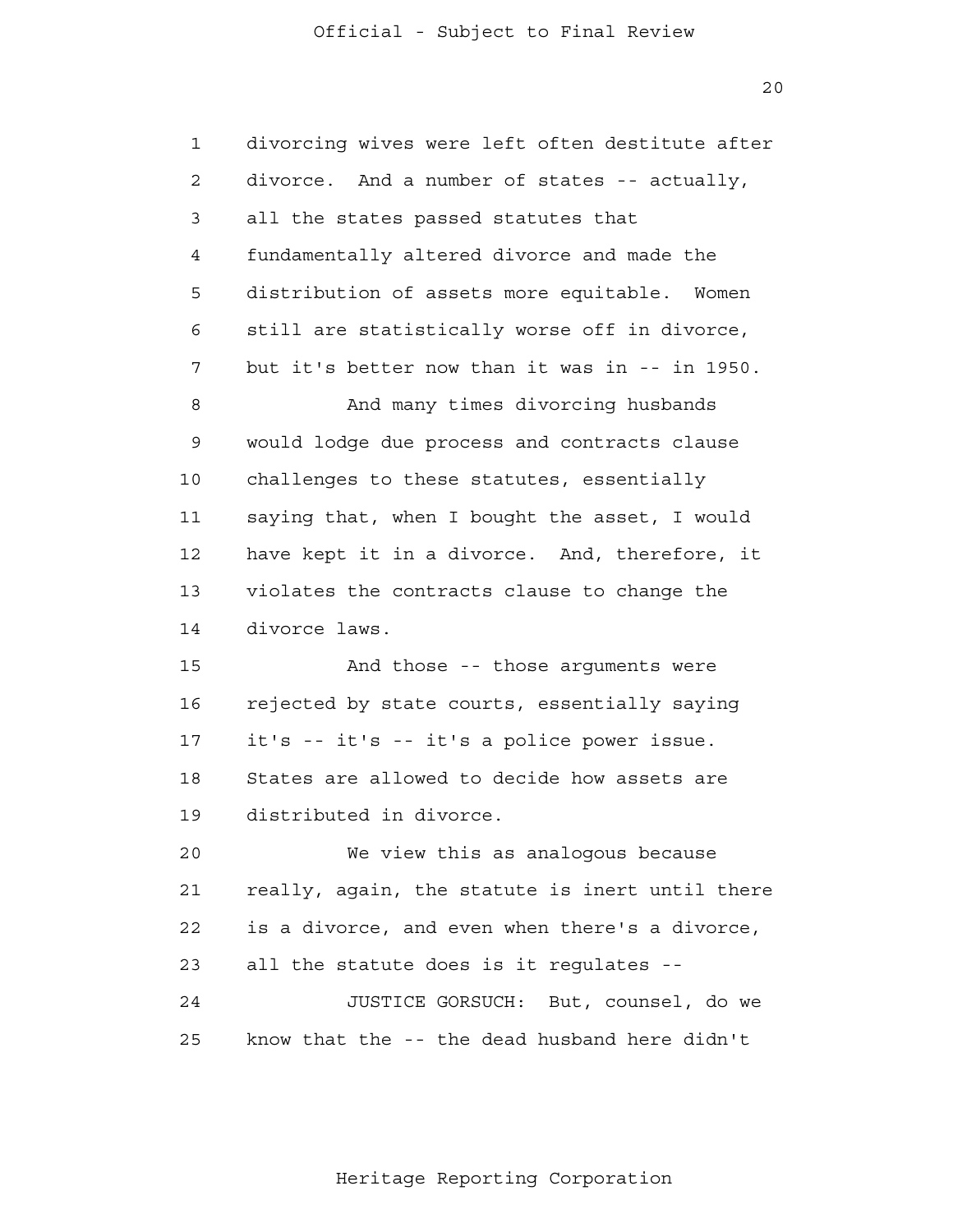21

 1 2 3 4 **5**  6 7 8 9 10 11 12 13 14 15 16 17 18 19 20 21 22 23 24 25 as part of the divorce wish this asset to remain with his -- with his ex-wife? Sometimes that is part of a divorce arrangement, that certain assets stay with the spouse. Is there any indication in this record at all that the decedent wished this asset to go anywhere else? MR. UNIKOWSKY: I mean, we don't know. All we know is that the statute was on the books and there is a life -- there's a divorce settlement and the settlement does not override the default rule that perhaps the divorce lawyers told them about. I mean, we don't know what the divorce lawyers told them. That's all we know. So, no, I mean, we don't exactly know what he wanted and we don't know at this point, that's certainly the case. But I -- I think that it's just hard to say there's an impairment of his reliance interests when, really, the reliance interests came to play when the state - JUSTICE GORSUCH: Does anyone pay life insurance for the joy of paying life insurance? MR. UNIKOWSKY: No.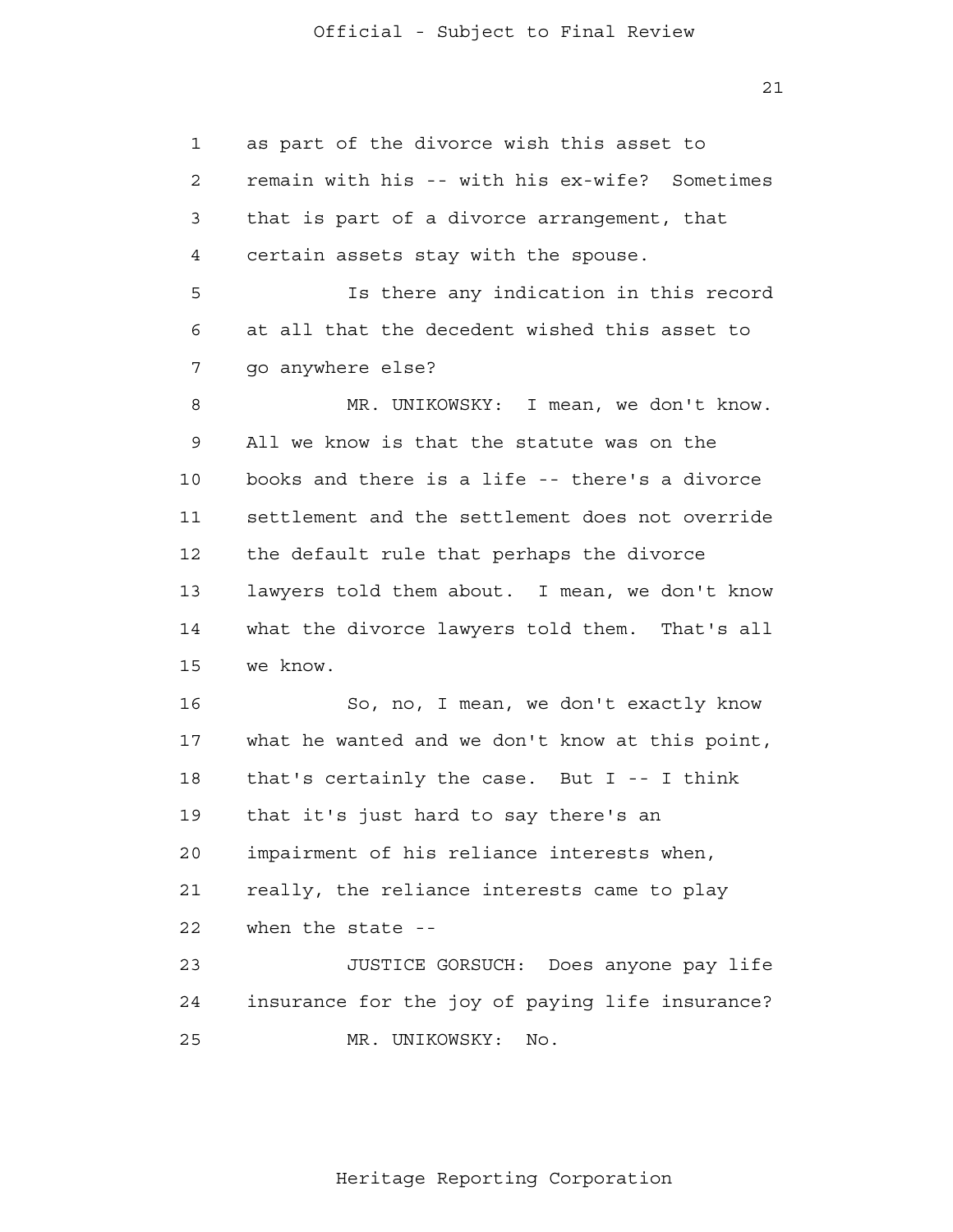1 2 3 4 **5**  6 JUSTICE GORSUCH: Isn't the specification of the beneficiary pretty important? I mean, Justice Washington in Dartmouth College said, you know, the bounty of a contract is -- is -- is essential to the obligation.

 7 8 9 10 MR. UNIKOWSKY: Absolutely, Your Honor. Of course, the identity of the beneficiary is very important. It's the key of the policy.

 11 12 13 14 15 16 17 18 But what this statute does is it construes the divorce as an exercise, as an option to change the beneficiary, which the legislature has deemed that not everyone, but most people want to do. And it still reserves the option in the policyholder to -- to redesignate the ex-spouse either in the divorce decree itself. Excuse me.

> 19 20 21 JUSTICE GINSBURG: He had -- he had already designated the contingent beneficiaries were his children, right?

> 22 23 24 25 MR. UNIKOWSKY: Correct. So, yes, so his -- so -- and that's another reason we think that the statute isn't necessarily an impairment, because when the -- the money goes

> > Heritage Reporting Corporation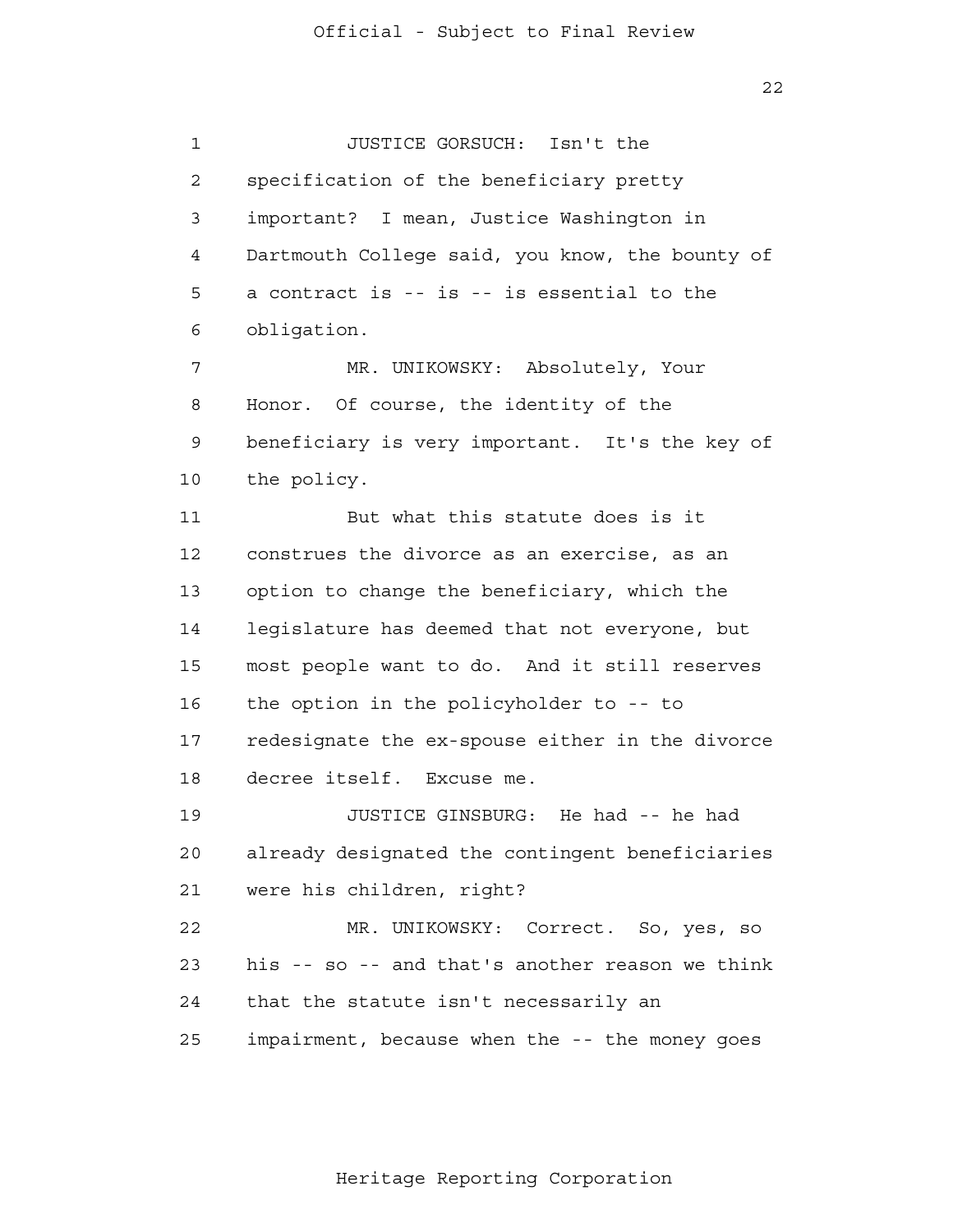```
 1 
 2 
 3 
 4 
5
 6 
 7 
 8 
 9 
            10 
            11 
            12 
            13 
            14 
            15 
            16 
            17 
            18 
            19 
            20 
            21 
            22 
            23 
            24 
            25 
                to -- it's not as though the insurer is
                relieved of the obligation to pay. The money
                simply goes to the contingent beneficiaries.
                         JUSTICE GORSUCH: Well, what -- what
                if it didn't go to his contingent
                beneficiaries? Then what?
                         MR. UNIKOWSKY: Well, if there's no
                contingent beneficiary, it goes into the
                estate, and it's -- it's -- the money is
                distributed.
                         JUSTICE GORSUCH: Let's say the
                statute said it -- it goes to a charity or -
                or instead of the children, some -- some nice
                thing for children. Would that be a contract
                clause violation?
                        MR. UNIKOWSKY: I think that --
                         JUSTICE GORSUCH: And if not, why not?
                         MR. UNIKOWSKY: I think that would be
                a -- a more difficult case for us.
                         JUSTICE GORSUCH: No, no, no, no, no,
                not so easy.
                         (Laughter.)
                         MR. UNIKOWSKY: So I'm --
                         JUSTICE GORSUCH: Would that be a
                Contract Clause violation?
```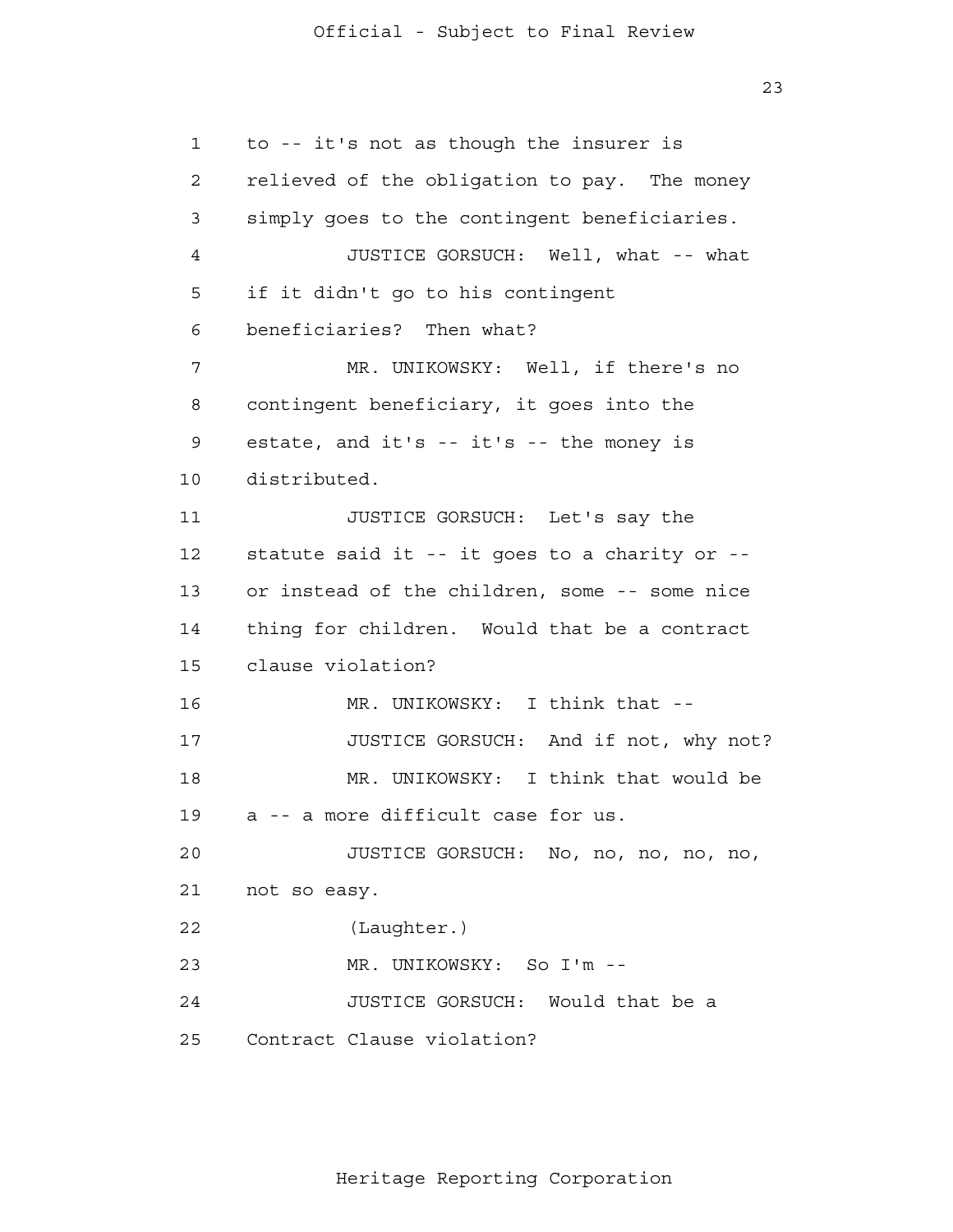1 2 3 4 **5**  6 7 8 9 10 11 12 13 14 15 16 17 18 19 20 21 22 23 24 25 MR. UNIKOWSKY: I'm going to stick to  $my - -$ JUSTICE GORSUCH: Surely you've given some thought to that. MR. UNIKOWSKY: I'm going to stick to my guns and say I don't think it was, but you don't have to agree with me to vote for us in this case. Okay? So, first of all, I am going to stick to my guns and say I don't think that would be a contracts clause violation. JUSTICE GORSUCH: So the state says, contract, we don't care about your primary or your contingent beneficiary. The money goes to the state. The Constitution of the United States says that a state cannot impair the obligations of a contract. And -- and you don't think we have a problem? MR. UNIKOWSKY: I think that would be a taking because it would violate the Con - JUSTICE GORSUCH: No, no, no, no, a Contract Clause. MR. UNIKOWSKY: No, I don't think so.

Heritage Reporting Corporation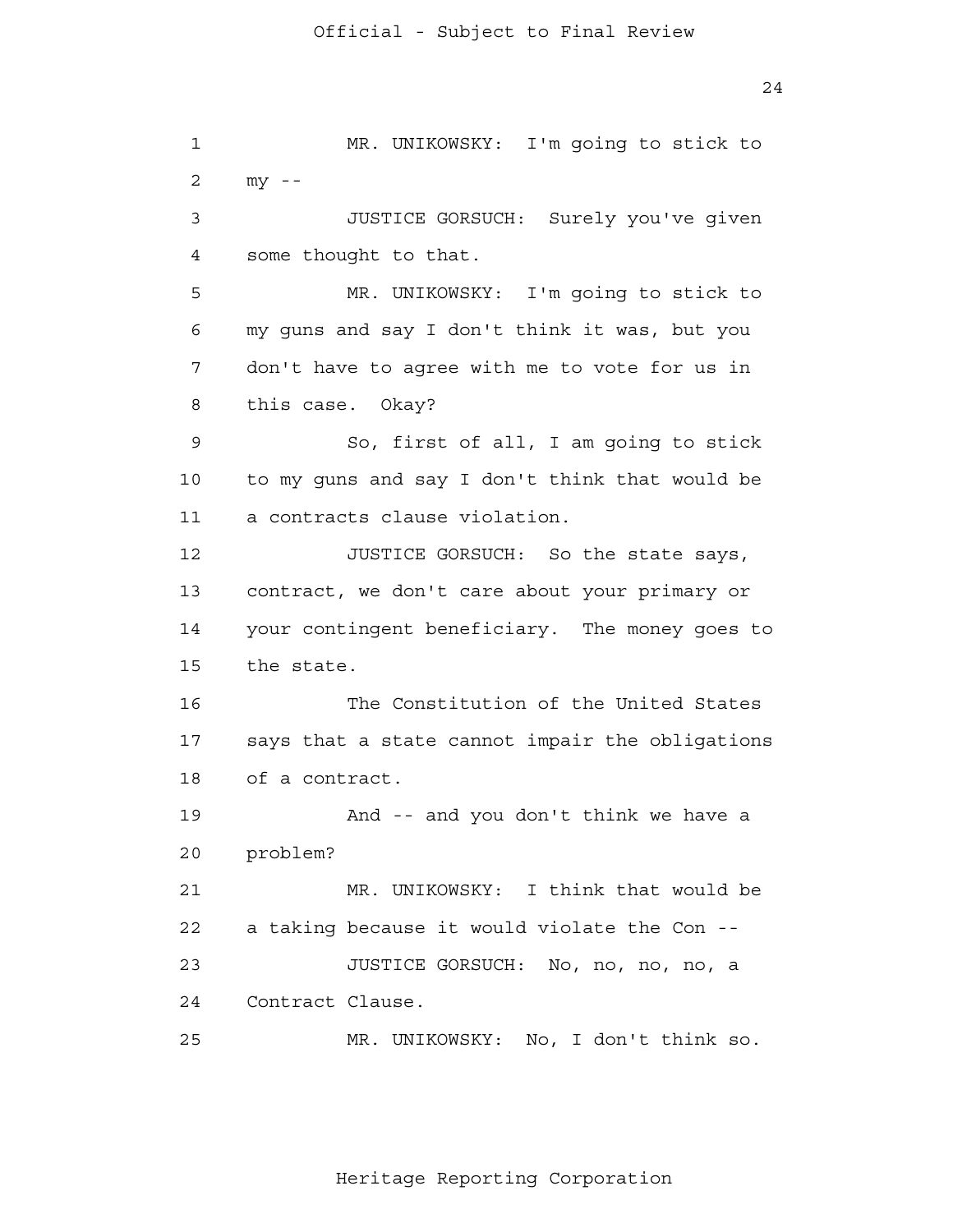1 2 3 4 **5**  6 7 8 9 10 11 12 13 14 15 16 17 18 19 20 21 22 23 24 25 That would be a taking because it would violate the Constitution even going forwards. JUSTICE GORSUCH: No, I'm asking you about Contract Clause violation. You'd say that's no Contract Clause violation. There's no impairment of an obligation in that case? MR. UNIKOWSKY: If the money just escheats to the state - JUSTICE GORSUCH: No, no, the statute just says it goes to the -- goes to wherever, to the state, a nice charitable organization we'd all agree on that most people would support, if not everybody, most people, just like most people would want to change their beneficiary here. That there's no impairment of an obligation in that case? MR. UNIKOWSKY: Right, so we have the broader arguments and the narrower arguments in our brief. Under the broadest argument in my brief, that's not an impairment, because it's like a will. We make the argument this is analogous to a will. A will isn't a contract. It may be bad for money in a will to be distributed to some party, but that's not a

25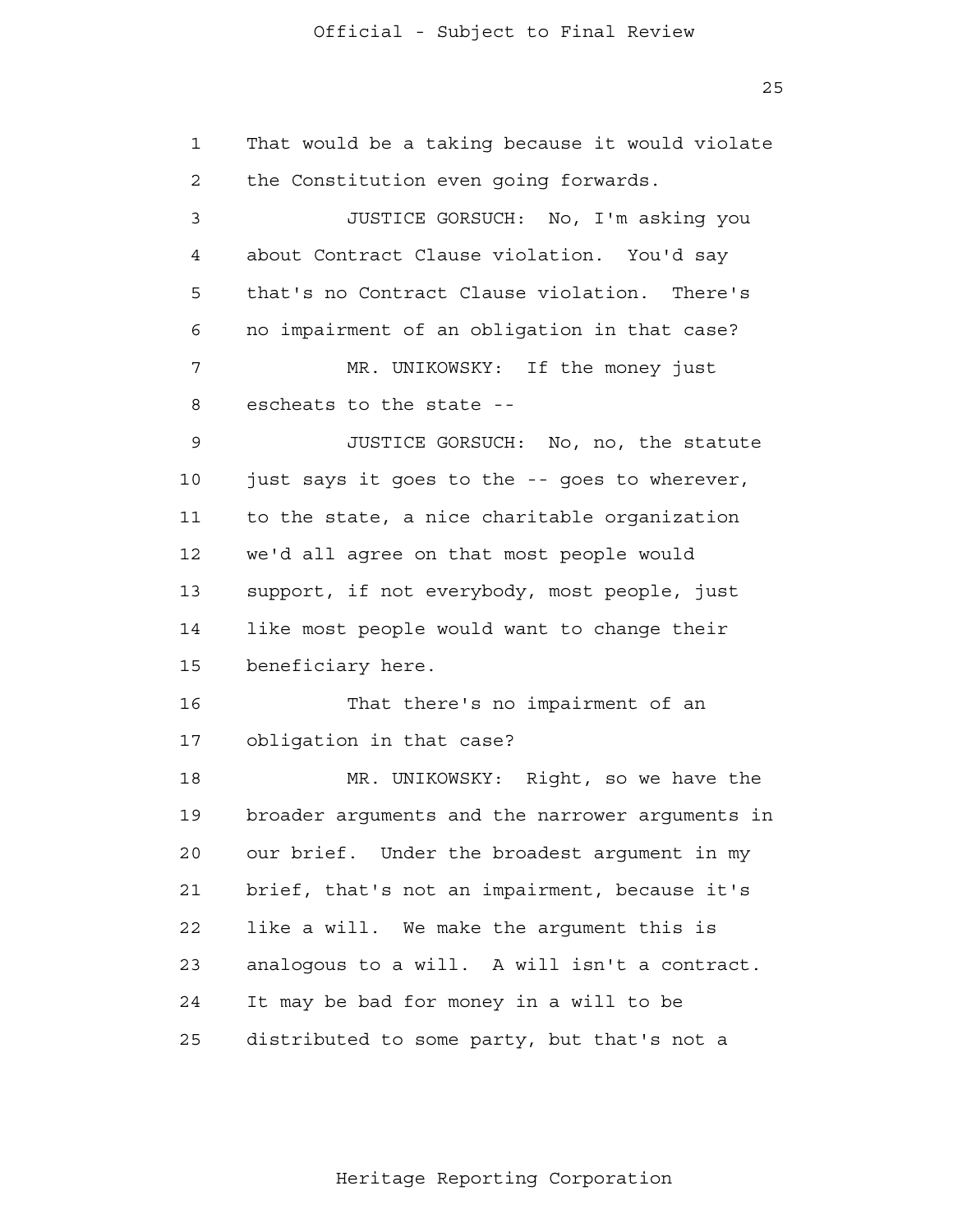26

 1 contractual obligation.

 2 3 4 **5**  6 7 8 But if you disagree with me, Your Honor, we have several arguments in our brief that distinguish this precise scenario you have discussed. So one of our leading arguments in our brief is that this is a mere default rule and that's not an impairment when there's only a paperwork burden.

 9 10 11 12 That argument which we make which is supported by numerous 19th Century cases, long before Blaisell, would not apply to the hypothetical you've just given.

 13 14 15 16 17 So we cite a number of cases in which there's these recording statutes that say, if you don't submit a piece of paperwork to the government, you lose your rights altogether. They're extinguished.

> 18 19 And those statutes did not exist at the time the contract was purchased.

 20 21 22 23 24 25 And in a series of 19th Century cases, from peak -- a peak era of enforcement of the contracts clause, the Court had no difficulty upholding those statutes saying it's just a paperwork obligation and, therefore, there's no impairment in the relevant sense.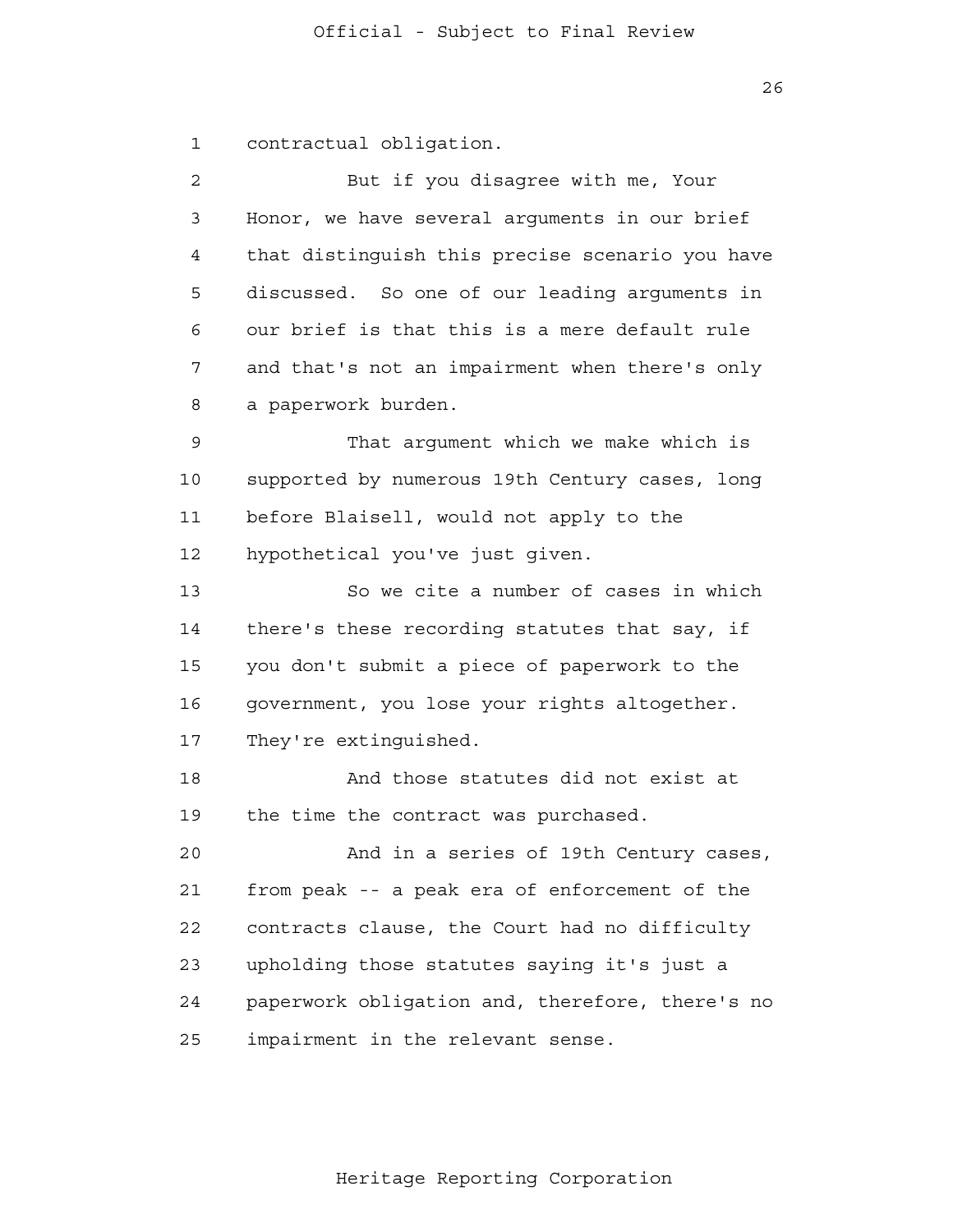27

 1 2 3 4 **5**  6 7 8 9 10 11 12 13 14 15 16 17 18 19 20 21 22 23 24 25 And so  $-$ JUSTICE GORSUCH: They also talked about remedies, right, as being distinct from obligations, didn't they? MR. UNIKOWSKY: Some of those -that's true. But I think that these were not remedial statutes. I think that these destroyed the obligations altogether. Like, if you didn't submit the recording obligation, the mortgage was wiped out. So that's not -- I don't think it's a remedial issue. I think that's wiping out the rights. I mean, for instance, the Gilfillan case from the 19th Century is another good example, that has nothing to do with contractual remedies. That was a case involving a bondholder settlement - JUSTICE GORSUCH: The recording statutes merely said that your -- your remedy would be different if you didn't record, right? MR. UNIKOWSKY: It wasn't -- no, the rights were completely wiped out. You -- you -- the land patent just ceased to exist. If someone else bought the property, your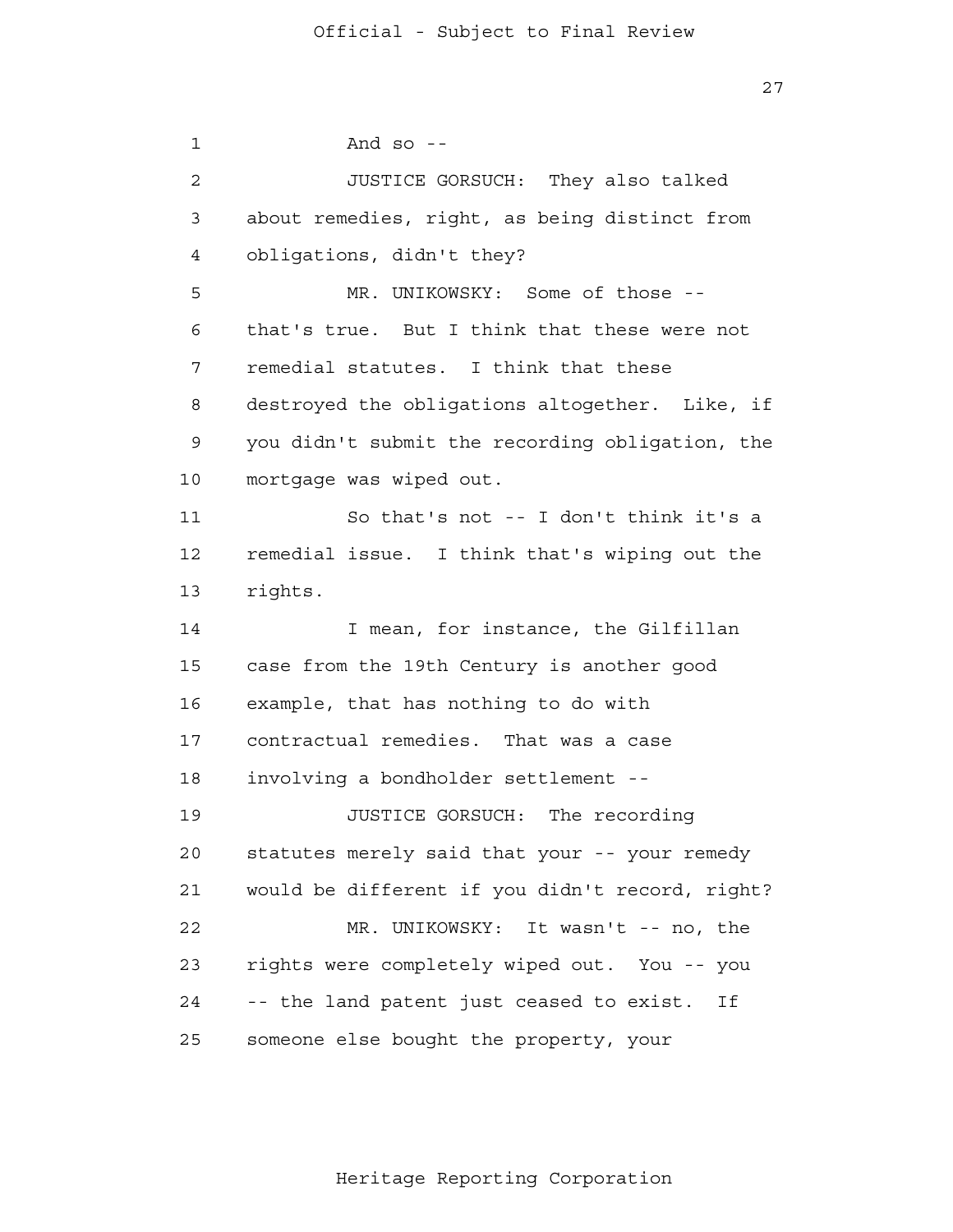28

 1 2 3 4 contractual rights were eliminated. I don't think that's really remedial argument. It would just completely destroy the rights of the contract, period.

**5**  6 7 8 9 10 11 12 13 14 15 16 17 18 19 20 21 22 23 And maybe the Gilfillan case is a better example, which is a good 19th Century case which was not a case about remedies. That was a case involving a corporate bondholder settlement where the legislature was concerned that -- that citizens wouldn't agree to the settlement which might not leave the company afloat. So it enacted this statute saying that if you don't dissent affirmatively from the settlement, you'll be deemed to have consented to the settlement. And the Court had no difficulty upholding the statute, saying it's a mere paperwork obligation; all you have to do is send a letter to the insurance company -- or -- or to the -- to the company in that case; there's no impairment of a contractual obligation. And that's the same -- excuse me, that's the same impairment in this case.

 24 25 CHIEF JUSTICE ROBERTS: You made the point earlier that -- I understood you to make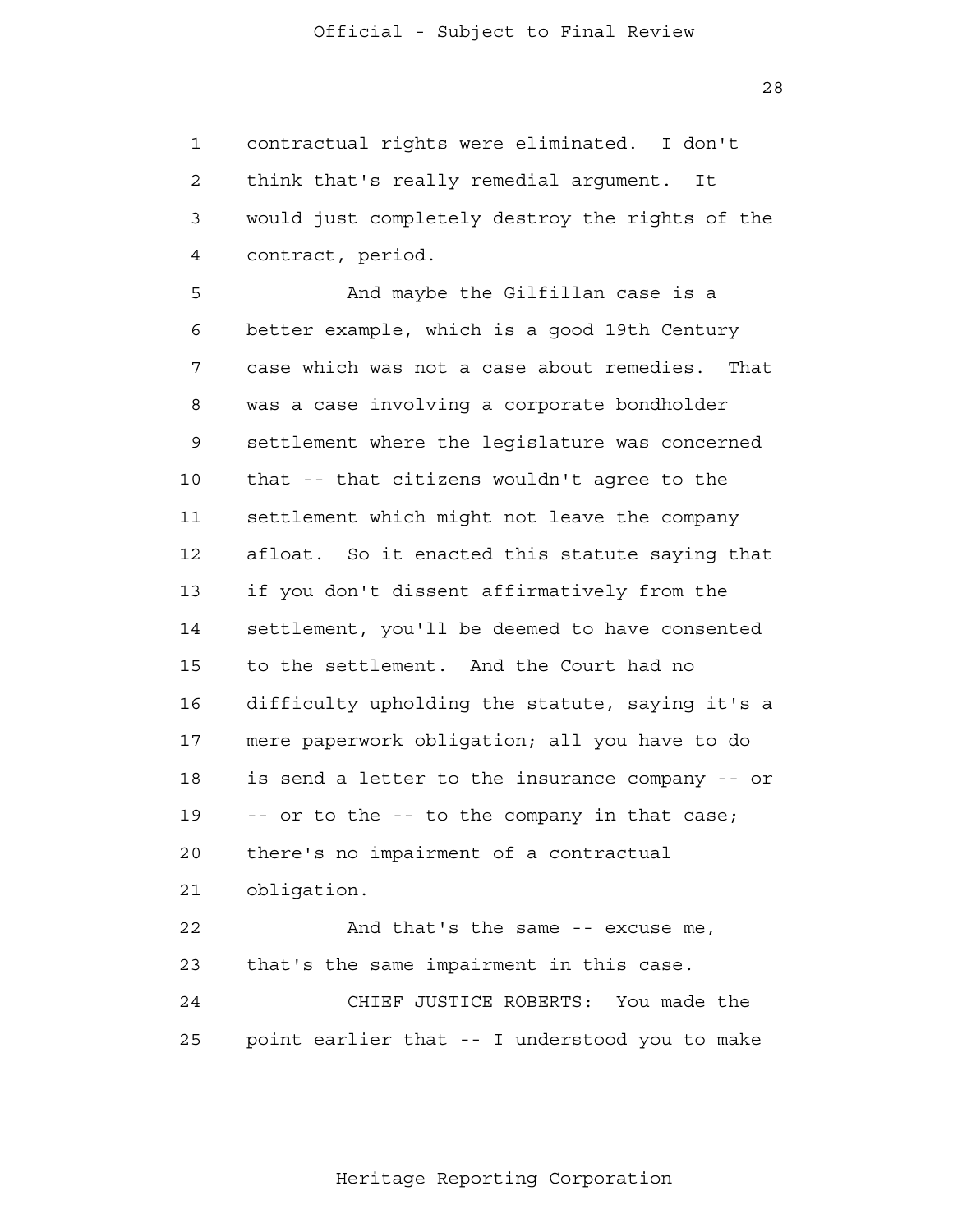the point that this would be outside the scope

 1 2 3 4 **5**  6 of the Contract Clause because it was an exercise of the state's police power? MR. UNIKOWSKY: In the -- yes. That's a different argument in the context of divorce. Maybe  $I$  --

 7 8 9 10 11 12 CHIEF JUSTICE ROBERTS: Yeah. But but is that true to the full extent of the police power? Anything that we would characterize as a police power authority would be exempt from the scrutiny under the Contract Clause?

 13 14 15 16 17 18 19 20 21 22 23 24 25 MR. UNIKOWSKY: No, this is a -- an argument of the sui generis nature of divorce. So the relevant point for us is that even when Mr. Sveen -- and I'm sorry to be jumping around between these arguments -- but even when Mr. Sveen purchased the insurance policy, the state had the authority to decide what would happen to that beneficiary designation in a divorce. It's not like an ordinary contract where courts are bound by the intent of the parties. A divorce court, even at the time he bought the policy, had the power to give the policy to his ex-spouse as part of the

Heritage Reporting Corporation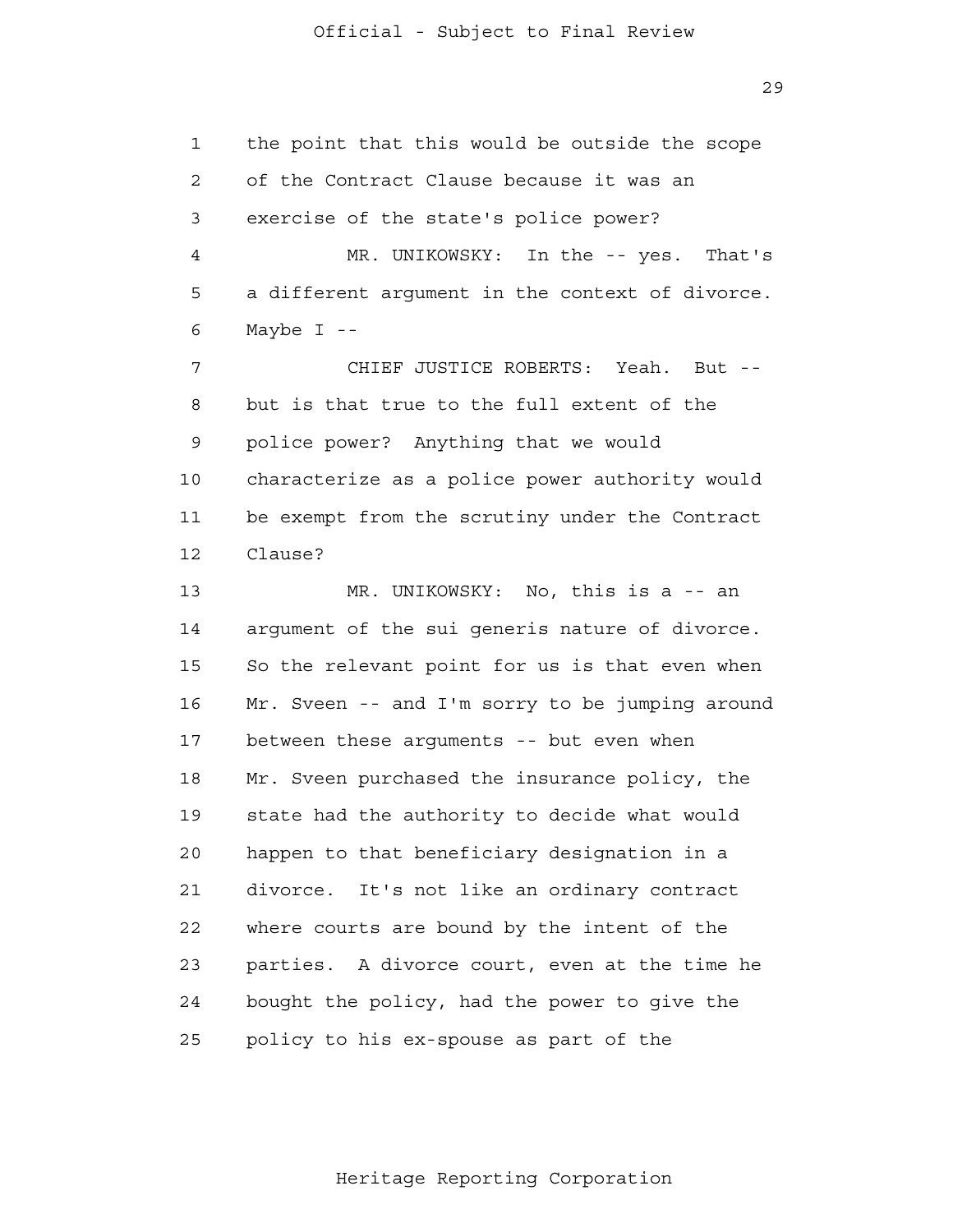30

 1 2 3  $4$  -equitable distribution of property or force him to keep paying proceeds to the ex-spouse as an ancillary to an alimony order. So I think that

**5**  6 7 8 9 10 11 12 JUSTICE SOTOMAYOR: My problem with the police power argument you're making is that I don't think it stands alone, meaning you can think that the state has a greater interest in certain areas like divorce or others, regulated fields like mineral, et cetera, but I don't think that state police power gives unbounded discretion to the state.

 13 14 15 To some extent, it's intermixed with what's the state's purpose and is it a legitimate thing it's doing?

 16 17 18 19 20 21 **22** MR. UNIKOWSKY: Your Honor, we are not arguing for unbounded state power. There's this particular argument about divorce which is premised on the fact even when Mr. Sveen bought the policy, the divorce court had made -- it was the divorce court's decision on what would happen to that policy in a divorce.

> 23 24 25 JUSTICE SOTOMAYOR: Well, that goes back to Justice Gorsuch's question, could the state say, upon divorce, I'm giving the money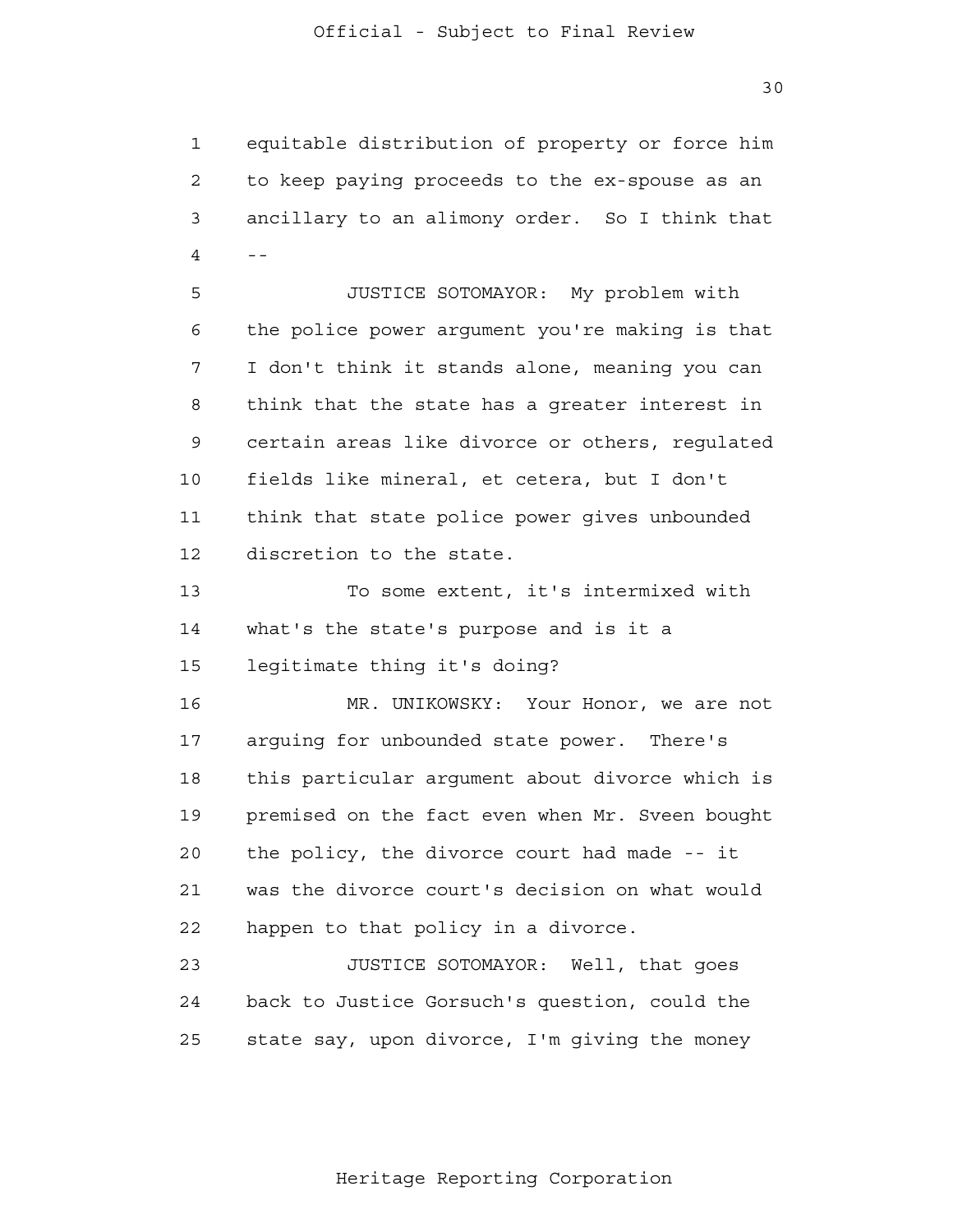1 2 3 to the state or I'm giving it to a charity, et cetera? And you said yes, but I wasn't quite sure why.

 4 **5**  6 It seems to me that, even under state power, you have to be able to articulate some fit between the need and the solution.

 7 8 9 10 11 12 13 14 15 16 17 18 19 20 MR. UNIKOWSKY: Right. So my response to Justice Gorsuch was about a different argument about treating insurance policies like wills. With regard to a divorce, I agree with you that I don't think that just giving the money to a charity or to the government could conceivably be deemed as an exercise of preexisting police power, because, at the time Mark Sveen bought his policy, a divorce court couldn't just randomly take the parties' assets and give it to the government to discourage divorce or something. That was not within the repertoire of options for the divorce court. But the divorce court could revoke

 21 22 23 24 25 beneficiary designations. That happened all the time. So I think that the difference between that -- in the context of our divorce argument, the difference between Justice Gorsuch's hypothetical and this statute is that

31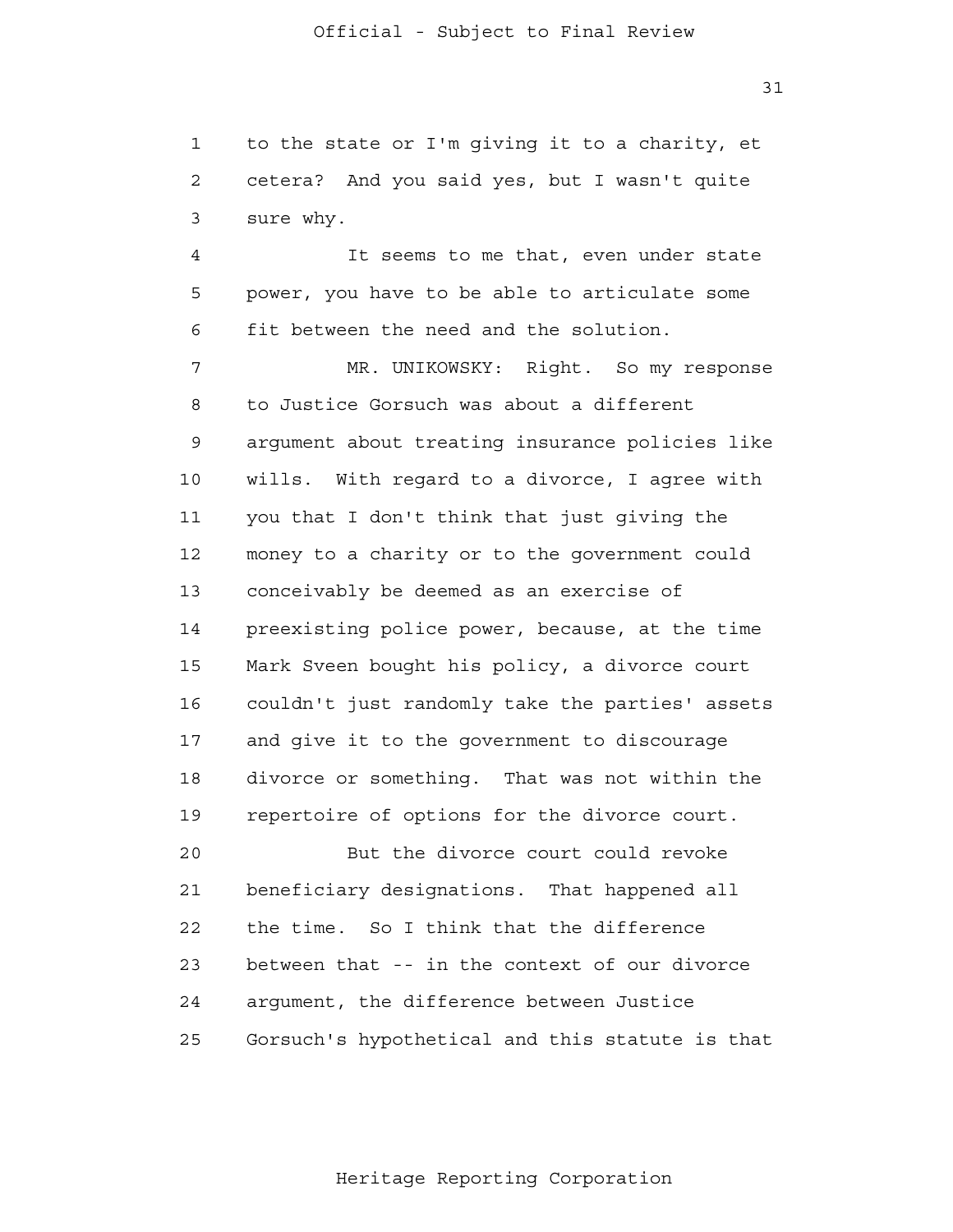1 2 3 4 **5**  6 7 8 9 10 11 12 13 14 15 16 17 18 19 20 21 22 23 24 25 this statute rec- -- reflects the exercise of a preexisting power vested in courts and - JUSTICE KAGAN: Please. MR. UNIKOWSKY: No, go ahead, I'm sorry. JUSTICE KAGAN: So this might be an unfair question, but one of the things that struck me in reading your brief and now in listening to you, it's a -- it's an unusual thing we see in your brief, this kind of we have five arguments in varying levels. You know, it's -- it's the police power; it's not a contractual obligation; it's not an impairment at all; it's not a substantial impairment; maybe it is, but it's justified. Did I get all those five right? MR. UNIKOWSKY: Yes, you did. (Laughter.) JUSTICE KAGAN: Really, which one do you think? (Laughter.) JUSTICE KAGAN: Because, you know, you're answering some of our questions like, oh, that's an answer from column 1. And no, now I can give you an answer from column 3.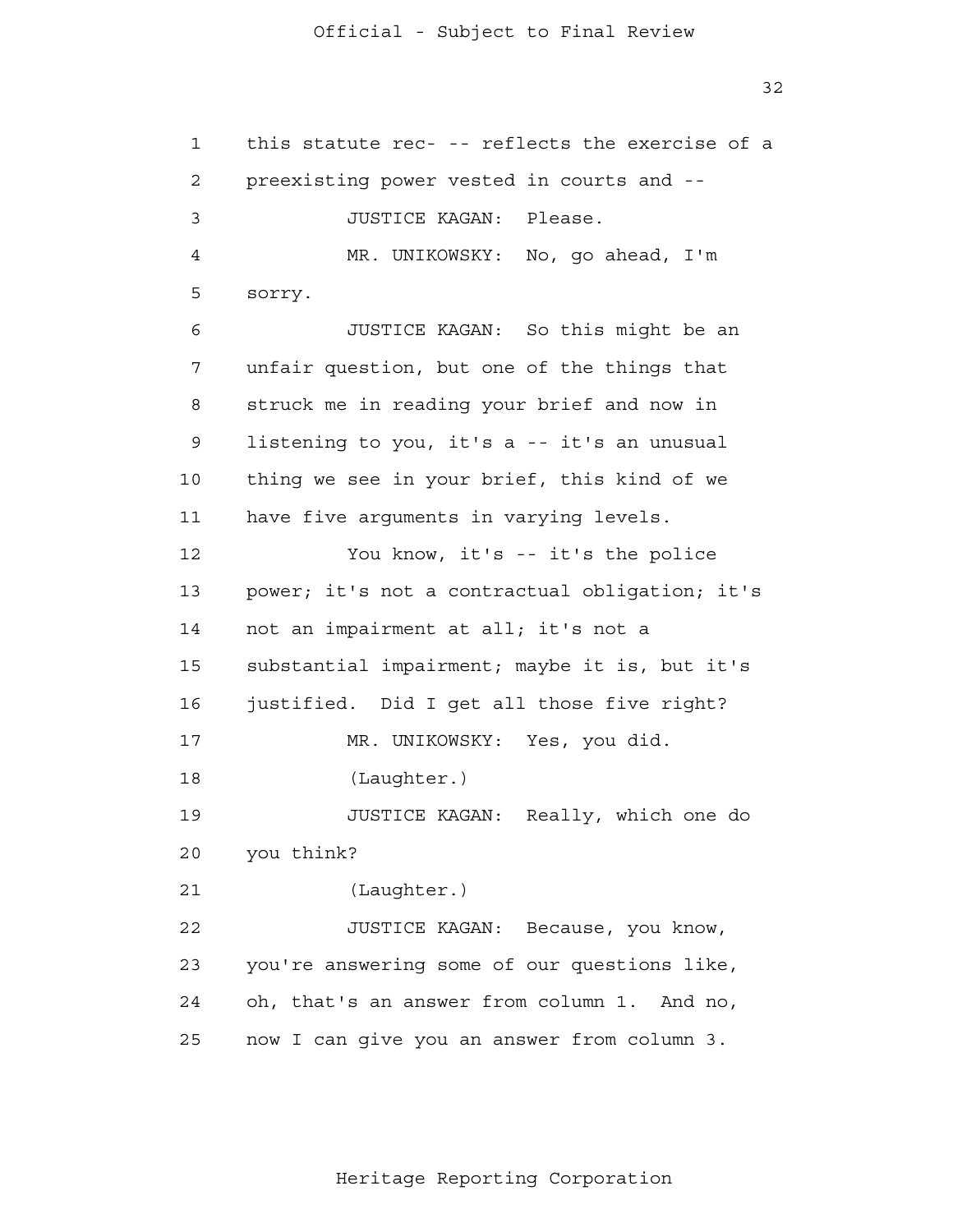33

| 1  | But when we have to decide this case,             |
|----|---------------------------------------------------|
| 2  | we presumably have to pick one. And if we were    |
| 3  | to go with you, I mean, where do you really       |
| 4  | think that the $-$ - this $-$ - this is $-$ - the |
| 5  | question is here?                                 |
| 6  | MR. UNIKOWSKY: I think that the --                |
| 7  | the cleanest way to vote for us, and I hope you   |
| 8  | do, is that it's just -- it's really just a       |
| 9  | default rule and it's just a paperwork burden     |
| 10 | and there's no interference with reliance         |
| 11 | interests, because, really, the reliance          |
| 12 | interests come into play at the time of the       |
| 13 | divorce.                                          |
| 14 | JUSTICE KENNEDY: So you're -- you're              |
| 15 | saying it's not a substantial alteration; is      |
| 16 | that the --                                       |
| 17 | MR. UNIKOWSKY: That's right. So I                 |
| 18 | think there's --                                  |
| 19 | JUSTICE KENNEDY: Is that the same                 |
| 20 | argument?                                         |
| 21 | MR. UNIKOWSKY: Yes, I think so.<br>And            |
| 22 | there's really two pieces to that. One is that    |
| 23 | you only have to send in a letter to the          |
| 24 | company. This Court has said in a lot of cases    |
| 25 | that that's not a sufficient impairment to        |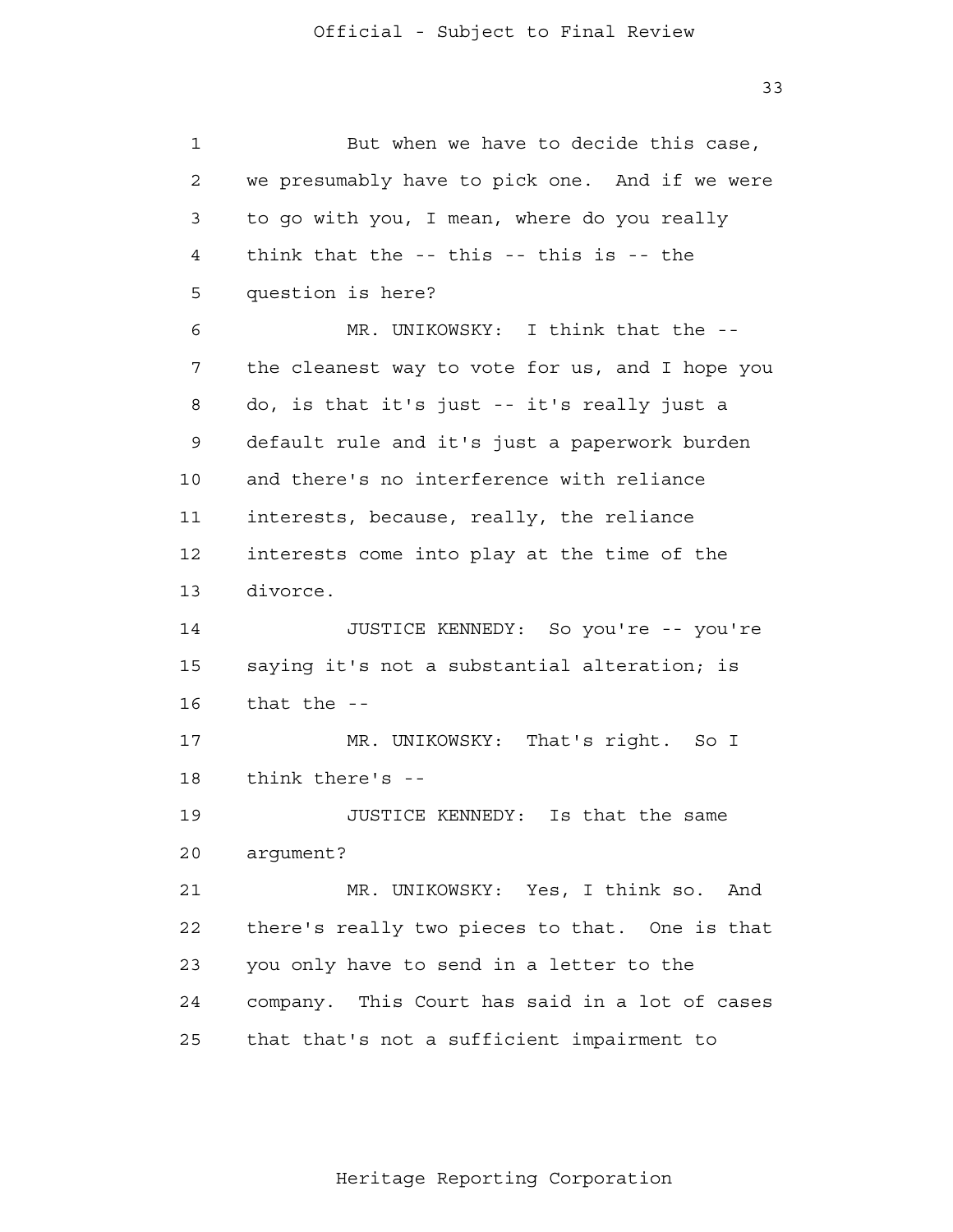1 2 3 4 **5**  6 7 8 9 10 11 12 13 14 15 16 17 18 19 20 21 22 23 24 25 implicate the Contracts Clause. And also the fact that the -- the goal of the Contracts Clause is to protect reliance interests. And here, realistically, the reliance interests come to play at the time of the divorce because the statute's inert until then. CHIEF JUSTICE ROBERTS: When you say it's not a substantial impairment, are you acknowledging that it is an impairment? At least in terms of ranking your -- your arguments? MR. UNIKOWSKY: I don't think it's an impairment at all, but I think that because this Court has held that insubstantial impairments are not impairments at all, I think that's sort of an easier way to get to where we want. But, certainly, we argue in our brief, and I -- I stick to our argument today, that there's just not an impairment, period, because it's simply the exercise of an option that leaves the option to redesignate the beneficiary by sending a letter. I also think the divorce aspect of the case is important. And I do think the arguments sort of go together. The -- the

34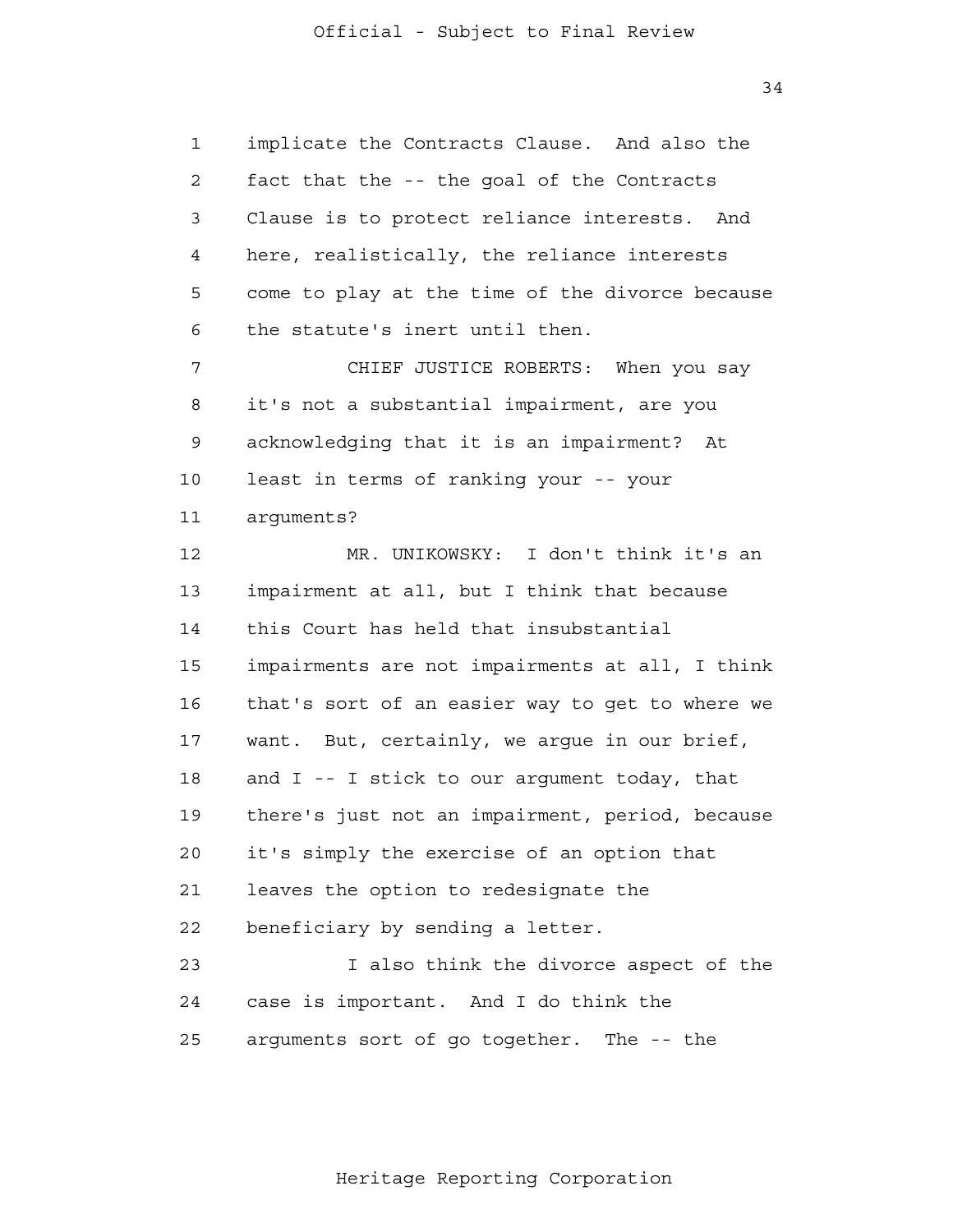35

 1 2 3 4 **5**  6 7 8 9 10 11 12 13 14 15 16 17 18 19 20 21 22 23 24 25 state has broad authority over divorce. It always has. We quote Jame -- John Marshall and James Kent, who have given broad powers to legislature over divorce. And if the Court is concerned that you don't want to give the legislature unlimited power over divorce, then you can say: Well, the -- the legislature has broad powers to legislate the effect of a divorce decree and how -- you know, maybe even if that power is not unlimited, it at least extends to imposing this kind of paperwork burden, which, even outside the divorce context, this Court has already held does not constitute a substantial impairment. So I'd like to reserve my time if I may. CHIEF JUSTICE ROBERTS: Thank you, counsel. Mr. Dvoretzky. ORAL ARGUMENT OF SHAY DVORETZKY ON BEHALF OF THE RESPONDENT MR. DVORETZKY: Mr. Chief Justice, and may it please the Court: The Constitution forbids states from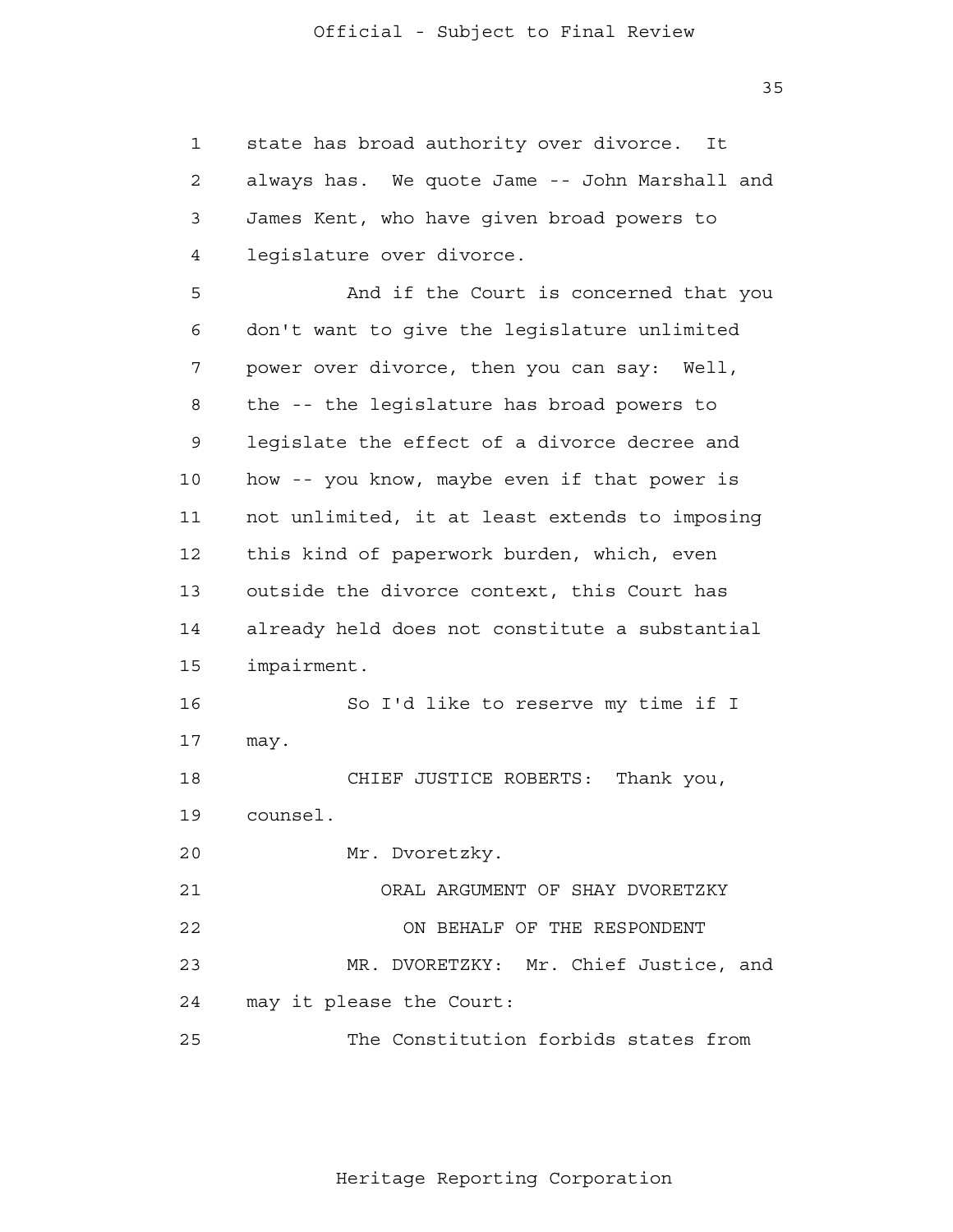36

 1 2 3 4 **5**  6 7 8 9 10 11 12 13 14 15 16 17 18 19 20 21 **22**  23 24 25 passing any law impairing the obligation of contracts. Here, Minnesota directly and retroactively altered the contractual means by which policy holders select who will receive policy proceeds, and it did so even though it had evident alternatives, such as requiring notice of the revocation statute in divorce decrees, to achieve its purposes equally well but without impairing contractual obligations. Minnesota, therefore, violated the Contracts Clause's clear prohibition, whether this Court returns to that clause's original understanding, takes the smaller step of treating impairments of public and private contracts alike, or simply applies current doctrine. JUSTICE GINSBURG: The -- the court, it has been pointed out, in a divorce setting can say, presented with this very situation, the children get the proceeds of this policy. She's out. We've provided for equitable division of other property. If a divorce court can do that, why can't the legislature make the same assessment? MR. DVORETZKY: Because the Contracts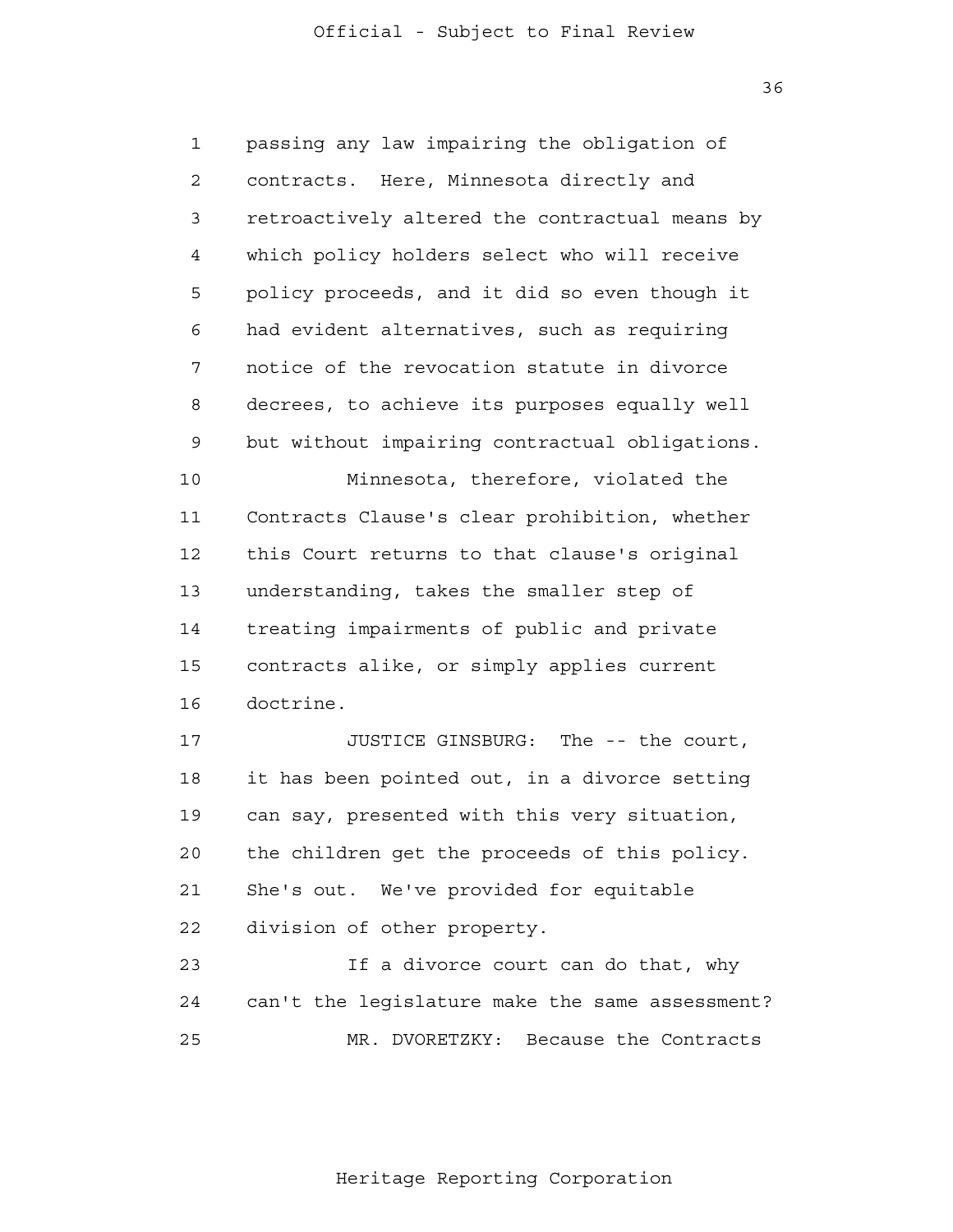1 2 Clause applies to laws passed by legislatures and not to the actions of courts.

 3 4 **5**  6 7 8 9 10 11 12 13 14 15 16 17 18 19 20 21 22 23 24 25 Chief Justice Taft explained that in an opinion long -- a long time ago, and that opinion itself cited 20 other precedents of this Court saying the same thing. It follows from the text of the Contracts Clause that it speaks only of laws. And it makes sense that the Contracts Clause would apply to legislatures rather than courts because courts are constantly in the business of addressing contractual disputes, and the framers did not mean to constitutionalize every Contracts Clause case. But when a state - JUSTICE SOTOMAYOR: I'm sorry, judges do what they do as a result of laws, meaning they don't just decide to redistribute insurance proceeds out of the kindness of their heart or -- or -- they do it because there's a specific law that gives them the right to do that. So I'm not sure what the difference is. MR. DVORETZKY: I think the --JUSTICE SOTOMAYOR: If the law is compelling it or the law is permitting it, then it's the judge as well as the law.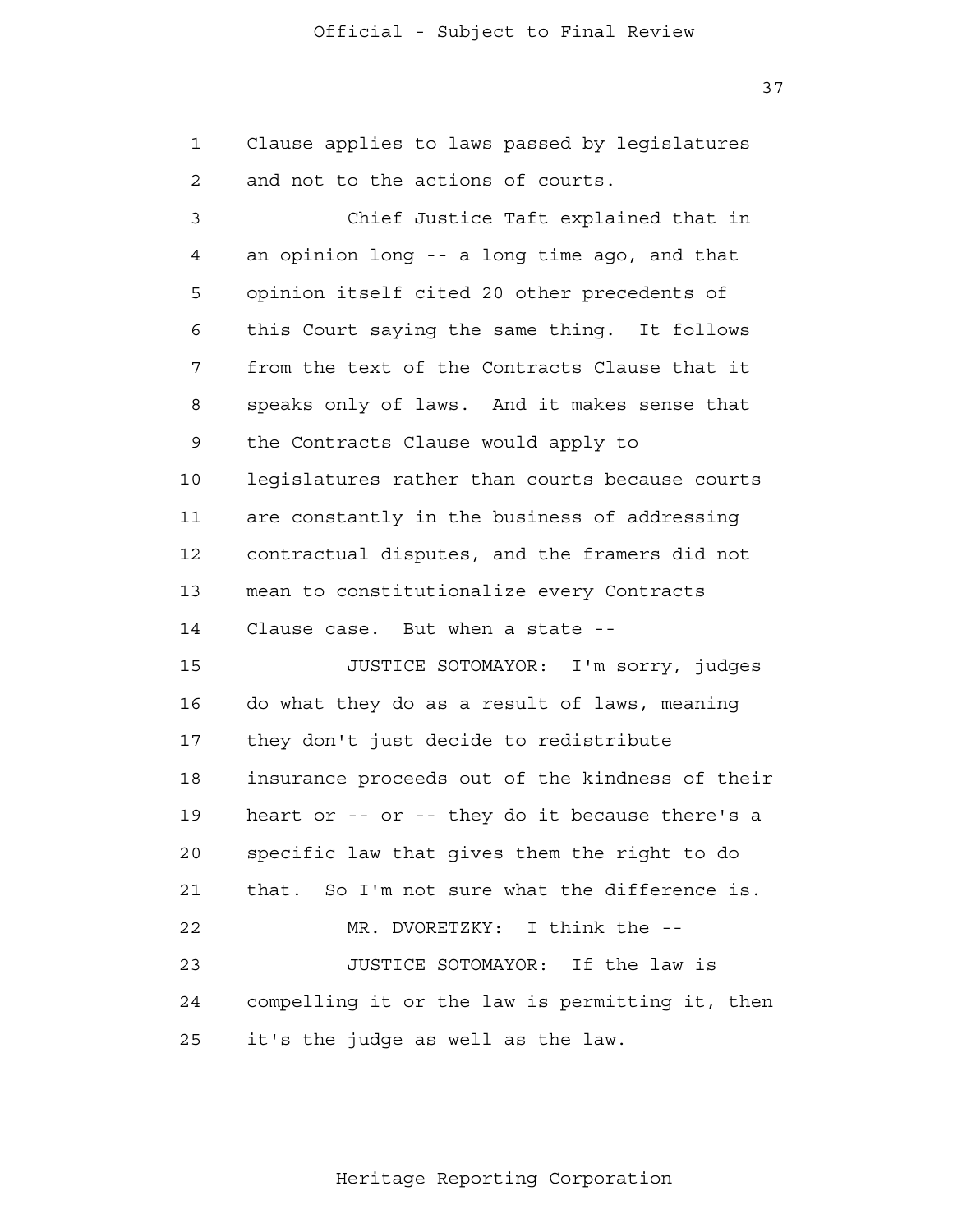38

 1 2 3 4 **5**  6 7 MR. DVORETZKY: I think there's a difference between courts exercising their discretion and states enacting laws that have this kind of - JUSTICE KENNEDY: Well, but Justice Sotomayor's point and Justice Ginsburg's point is the same. Suppose the state said that, in a

 8 9 10 11 divorce decree, the court will assume that the intent is to leave the beneficiaries the same or leave the beneficiaries different. And the court acts under that statute.

 12 13 14 15 Then you have a Contract Clause. Just the fact that the court is implementing the state's policy doesn't mean that it's a court decree, not a state decree.

 16 17 18 19 20 21 **22**  23 24 <u>25</u> MR. DVORETZKY: I think there -- there is -- there has historically been a fundamental distinction, though, between what courts do and what legislatures do. And that's a result, again, both of precedent and of the commonsense notion that the Contracts Clause can't apply to what courts do, or else every time a court does anything with respect to a contract, outside the divorce context as well, every time a court declares a contract unconscionable, that would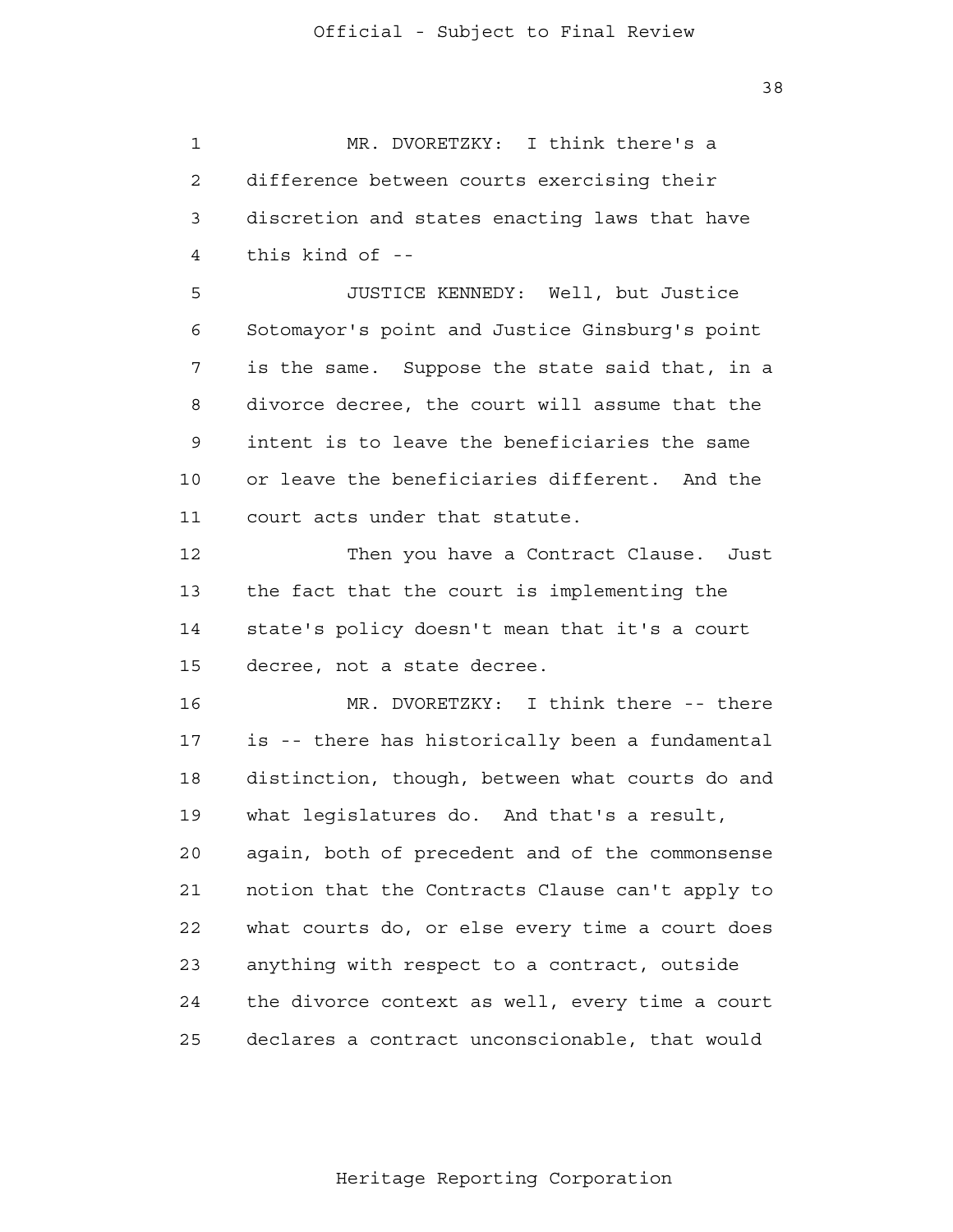1 2 3 4 **5**  6 7 8 9 10 11 12 13 14 15 16 17 18 19 20 21 **22**  23 24 25 be a contracts violation. That just can't be. But this Court has long recognized, as the framers intended, that when a legislature passes a law that impairs contract, that is getting directly at the heart of what the Contracts Clause was intended to cover. JUSTICE BREYER: Well, I take it here the contract is -- let's call him Mr. Smith he has a contract with an insurance company. That contract provides that after a divorce the money will still go to the designated beneficiary. They pass a law and it says it will not go to the beneficiary that you initially designated, unless you act affirmatively. Right? That's the contract. MR. DVORETZKY: That --JUSTICE BREYER: That's the situation in front of us? MR. DVORETZKY: That's -- yes. JUSTICE BREYER: Yes. Okay. Now I found this -- three cases from the 19th Century, 1870s, 1880s, 1923, not a period when this Court was about to interpret the contracts clause loosely. I think that's fair.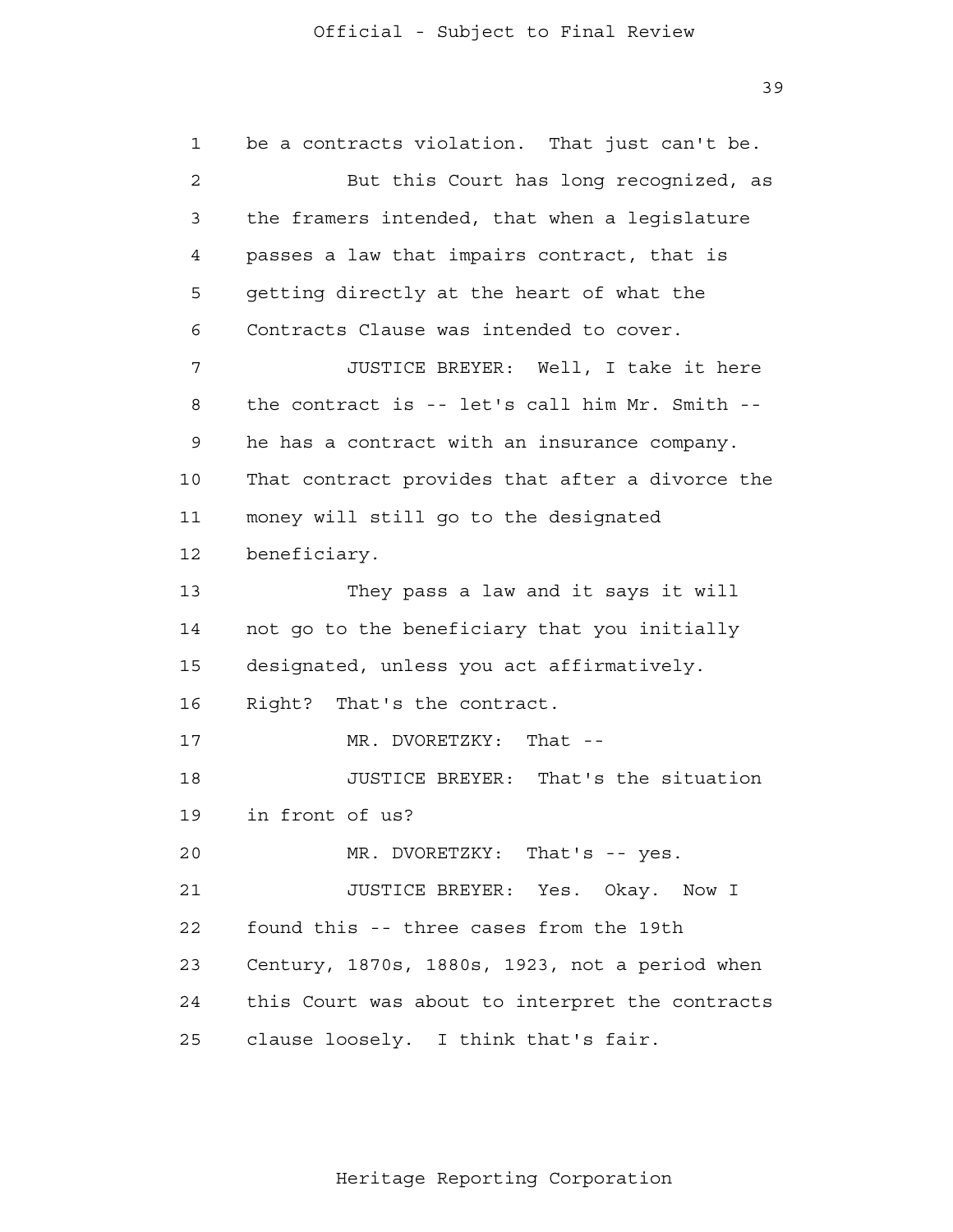40

| $\mathbf 1$ | One of the cases says the legislature           |
|-------------|-------------------------------------------------|
| 2           | passes a law after Smith, who is a bondholder   |
| 3           | of a corporation, enters into a contract with   |
| 4           | the corporation. Is this a contract, Smith and  |
| 5           | the corporation? They have a bond.              |
| 6           | The legislature passes a law that               |
| 7           | makes that bond less valuable, less valuable.   |
| 8           | All right? Applies it retroactively. And this   |
| 9           | Court says: That's fine.                        |
| 10          | You know why? Because all that Smith            |
| 11          | has to do in order to stop its value going      |
| 12          | down, rejecting the change, is affirmatively    |
| 13          | notify the company. And they say: No, that      |
| 14          | isn't a big deal. Okay?                         |
| 15          | Case two: Smith buys property at a              |
| 16          | tax sale, at a tax sale. All right? Now the     |
| 17          | owners can get it back, by the way, if they pay |
| 18          | their taxes within a year or some period of     |
| 19          | time.<br>They pass a law retroactively saying:  |
| 20          | Smith, you can't keep your property unless you  |
| 21          | tell the owners they're about to lose it.       |
| 22          | That would seem to make quite a                 |
| 23          | difference, because, after all, if they find    |
| 24          | out, they might object and pay the back-taxes.  |
| 25          | The court says: Not a big deal.<br>It           |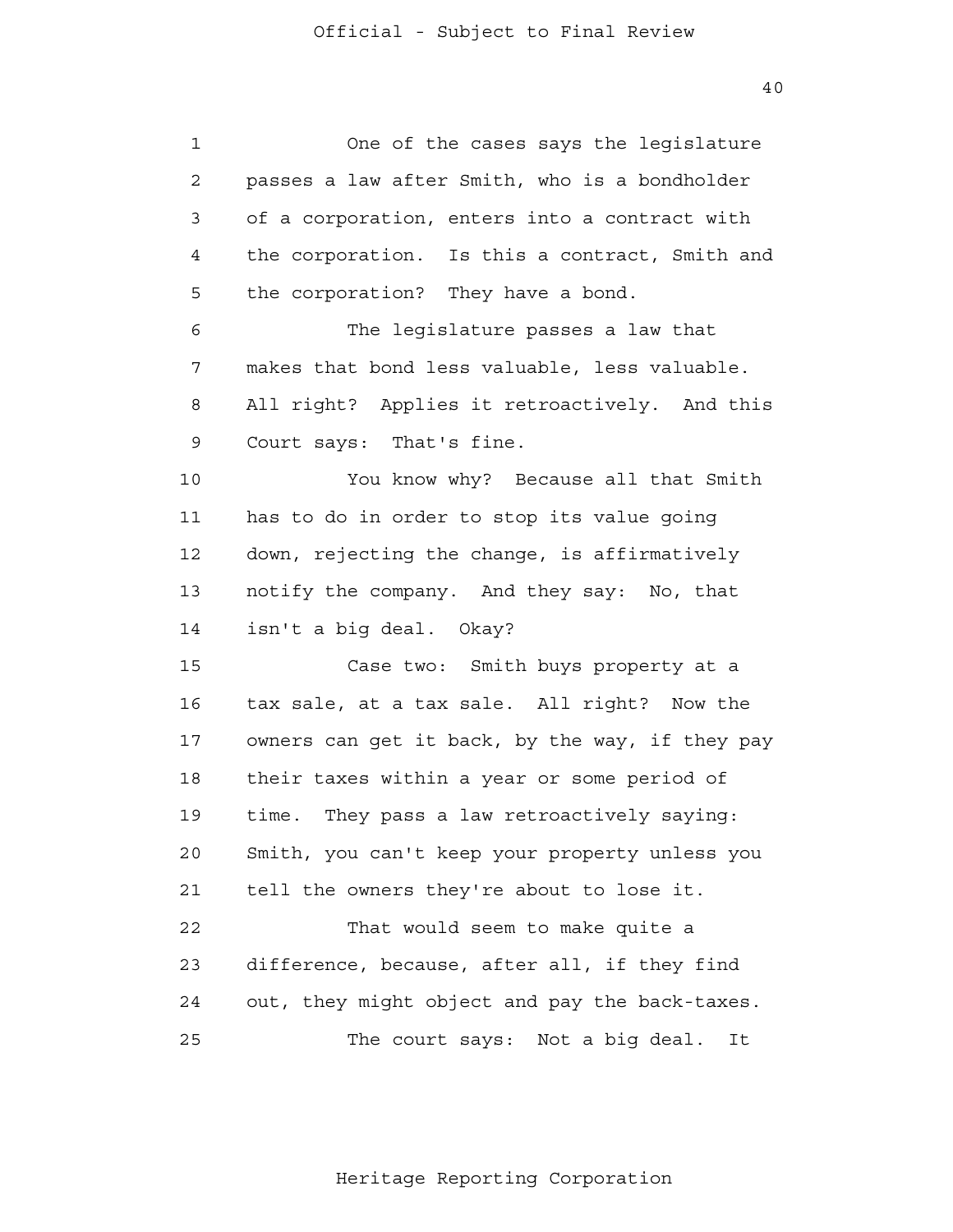41

1 doesn't violate the clause.

| $\overline{a}$ | Case 3. Okay. What's case 3?                    |
|----------------|-------------------------------------------------|
| 3              | Conley. Yeah, Smith has an agreement with the   |
| 4              | mortgage company. It says: Where there is       |
| 5              | foreclosure, the mortgage company has to do A,  |
| 6              | B, and C. Retroactively, the legislature says:  |
| 7              | Oh, by the way, mortgage company, you also have |
| 8              | to do D, which is file an affidavit.            |
| 9              | Surely an affidavit is no easier to             |
| 10             | file than to write a letter to an insurance     |
| 11             | company. The Court says: That is not an         |
| 12             | obligation -- you have not violated the         |
| 13             | contracts clause, because filing an extra       |
| 14             | affidavit is not a big deal.                    |
| 15             | So, when I read those three cases, I            |
| 16             | looked at what they said was not a big deal.    |
| 17             | Then I looked at the obligation here, which is  |
| 18             | simply write a letter to the insurance company, |
| 19             | if you don't like they're changing the          |
| 20             | designation that I originally put out.<br>And I |
| 21             | thought maybe this isn't a big deal.            |
| 22             | (Laughter.)                                     |
| 23             | JUSTICE BREYER: Which, of course, is            |
| 24             | just what they're arguing. So I would like to   |
| 25             | know, how do I, forgetting Blaisdell, hold for  |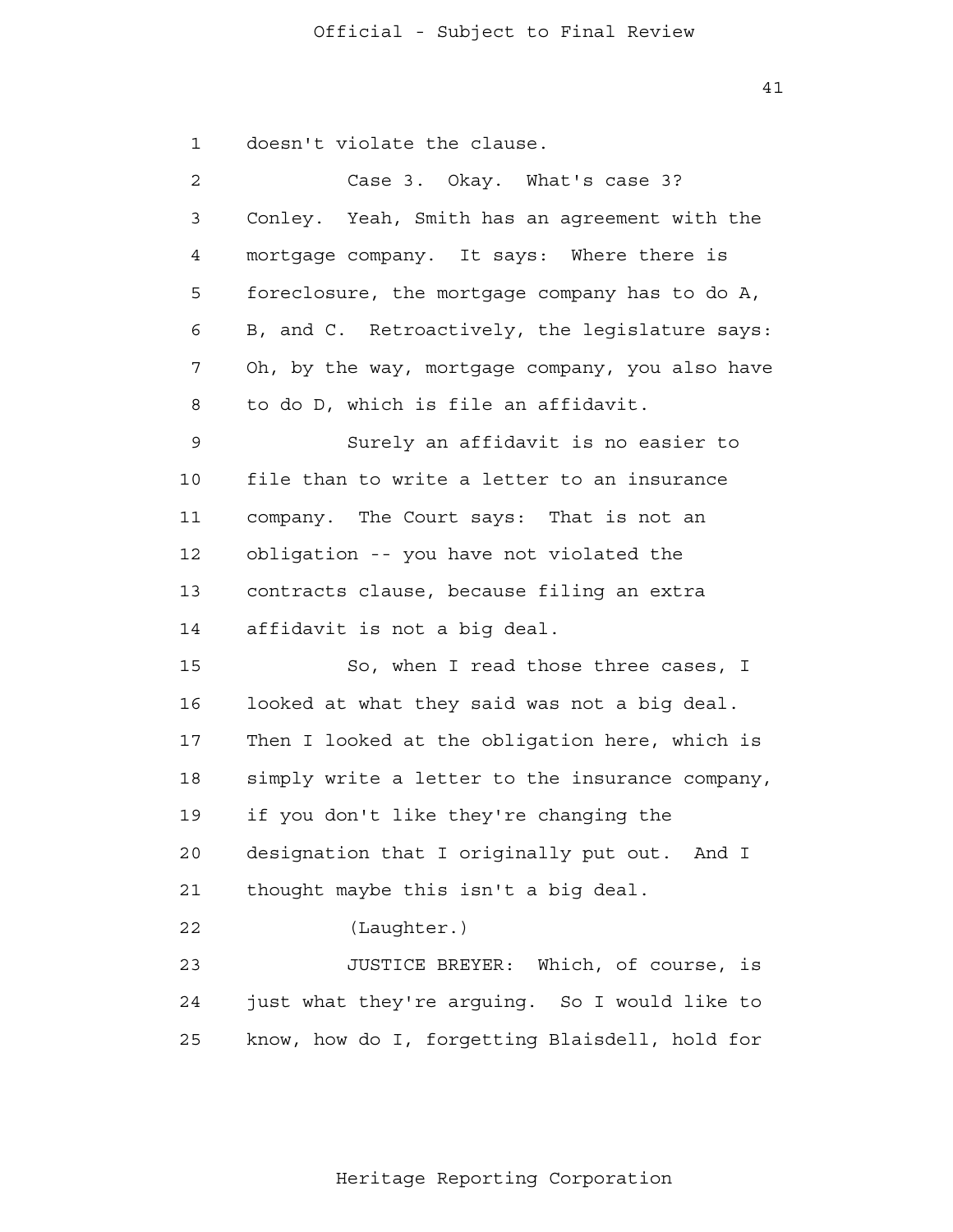42

```
 1 
 2 
 3 
 4 
5
 6 
 7 
 8 
 9 
            10 
           11 
           12 
13 --
            14 
           15 
           16 
           17 
           18 
           19 
           20 
           21 
           22 
           23 
           24 
           25 
                you?
                        MR. DVORETZKY: First, Justice Breyer,
                let me emphasize the -- the key term of this
                contractual -- this contract, the life
                insurance contract, provides precisely how the
                policyholder is to designate the beneficiary
                and, in turn, assures the policyholder that
                that is the beneficiary that will be paid.
                        That is \text{dif}- --
                        JUSTICE BREYER: Just like the
                mortgage contract.
                        MR. DVORETZKY: I disagree that it's
                        JUSTICE BREYER: So go ahead. Sorry.
                        MR. DVORETZKY: That is different than
                the cases that -
                        JUSTICE BREYER: Okay. Okay. Go
                ahead.
                        MR. DVORETZKY: That is different than
                the cases that you were talking about. Let me
                start with the Gilfillan case. That is the
                case involving the bond and the -- the
                retroactive -- retroactive change there.
                        The court went out of its way in the
                Gilfillan opinion to point out that the -- the
```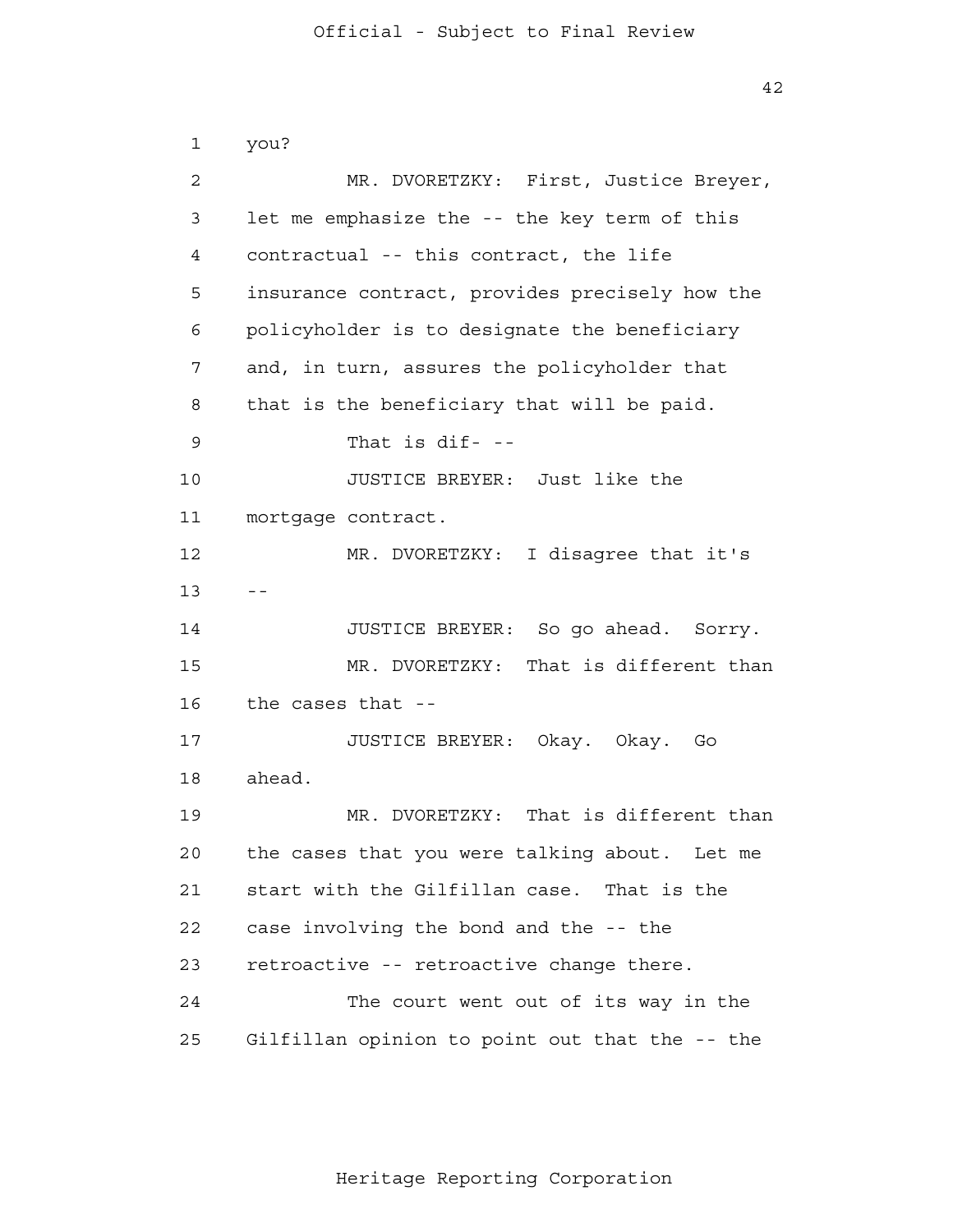1

2

3

4

**5** 

6

7

8

9

14

10

11

12

13

15

16

17

18

19

bond contract there was a particular kind of contract in which bondholders effectively assume obligations to one another. It's a type of contract where there is like a good -- a duty of good faith and fair dealing to your co-bondholders. That's very different than our case, where the policyholder has a direct and explicit assurance about the beneficiary designation. So there's a difference in the -- in the nature of the impairment. Moreover, in the Gilfillan case, the court also focused on the practicalities and whether or not it was still reasonably possible for the bondholder to protect his original contractual rights. And the court noted that there was both actual notice of the change and sufficient time to object to it. Whereas, in this case, the entire premise of the Minnesota law, according to the

 20 21 **22**  23 24 25 Petitioners, is that policyholders are inattentive to their beneficiary designations. It is simply -- it's paradoxical to expect an inattentive policyholder, somebody who is presumed not to know about this or to be

Heritage Reporting Corporation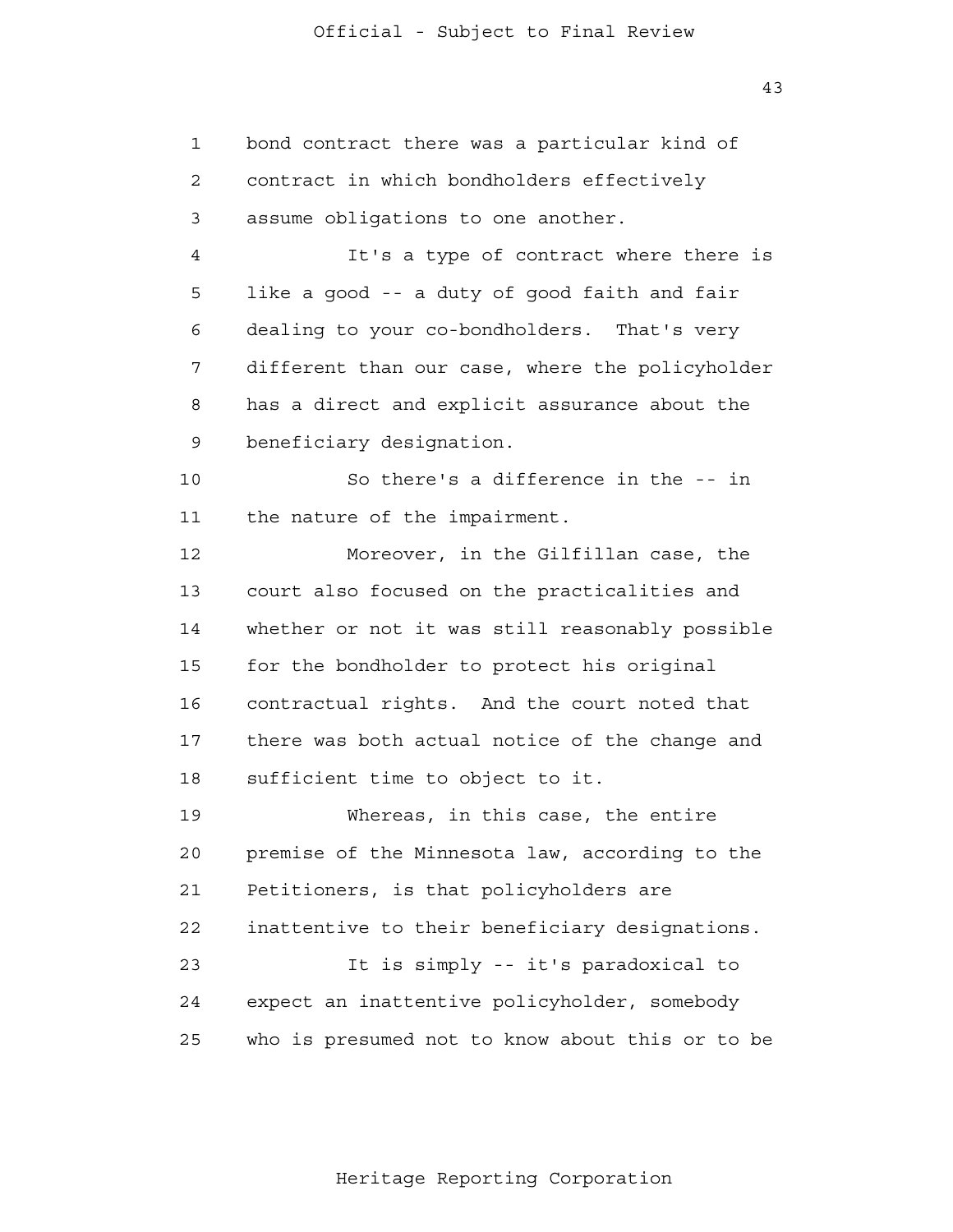44

 1 2 3 4 **5**  6 7 8 9 10 11 12 13 14 15 16 17 18 19 20 21 **22**  23 24 25 paying attention to it, to protect their rights by -- by being aware of the law and then objecting to the change. And so the practicalities here cut exactly the opposite way as in - JUSTICE KAGAN: Well, that might be true -- I'm sorry to -- that might be true if the divorce preceded the statute, right, because, presumably, the time when even an inattentive person is going to come upon this problem is when the divorce occurs. And as long as the divorce is subsequent to the statute, I don't see how you can make that argument. MR. DVORETZKY: Well, I would agree with you if Minnesota had taken the same kind of step that Virginia has taken and actually required the divorce decree to inform the divorcing parties about the revocation-on-divorce statute. At least under modern doctrine, that would solve our concerns because, at that point, you're right, as part of the divorce, the policyholder, the divorcing party, would be aware of the change.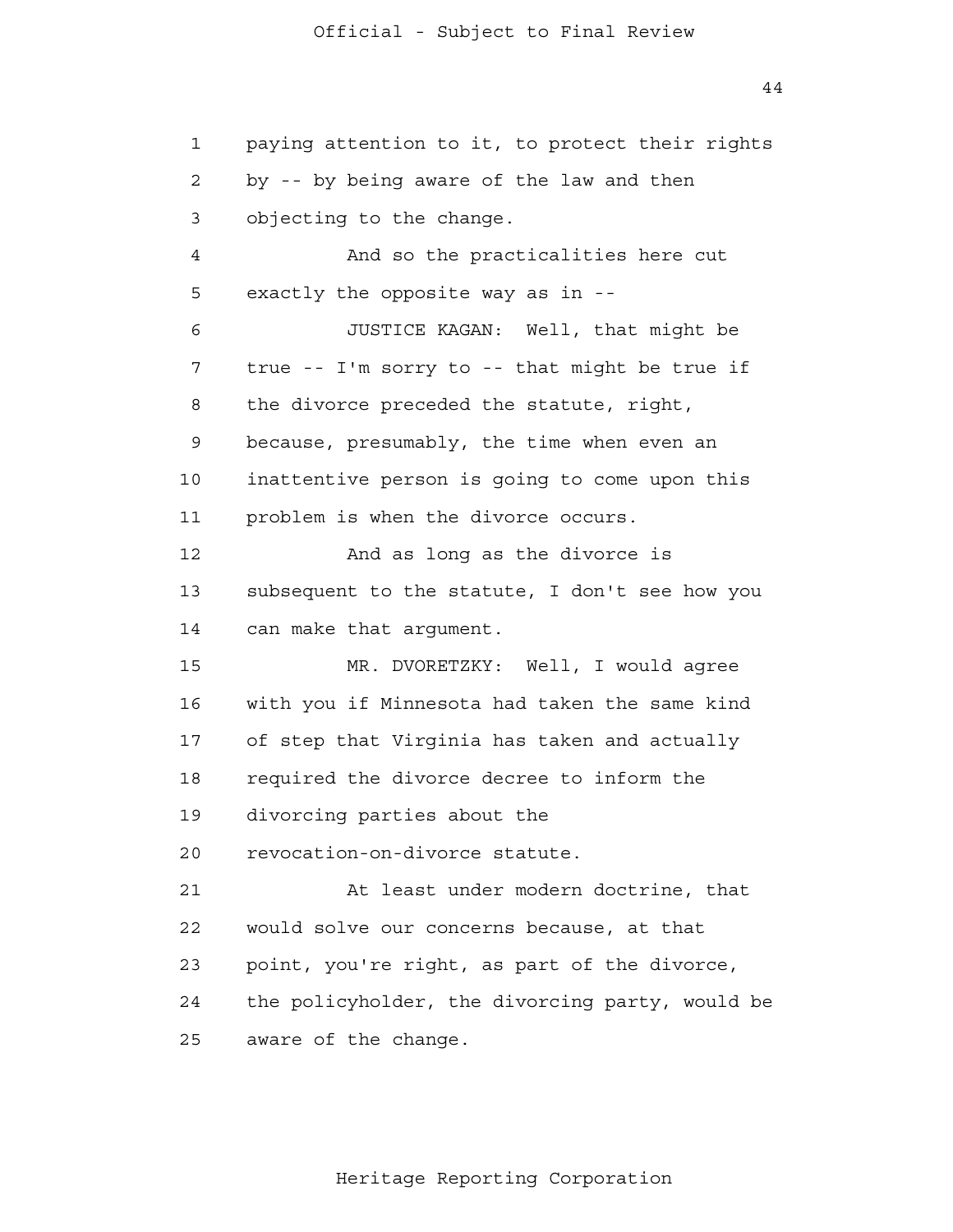45

| $\mathbf 1$    | But there's no reason to presume that           |
|----------------|-------------------------------------------------|
| $\overline{2}$ | as part of the divorce, absent such a notice    |
| 3              | requirement, that the inattentive policyholder  |
| 4              | Indeed, the whole premise of the<br>is aware.   |
| 5              | statute is that people do go through divorces,  |
| 6              | but this issue of beneficiary designations is   |
| 7              | not something that they are paying attention    |
| 8              | And so $-$<br>to.                               |
| 9              | JUSTICE GINSBURG: Do you think it's             |
| 10             | not a fair assumption that most people when     |
| 11             | they divorce do not want their former spouse to |
| 12             | be enriched beyond whatever the law requires,   |
| 13             | if you have to make a guess?                    |
| 14             | You're talking about an impairment of           |
| 15             | the policyholder's rights. But the Minnesota    |
| 16             | legislature has said, not 100 percent, but most |
| $17$           | cases of divorce, the spouse who is the         |
| 18             | policyholder would not want the former spouse   |
| 19             | to get the proceeds, would much prefer they go  |
| 20             | to his children.                                |
| 21             | MR. DVORETZKY: Justice --                       |
| 22             | JUSTICE GINSBURG: Isn't that a                  |
| 23             | reasonable assumption for a legislature to      |
| 24             | make?                                           |
| 25             | MR. DVORETZKY: I -- I don't think               |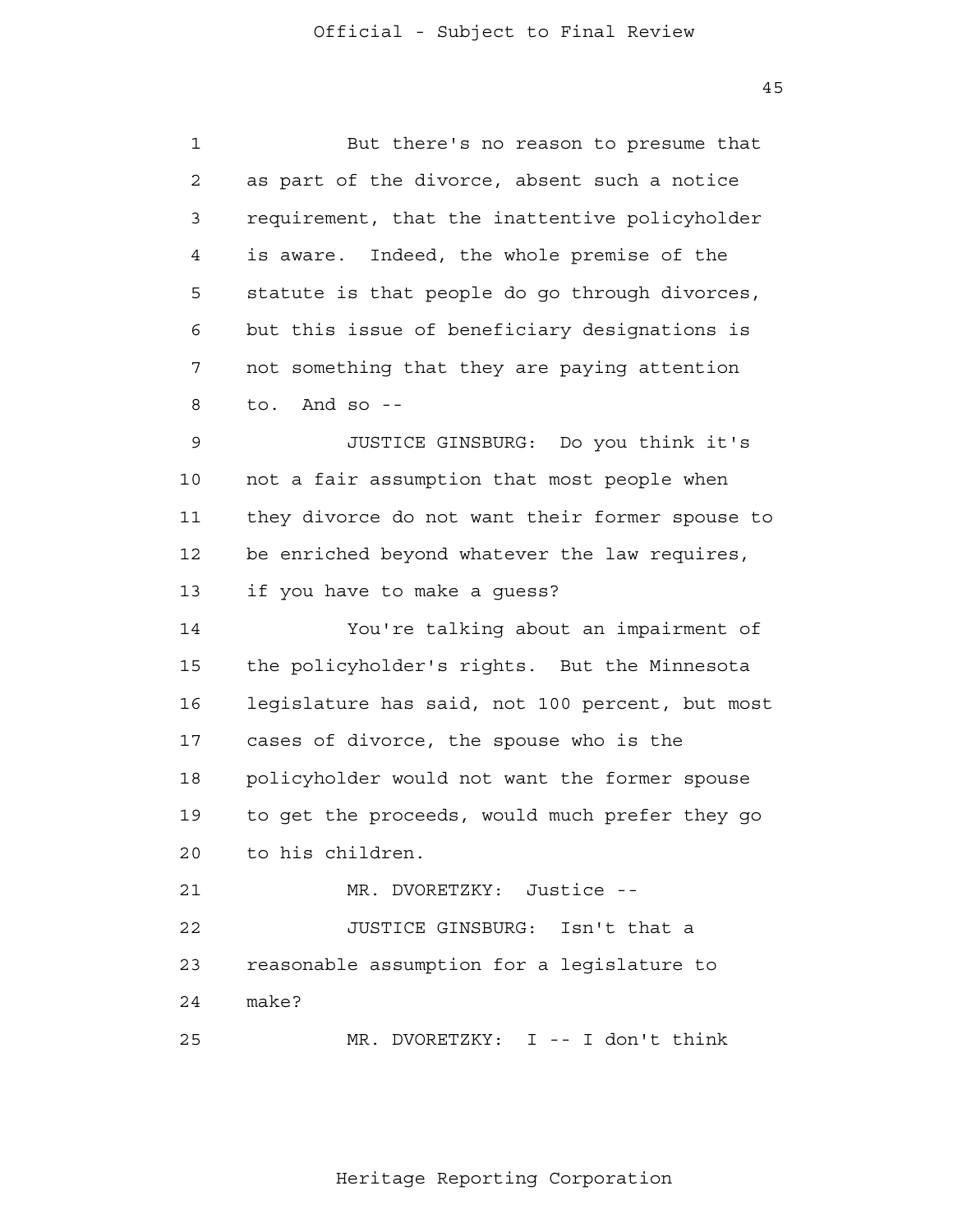1 2 3 4 **5**  6 7 that it is, at least not without some evidence in the record to that effect. And there's no statement of legislative purpose. There's no amicus support from Minnesota or from any other states whose laws are at issue here, as to the empirical assumption that your question suggests.

 8 9 10 11 12 13  $14$  --I think that there are some people who would want to keep -- who would want to change beneficiary designations, but there are plenty of reasons why people might not. That's why the federal government and almost half the states don't have this kind of a law. And if

> 15 16 17 18 JUSTICE GINSBURG: I'd like to ask the question I asked Mr. Unikowsky. Do you know what the settlement was in the divorce decree, what Melin got out of the divorce?

> 19 20 21 22 23 24 MR. DVORETZKY: Justice Ginsburg, that is in -- the district court docket for that is 45-3, and it spells out who got which car, and I think there was a snowmobile and an ATV and some other property. But it's all spelled out at District Court 45-3.

 25 But what the divorce decree -- two

Heritage Reporting Corporation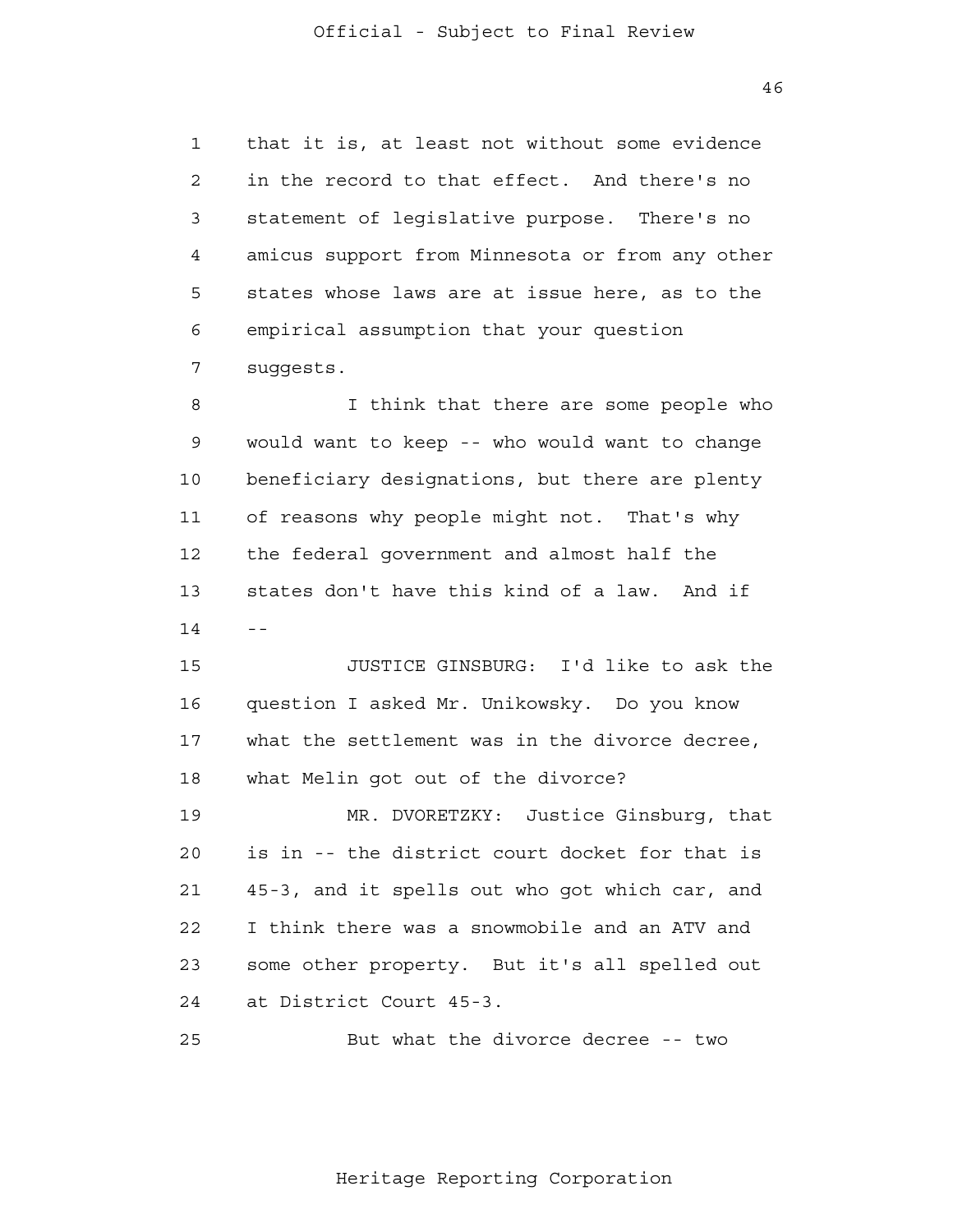47

 1 2 3 4 **5**  6 7 8 9 10 11 12 13 14 15 16 17 18 19 20 21 22 23 24 25 things of note on the divorce decree. One, it is silent about insurance, and so we simply don't know one way or another based on the divorce decree itself what Mr. Sveen's intentions were. We do know that Ms. Melin put an affidavit in the record that they had maintained -- that they had reached an oral agreement to maintain one another as beneficiaries. JUSTICE GINSBURG: Yes, but that was not approved. MR. DVORETZKY: That's true. But the only evidence in the record, one way or another, that didn't satisfy Minnesota's clear and convincing evidence standard for an oral contract. But -- but if Your Honor's question is what evidence do we have, that's the only evidence that we have. And she, in fact, kept him as her policy beneficiary up until the time of his death. The other - JUSTICE ALITO: What if there were what if there was evidence that Mr. Sveen was very well aware of this statute at the time of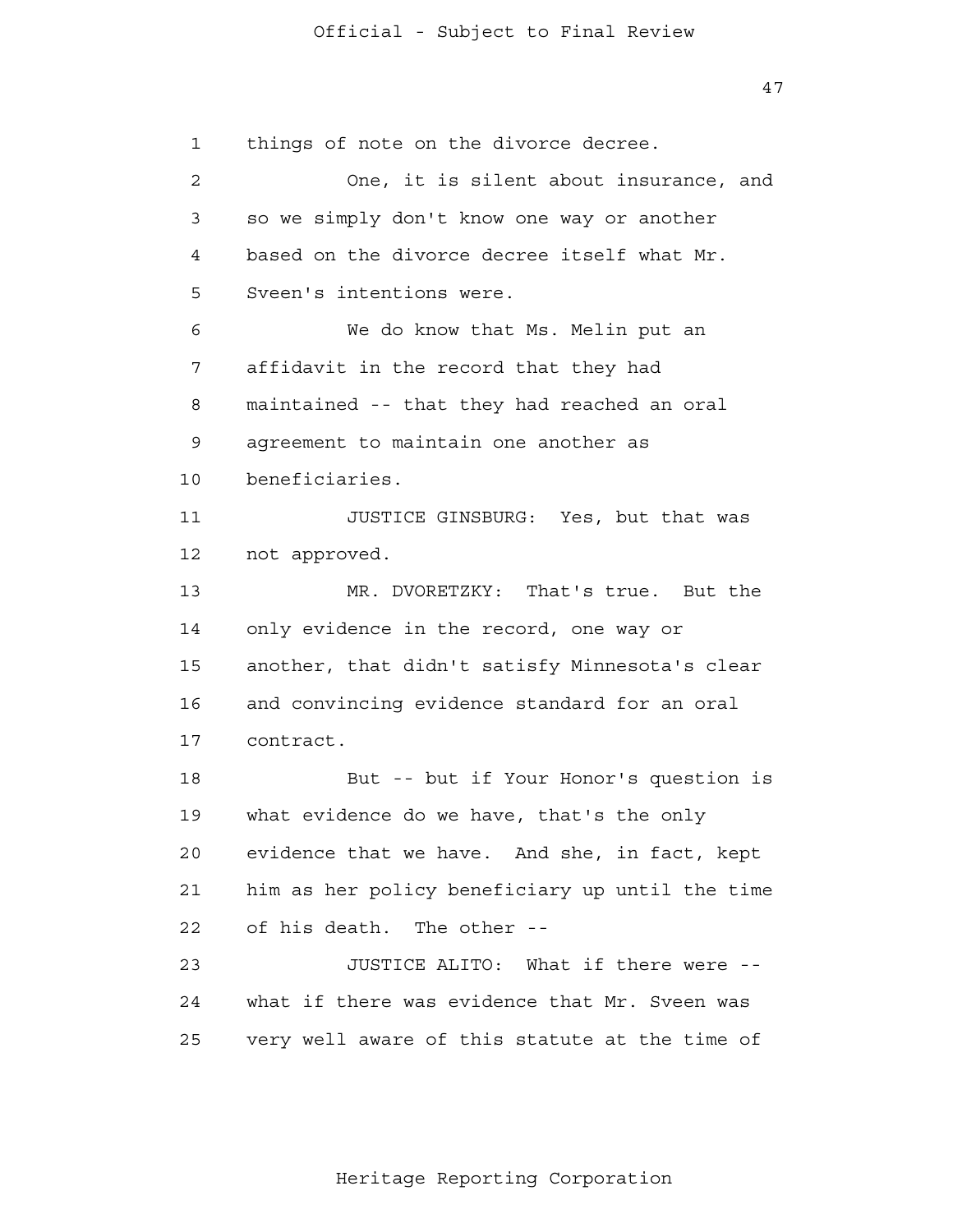48

 1 2 3 4 **5**  6 7 8 9 10 11 12 13 14 15 16 17 18 19 20 21 22 23 24 25 the divorce but did nothing? So suppose there was testimony by 10 witnesses that at the time of the divorce he he got a copy of the statute and he read it? MR. DVORETZKY: I --JUSTICE ALITO: Would that make a difference? MR. DVORETZKY: I still don't think it would make a difference because the way the Court has considered these sorts of impairment questions and whether -- whether it is possible to overcome the impairment by informing the insurance company, has been on an across-the-board basis, not based on the particular facts of a case. The McGahey case, which is from the era that Justice Breyer was asking me about earlier, is an example of this. That was the case where, retroactively, the state required bondholders to produce the original bond, and not just the bond coupon, in order to collect. And there were surely some -- some bondholders who could have produced the original bond but many who couldn't. And the Court -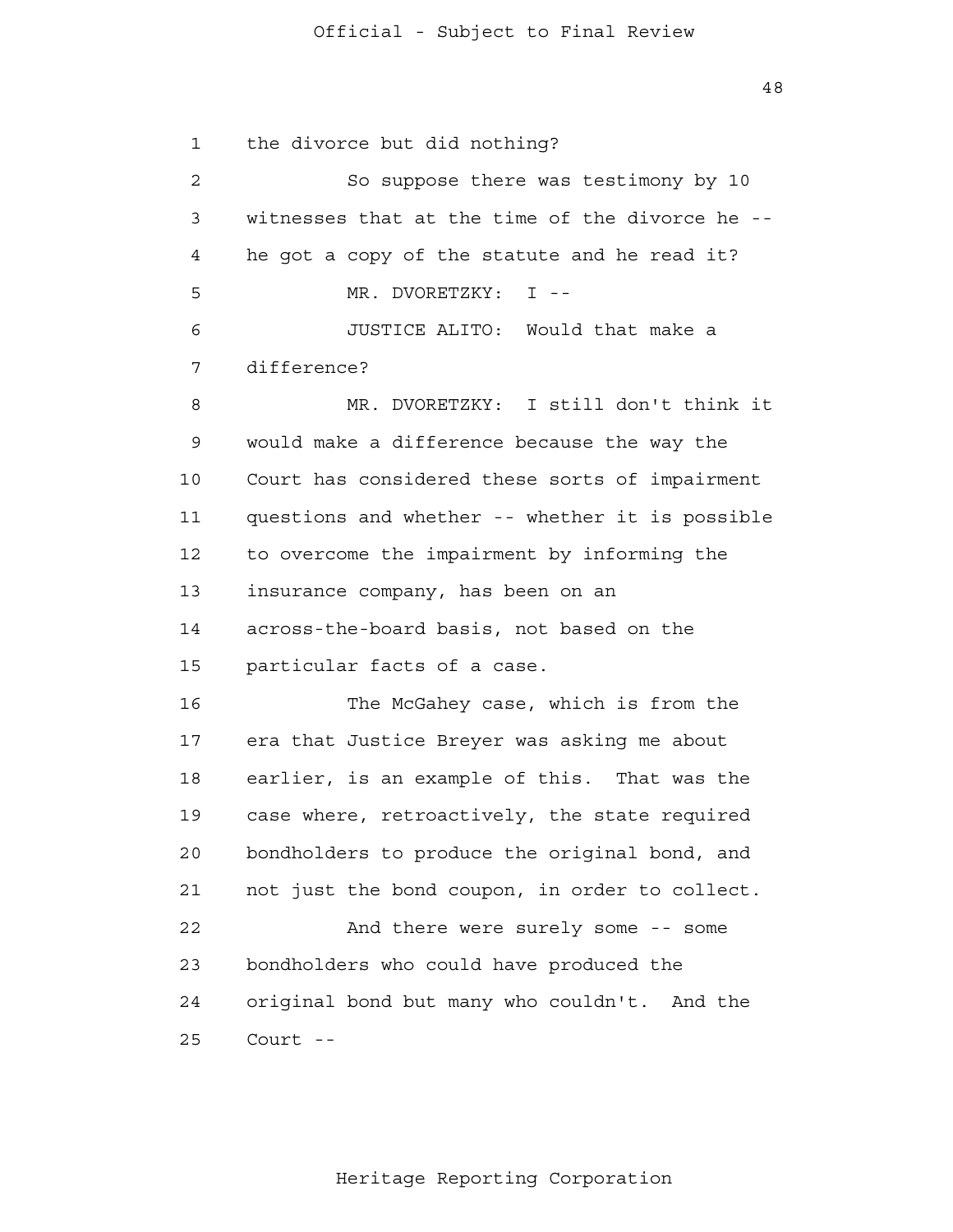49

 1 2 3 4 **5**  6 7 8 9 10 11 12 13 14 15 16 17 18 19 20 21 22 23 24 25 JUSTICE BREYER: Which is easier which is easier? To produce an original bond that you bought, say, 20 years ago, and who knows where it is, or to write a letter saying, please, keep my wife as beneficiary? That's a loaded question. MR. DVORETZKY: Well --(Laughter.) MR. DVORETZKY: But -- but -- but I think it's a loaded -- it's a loaded question because it has a premise built into it that it's only easy to file the form if you are aware of the need to do so. And the whole premise of the Minnesota law is that people are not aware of the need to do so. JUSTICE BREYER: Well, I said likely. I mean, I don't know. I'm not a family law expert, which family law is the most difficult subject I think there is. It's horrible, human, terrible. It's really difficult. But if I were to guess, I would guess that when there is a divorce proceeding, there's a lawyer, quite often, usually, and he discusses with his client, the lawyer, what that this is likely to affect property.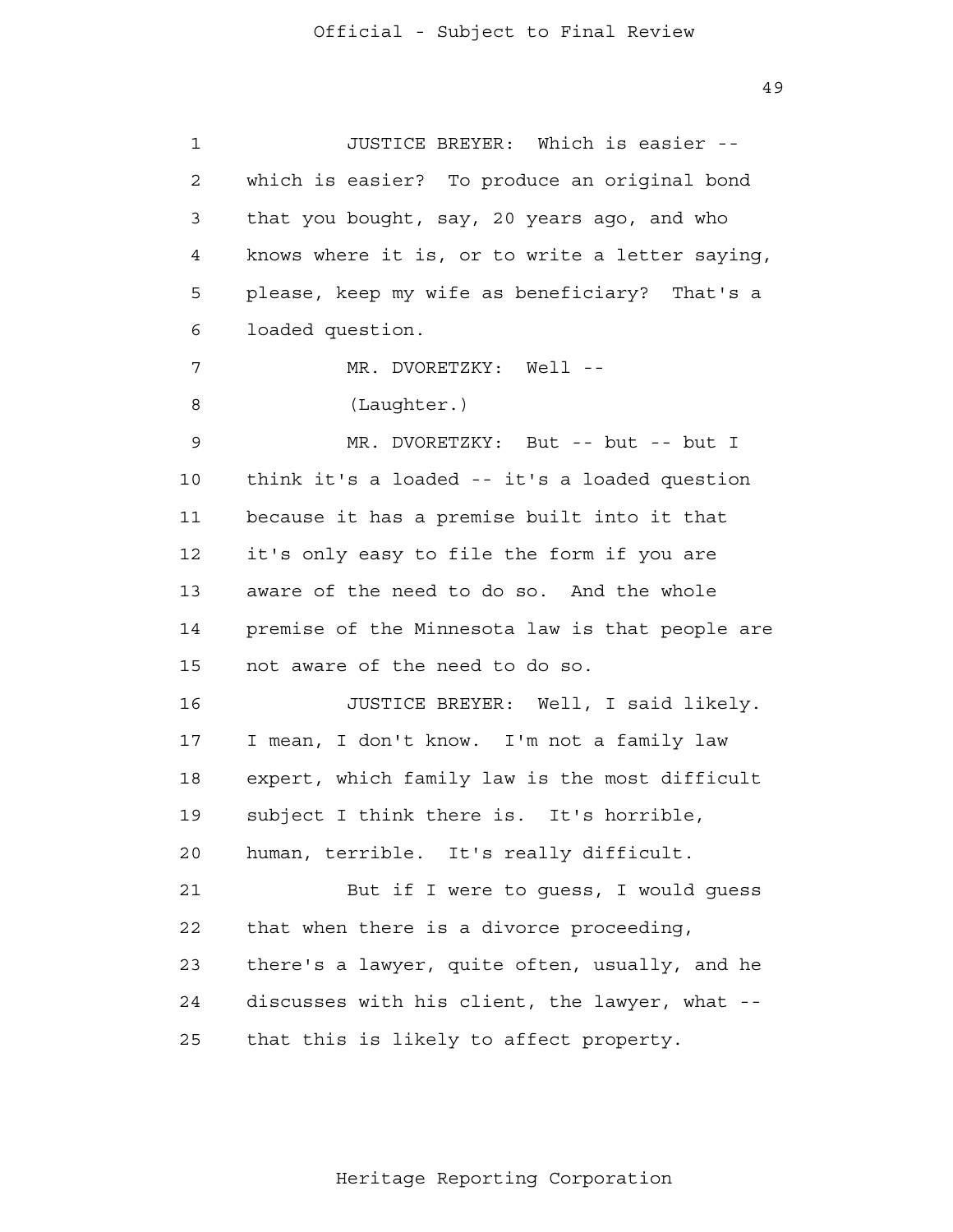50

| $\mathbf 1$ | Now, I'm not saying which, but a lot            |
|-------------|-------------------------------------------------|
| 2           | of people would think: Hmm, I have an           |
| 3           | insurance policy. Now I don't know that that    |
| 4           | happens, but I suspect.                         |
| 5           | MR. DVORETZKY: I suspect that                   |
| 6           | sometimes it does, but it doesn't always happen |
| 7           | because not everybody even --                   |
| 8           | JUSTICE BREYER: You're absolutely               |
| 9           | right on that. I mean, that might not be a      |
| 10          | fair question because sometimes people will and |
| 11          | sometimes they won't. And I think you're        |
| 12          | originally saying often they won't think of it, |
| 13          | and that's true. And sometimes they will think  |
| 14          | of it, that's true. I don't think actually      |
| 15          | perhaps neither of us knows how often they      |
| 16          | think of it.                                    |
| 17          | MR. DVORETZKY: Right. But I think               |
| 18          | the point is that what the contracts clause is  |
| 19          | concerned with is the impairment of the rights  |
| 20          | of those who weren't counseled, who are not     |
| 21          | aware, who don't know --                        |
| 22          | JUSTICE KAGAN: But, Mr. Dvoretzky --            |
| 23          | MR. DVORETZKY: -- that they need to             |
| 24          | file a form.                                    |
| 25          | JUSTICE KAGAN: -- if I could come               |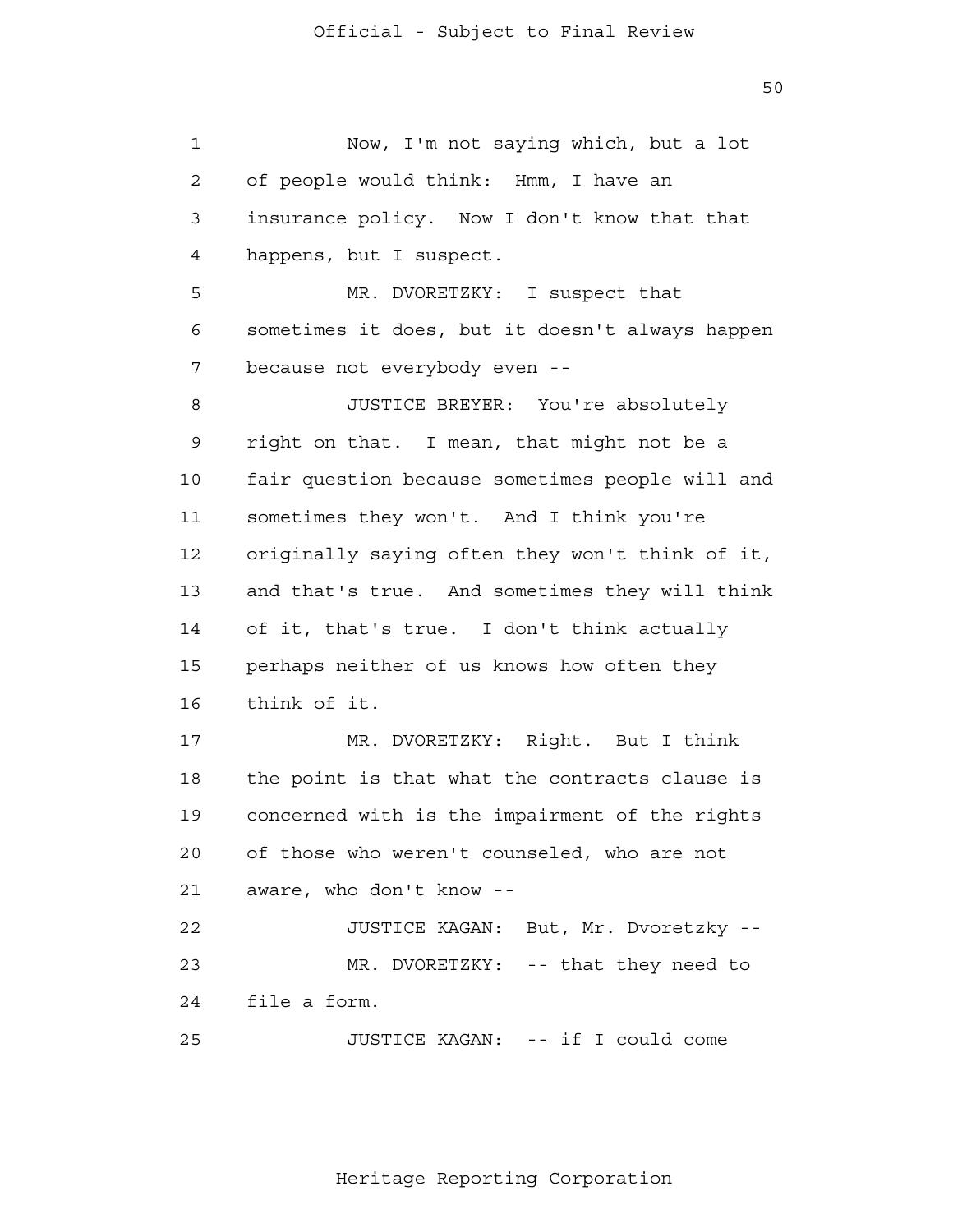1 2 3 4 **5** back to Justice Alito's question because in answering Justice Alito, you say we don't look to Mr. Sveen in particular, even if we know a lot about him. We look to this broad class of people who are in this situation.

 6 7 8 9 10 11 12 13 And if that's true -- I mean, I guess I had sort of conceptualized your argument as the exact opposite. Well, we don't know anything about Mr. Sveen, so even if it's true that people generally want to give their life insurance policy to their children, that doesn't matter because we don't know that about Mr. Sveen.

> 14 15 16 17 18 19 20 21 22 23 But if you're saying really we look to the broad class of people, then why shouldn't the broad class of people that we look to be, you know, why shouldn't we make the same judgment that the -- or that the legislature made or at least accept that judgment that if we look to the broad class of people, most of them would rather give their life insurance policy to their children than to their divorced spouse?

 24 25 MR. DVORETZKY: Because I think it's indisputable that whether or not most would,

Heritage Reporting Corporation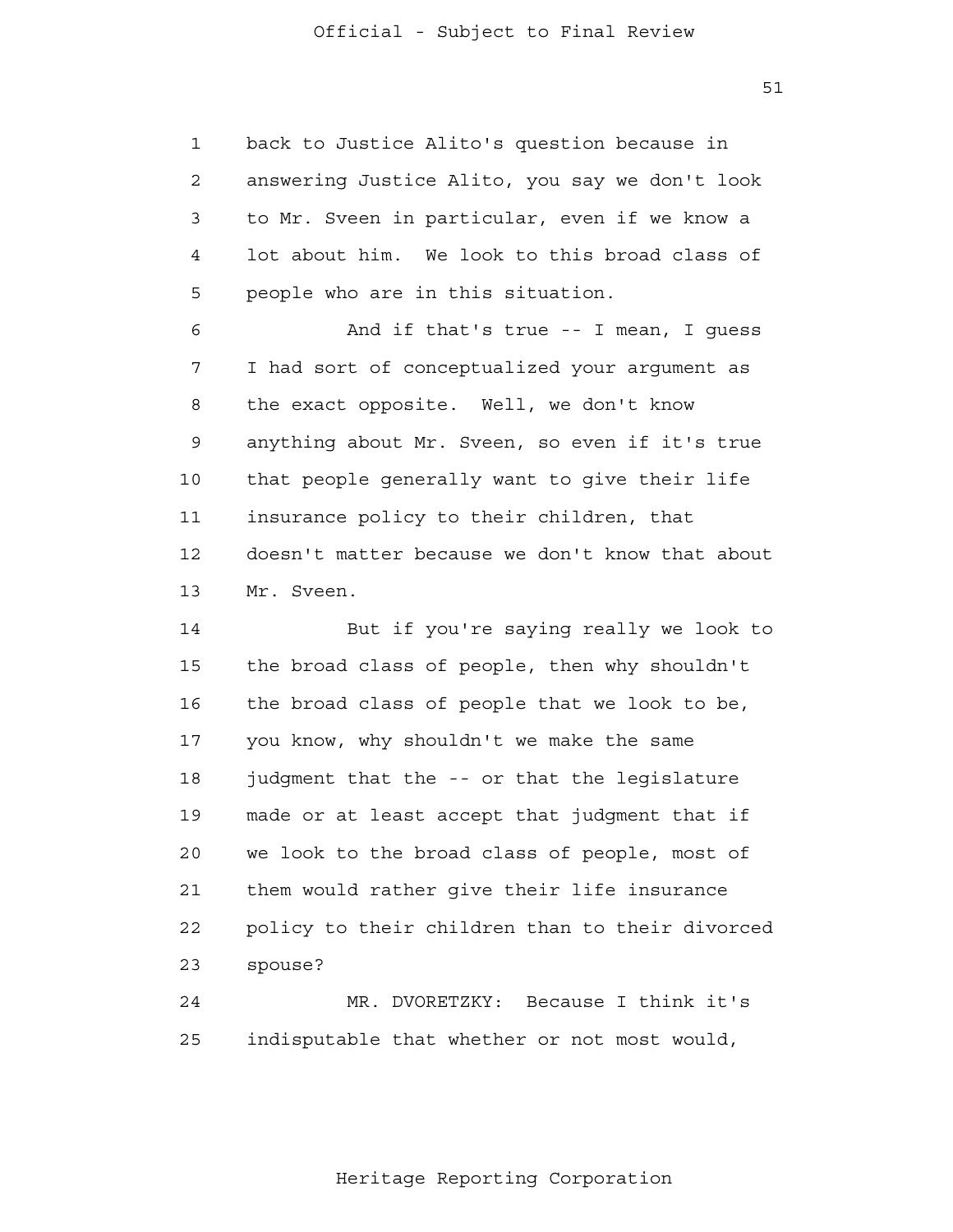1 2 3 4 **5**  6 7 many would not. And -- and the contracts - JUSTICE KAGAN: Well, but you just said we're not -- I mean, if -- if -- if the question is the class, rather than the individual, then what option do we have other than to say something in general about the class?

 8 9 10 11 12 13 MR. DVORETZKY: Because I think when you speak about the class as a whole, you're also encompassing some individual -- some individuals within that class who aren't going to want their rights to -- to be abrogated by the legislature.

 14 15 16 17 18 19 20 21 **22** And what the contracts clause is concerned with is making sure, even under this Court's modern jurisprudence, that the legislature doesn't abrogate the rights of some, even if it's intending to benefit others by effectuating their intent. And here - JUSTICE ALITO: You keep saying your answer to me, to my question leads to the conclusion that you are impairing the insured's

> 23 24 -- the obligations that the insured counts on in relation to the contract.

 25 There's a contract. The meaning of

Heritage Reporting Corporation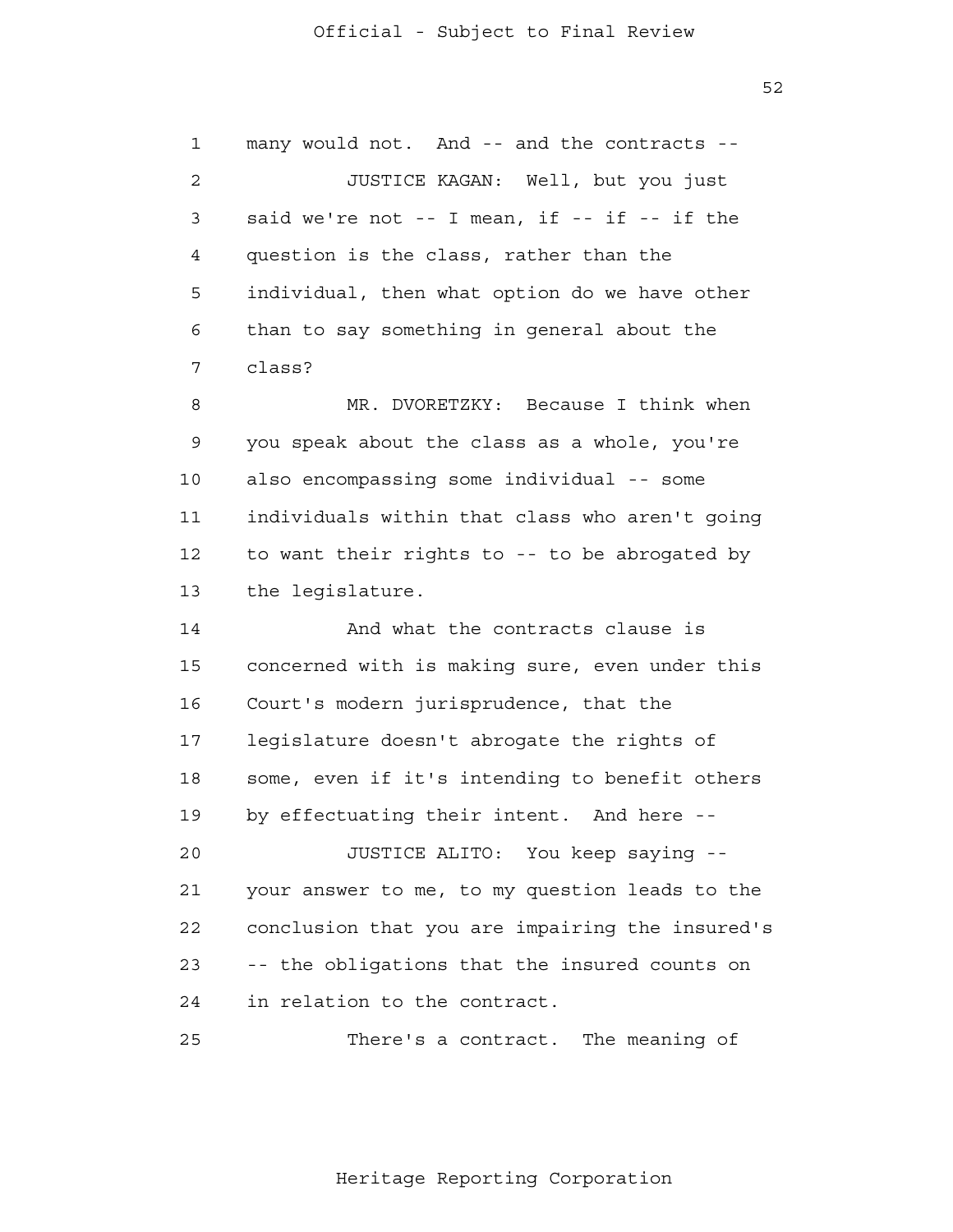1

2

3

4

**5** 

6

7

8

9

14

10

11

12

13

15

16

17

18

19

20

the contract is determined by state law. The insured knows at the time of the divorce that under state law the meaning of the contract is that the ex-spouse, the now ex-spouse, will not be the beneficiary. The -- the alternative beneficiaries will -- will receive the money. And you're saying that doesn't matter that the insured may have counted on this. Still the -- the -- the -- the state law dictating -- interpreting the contract is overridden by the contracts clause. MR. DVORETZKY: And that's because for contracts clause purposes, the relevant law is the time -- is the law that is in effect at the time of the contract. That's the -- the relevant law that informs what the contractual terms mean. JUSTICE ALITO: But the -- I thought this statute was in place at the time of the

 21 **22** MR. DVORETZKY: No, it was not. The statute was enacted in 2002.

> 23 JUSTICE ALITO: Okay.

contract?

 24 25 MR. DVORETZKY: And the contract was from 1998.

Heritage Reporting Corporation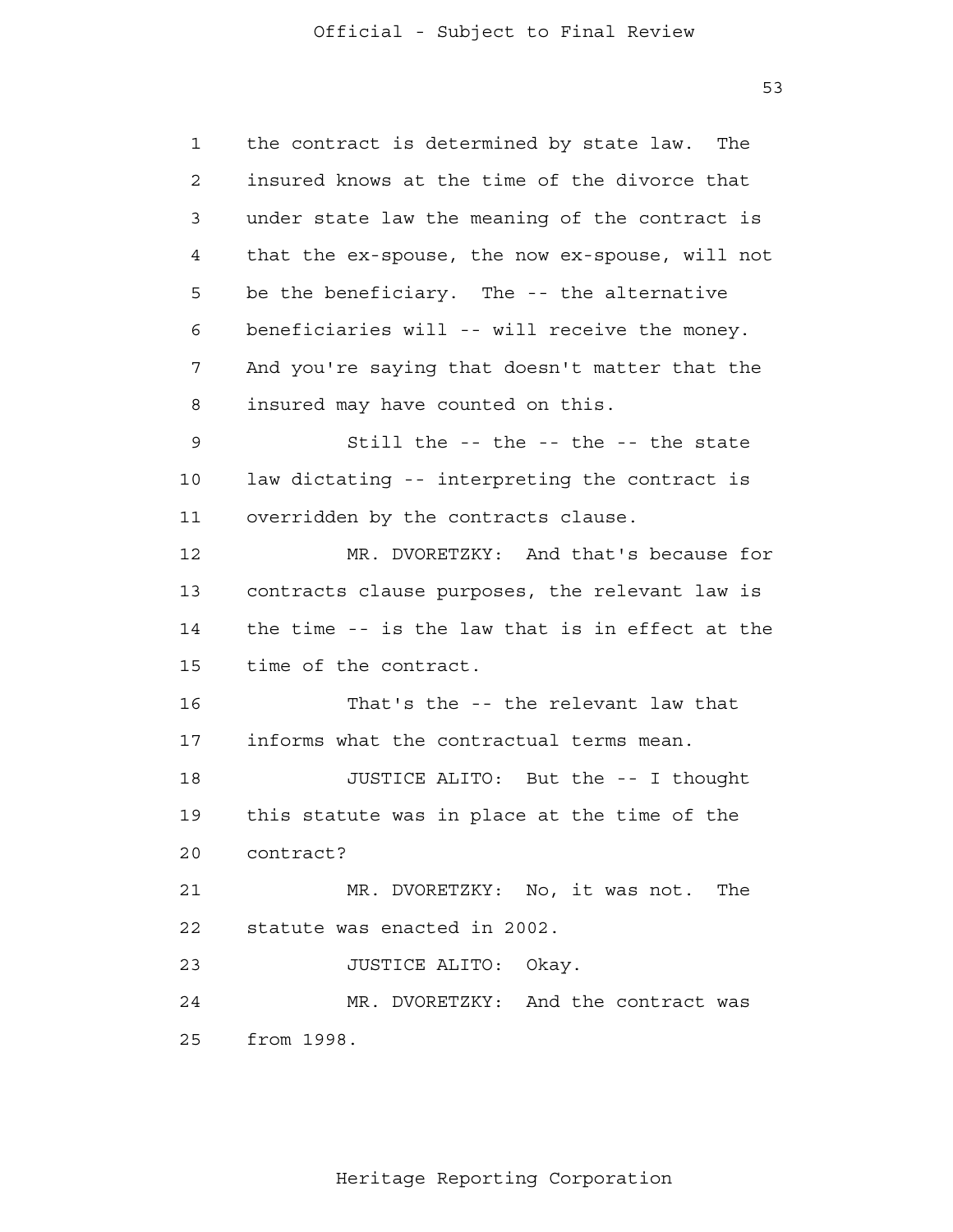54

 1 2 3 4 **5**  6 7 8 9 10 11 12 13 14 15 16 17 18 19 20 21 22 23 24 <u>25</u> JUSTICE GINSBURG: But it was in place at the time of the divorce? MR. DVORETZKY: It was in place at the time of the divorce. And, as we've been discussing, there's simply no evidence one way or another, besides the -- the conduct of the parties after the divorce with respect to Ms. Melin's beneficiary designation, no evidence that Mr. Sveen either was or was not aware of it. The -- the divorce decree that I cited earlier at 45-3 has a very long appendix with various notices that Minnesota already requires divorce courts to provide and divorce decrees to include. The state has no interest that I can fathom and certainly no interest that any state has come forward to advance for why it needed to achieve its purported goals in this case the way it did. And by -- by doing this the way it did, it is impairing the contractual rights of at least some policyholders, those who have good reasons for not wanting to revoke their beneficiary designations. JUSTICE BREYER: Just one second. I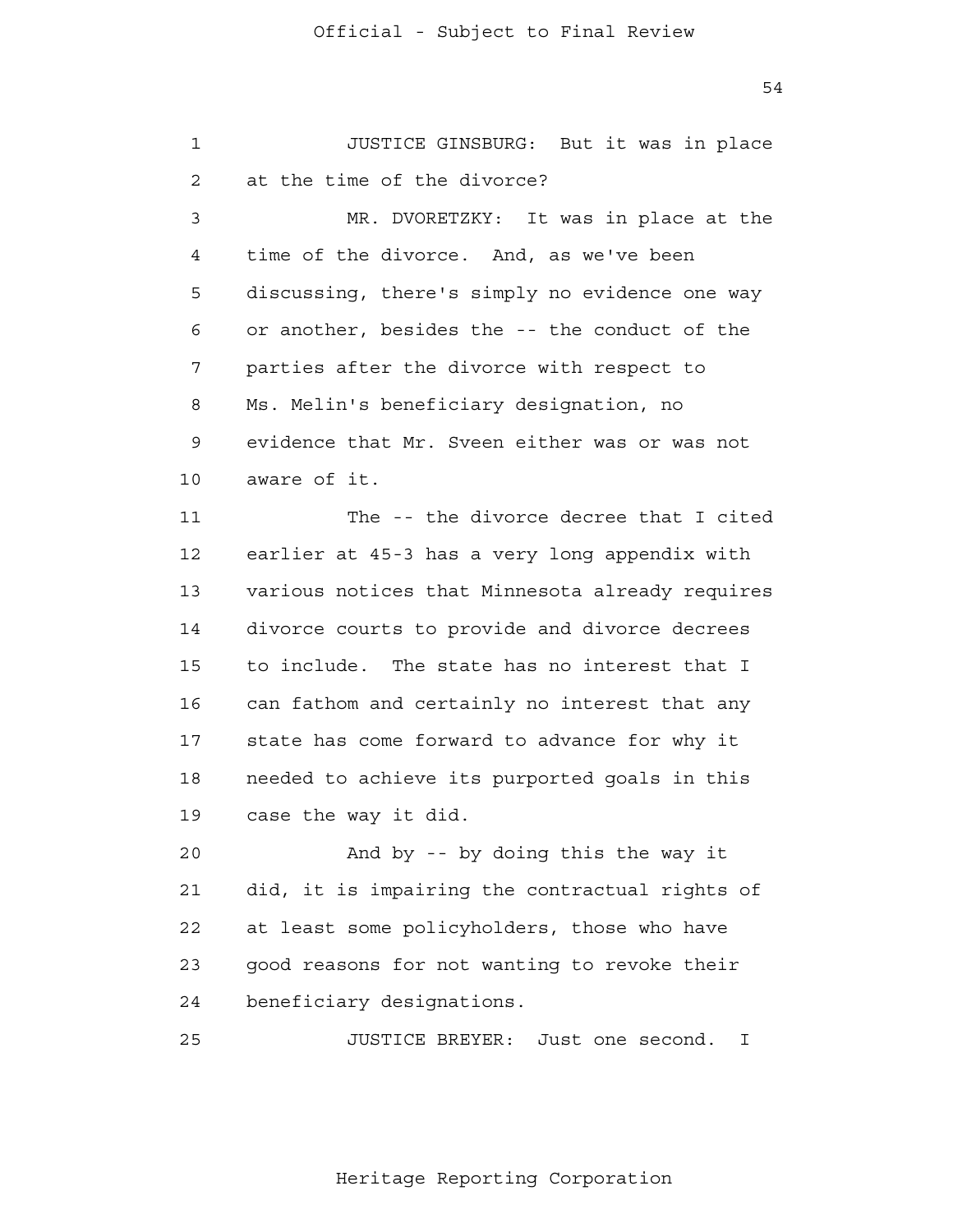$55$ 

 1 2 3 4 **5**  6 7 8 9 10 11 12 13 14 15 16 17 18 19 20 21 **22**  23 24 25 took -- I took Justice Alito as asking something like this, but -- and I am curious. A lot of people did buy life insurance policies before 2002 which don't say anything about it, right? They bought it before. A lot of people probably were divorced between 2002 and 2018. So what, if you win this case, what happens to all those people who were told by their lawyers that state law means that your wife is no longer the beneficiary unless you write a letter to the insurance company? And they say: Good, I don't want her to be. I want my children to be. Great. What happens to those people if you win this case? MR. DVORETZKY: I think that their beneficiary designations are determined in accordance with the terms of their contract. JUSTICE BREYER: I'm just saying obviously the question is do all those people who thought their children would get the money, they're just out of luck? Is that right? MR. DVORETZKY: They're out of luck unless they redesignate - JUSTICE GORSUCH: They have to write a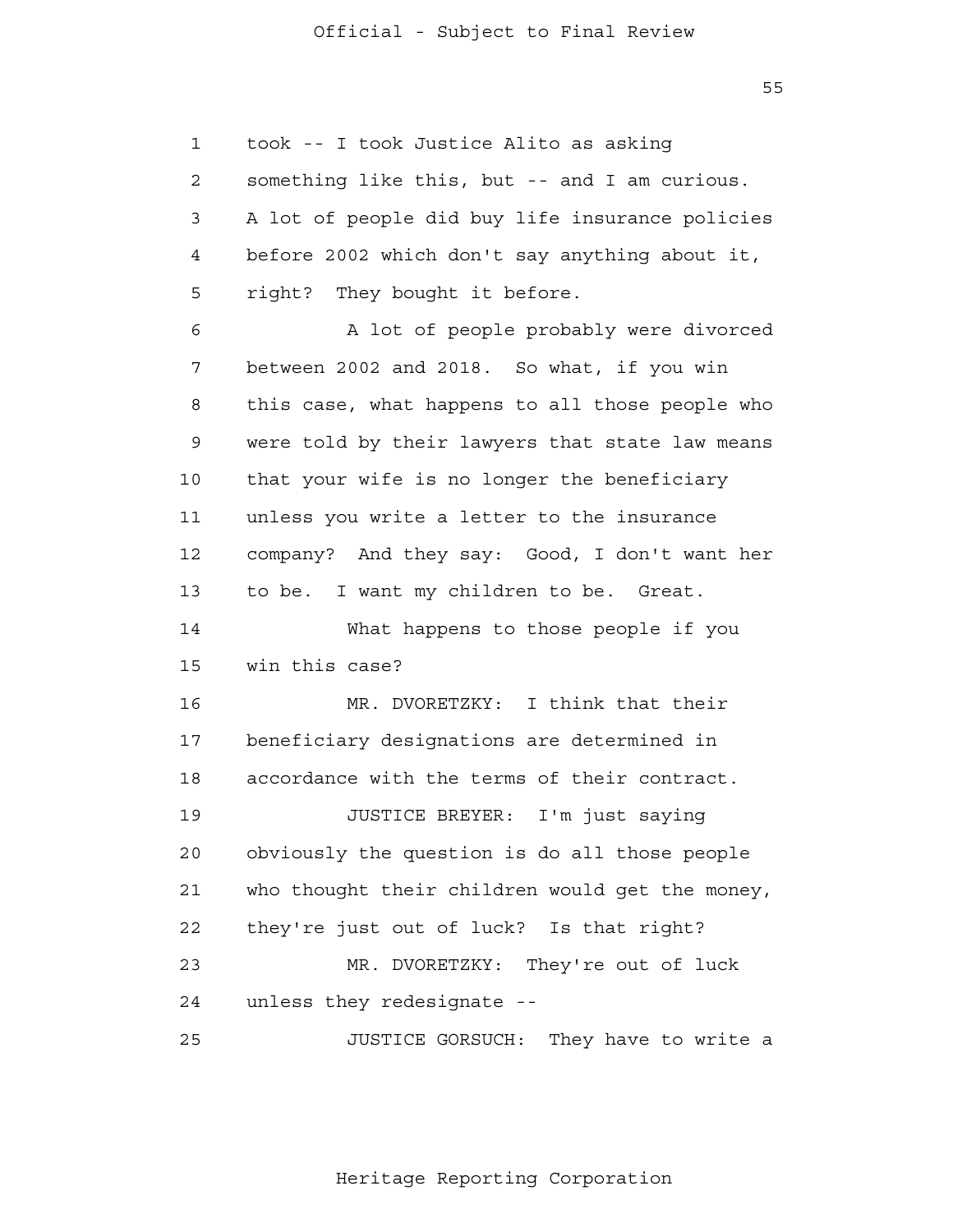56

 1 2 3 4 **5**  6 7 8 9 10 11 12 13 14 15  $16 - -$  17 18 19 20 21 22 23 24 25 letter. MR. DVORETZKY: Unless -- right, exactly. Unless they redesignate the beneficiary. JUSTICE GORSUCH: Somebody has to write a letter. (Laughter.) JUSTICE GORSUCH: Okay. I think we've established that. JUSTICE BREYER: They have to find out about this case, if you win, and maybe they just read Supreme Court cases. (Laughter.) MR. DVORETZKY: We all do. JUSTICE GORSUCH: Hopefully, they read JUSTICE KENNEDY: And they read -- and they read the Contract Clause and they read the Dartmouth College case. (Laughter.) JUSTICE GORSUCH: Either that or the state statute rules. Okay. My question for you, though, I want to pick up where Justice Breyer left off, and that's recording statutes. What do we do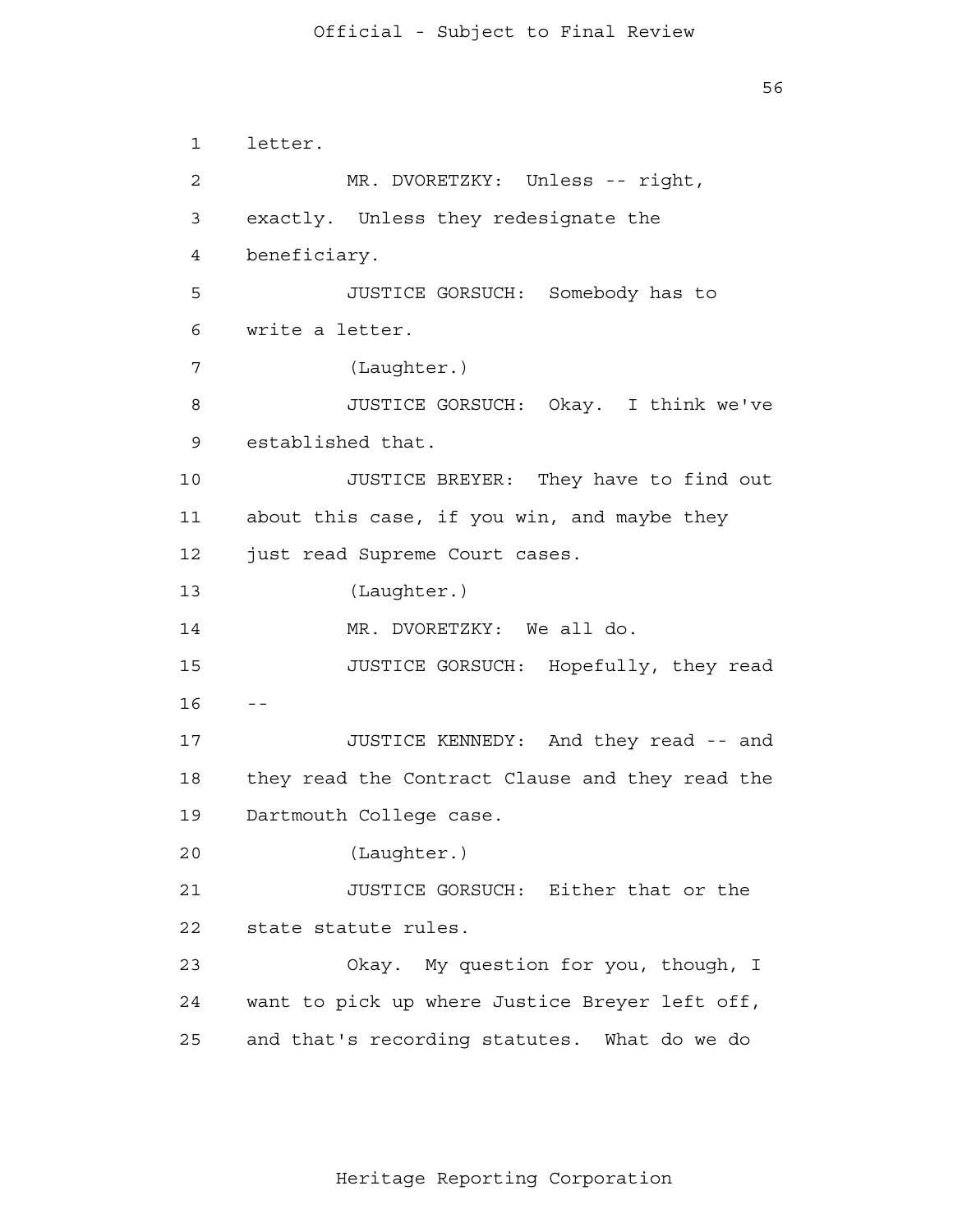57

 1 2 3 4 **5**  6 7 8 9 10 11 12 13 14 15 16 17 18 19 20 21 22 23 24 25 about those? This Court has long held that those are fine. And even though they pose some limits on -- on contracting. And -- and your colleague on the other side suggested that the best line we draw is how substantial the impairment is. This Court has approved recording statutes as an impairment. What do we do about those? MR. DVORETZKY: The recording statutes are different for a few reasons. First, the recording statutes don't directly change an express term of the contract in the way that this law does. Here, we have a contract with a beneficiary - JUSTICE SOTOMAYOR: I'm sorry, it takes away an express term of the contract. It does away with the contract. You fail to record, you get no protection. MR. DVORETZKY: Well, first, though - JUSTICE SOTOMAYOR: Here, you get a beneficiary, one you've designated as an alternative, so you get somebody. The money's paid. That's a lot better than having your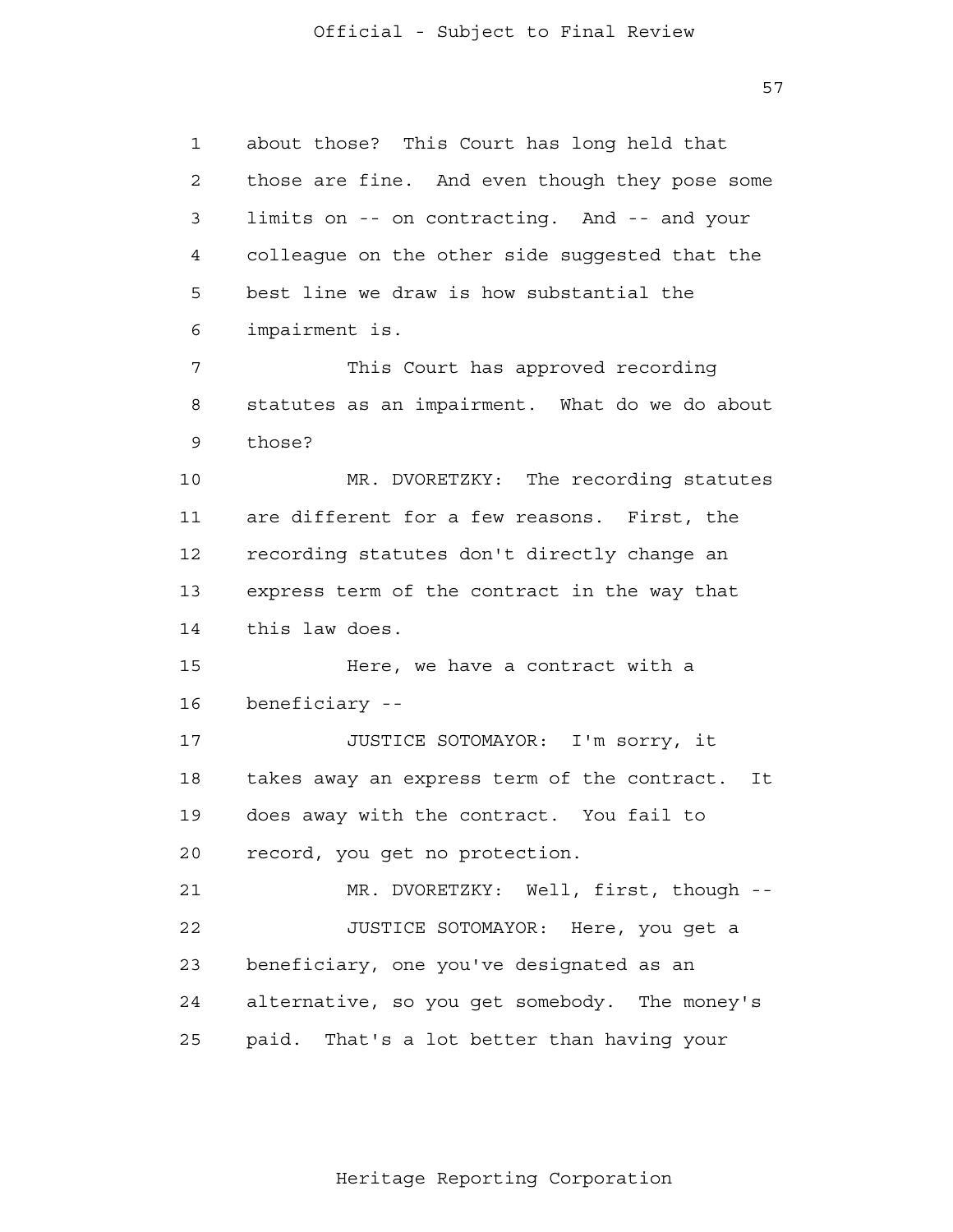58

 1 rights revoked completely.

 2 3 4 **5**  6 7 MR. DVORETZKY: First, Justice Sotomayor, the contract in those cases didn't speak one way or another to the recording obligation. That was simply a procedural change as to remedy that legislatures adopted after the fact.

 8 9 10 11 12 13 14 Second, the -- the recording statutes don't leave the property owners without recourse. If Mr. Smith, from Justice Breyer's hypothetical, sells the same property twice, only one of them can get the property, but the other one still has recourse against Mr. Smith for double-selling the property.

 15 16 17 18 19 20 21 **22** And so the recording statutes are fundamentally different because they're not acting directly on the contract in the same way as the law that's at issue here, and there's still -- there's still a remedy. It's not nullifying the entire point of the contract, which, in the life insurance context, is to provide for a particular beneficiary.

 23 24 <u>25</u> I'd also suggest from -- again from this era of cases, that the relevant analogues are the Seibert and the McGahey cases, and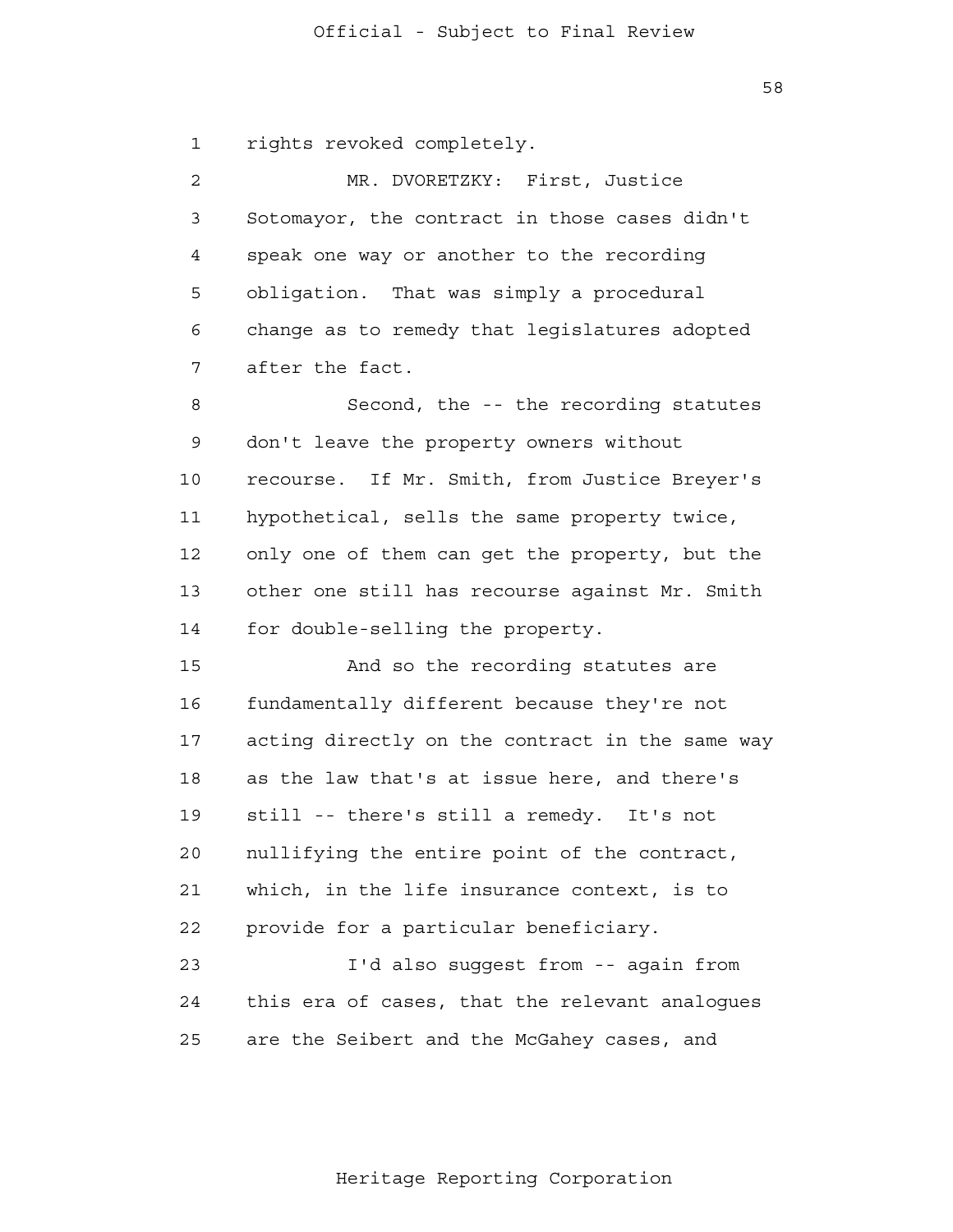59

 1 2 3 4 **5**  6 7 8 9 10 11 12 13 14 15 16 17 18 19 20 21 22 23 24 25 those two cases stand for -- for two propositions. One, Seibert stands for the proposition that, when a legislature does directly change a term of the contract, that in that situation, the court has found -- has found a contracts violation. So, in Seibert, there was a bond that provided for a particular procedure for collecting the taxes that would be used to pay the bonds. The legislature subsequently changed that, and the Court found a violation. That's analogous to the situation here where you have a contractual provision about beneficiary selection. McGahey, as I was mentioning earlier, that is the case where yet -- that is the case where the bondholders had to produce the original bond and the Court, looking at the class of bondholders as a whole, recognized that some bondholders might be able to meet that requirement, but in order to protect the rights of those who couldn't, and it was impractical for those who couldn't to somehow produce these bonds, the Court recognized there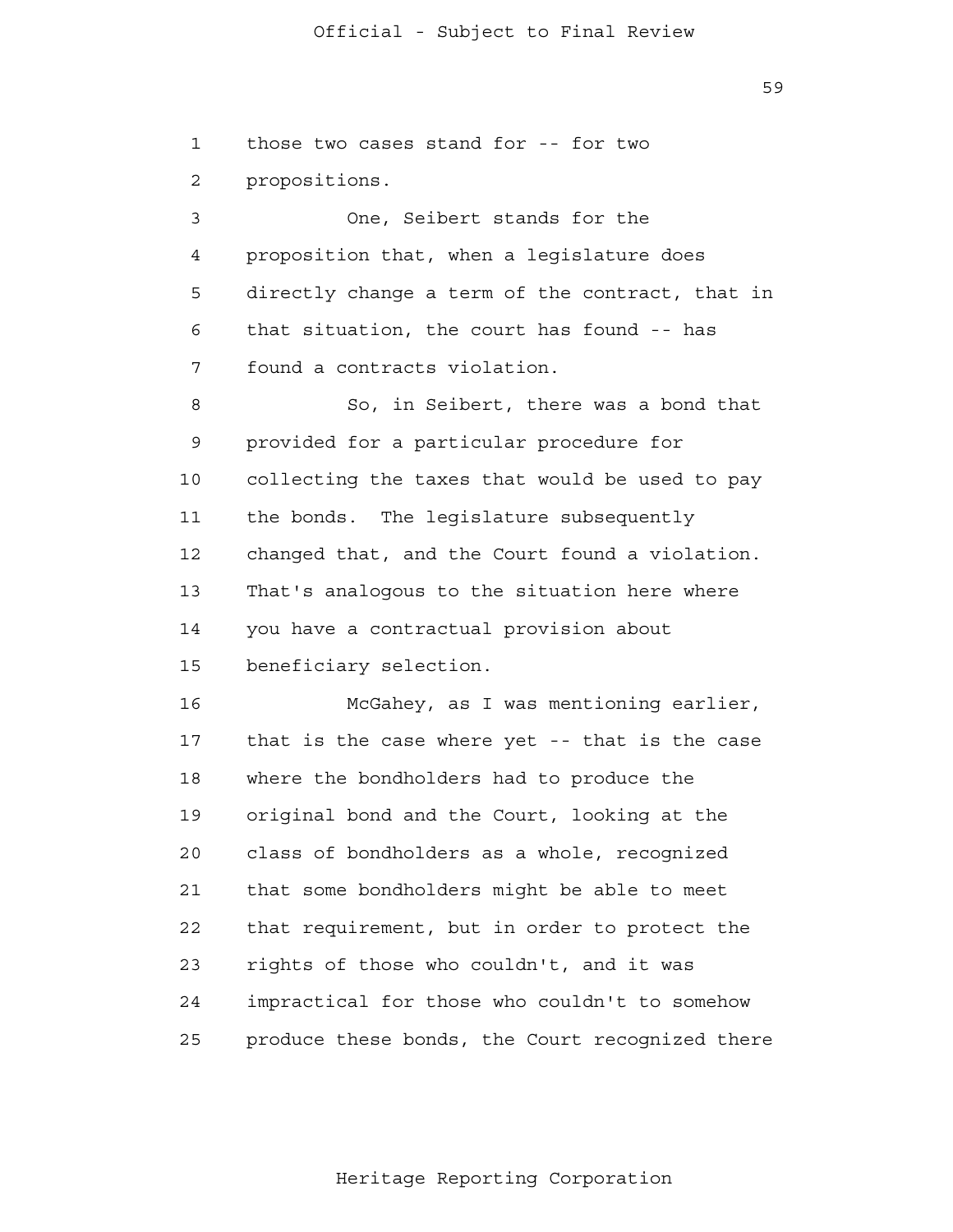60

 1 was a Contract Clause violation.

 2 3 4 **5**  6 7 8 9 10 11 12 13 14 15 16 17 18 19 20 21 22 23 24 25 JUSTICE SOTOMAYOR: But that goes back to Justice Gorsuch's point, which is we look at the nature of the impairment, how difficult is it to do whatever is being changed? And there's a big difference between producing something you may have lost 20 years before and writing a letter and -- to an insurance company or including it in your divorce decree or you're doing something else. It doesn't cost you much to do. MR. DVORETZKY: So, again, I think those cases stand for the proposition that there isn't -- the reason there wasn't an impairment there is that the contract was not being directly altered by the legislature in the way that it is here. Even if you look at it as a practicability question, though, the practical problem here is that policyholders are presumed to be unaware. And, again, under the original understanding of the Contracts Clause, any impairment was sufficient. At a minimum, if you -- if the Court were to equalize the treatment of public and private contracts,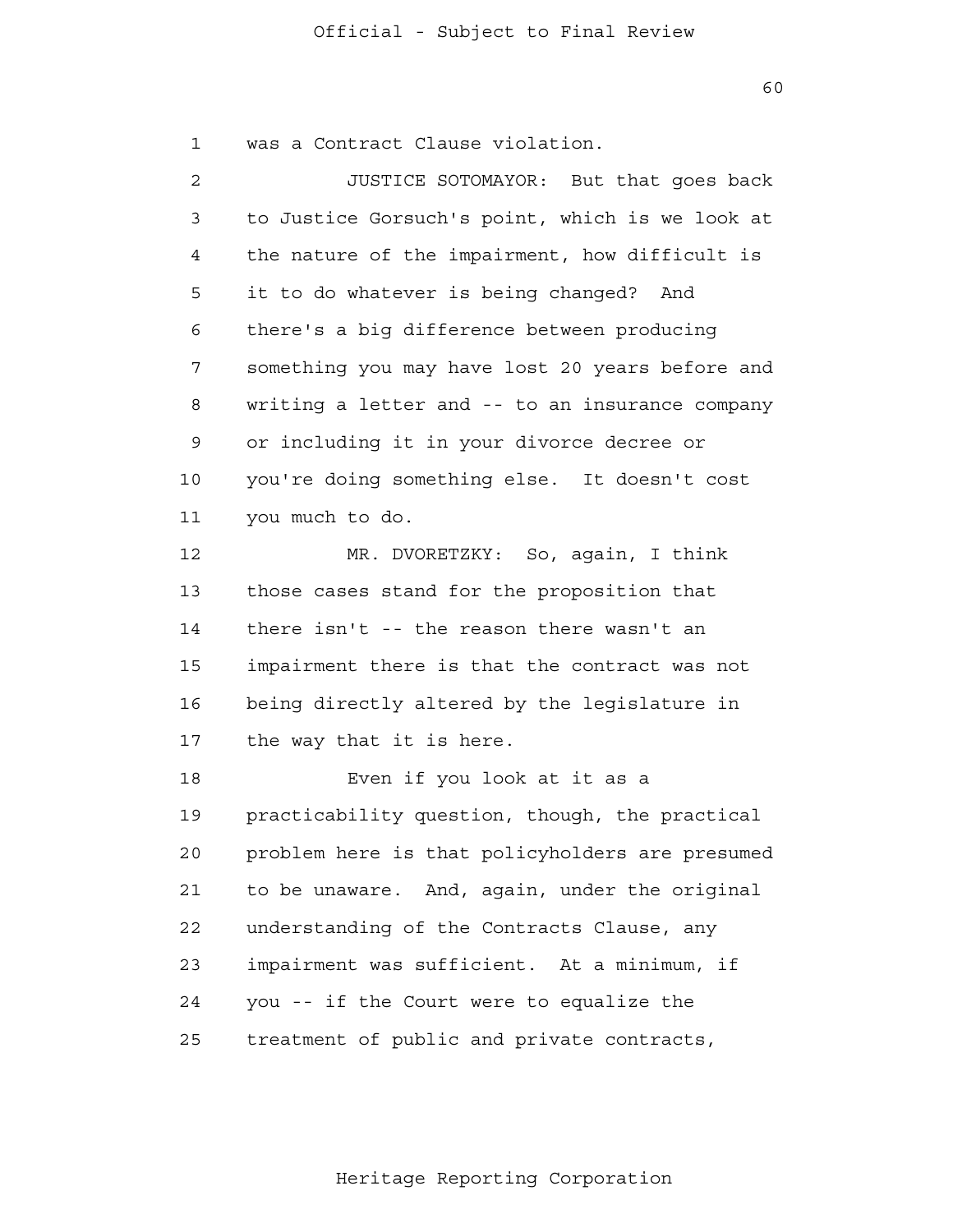61

 1 2 3 4 **5**  6 7 8 9 10 11 12 13 14 15 16 17 18 19 20 21 22 23 24 25 essentially ending the experiment begun in U.S. Trust, the state here has a less restrictive way of achieving its objectives simply by providing notice. And, lastly, even under the -- the Court's more flexible modern precedents, if the Contracts Clause means anything at all, it's that the state can't impair a contractual rights gratuitously. Where -- where there is an alternative that works equally well, at a minimum the state has to do that much. And -- and even under the Court's modern cases, the Court has said repeatedly that the Contracts Clause is more than just rational basis review. And so what does that mean? At a minimum, it means, one, the state -- litigants, after the fact, can't just come in with conjecture about what the state legislature was trying to achieve. There must be some showing of that in the record. That's what the Court said in Allied Structural. And, second, where contractual rights are impaired and there's a ready alternative, at a minimum, the legislature ought to be required to take that particular alternative.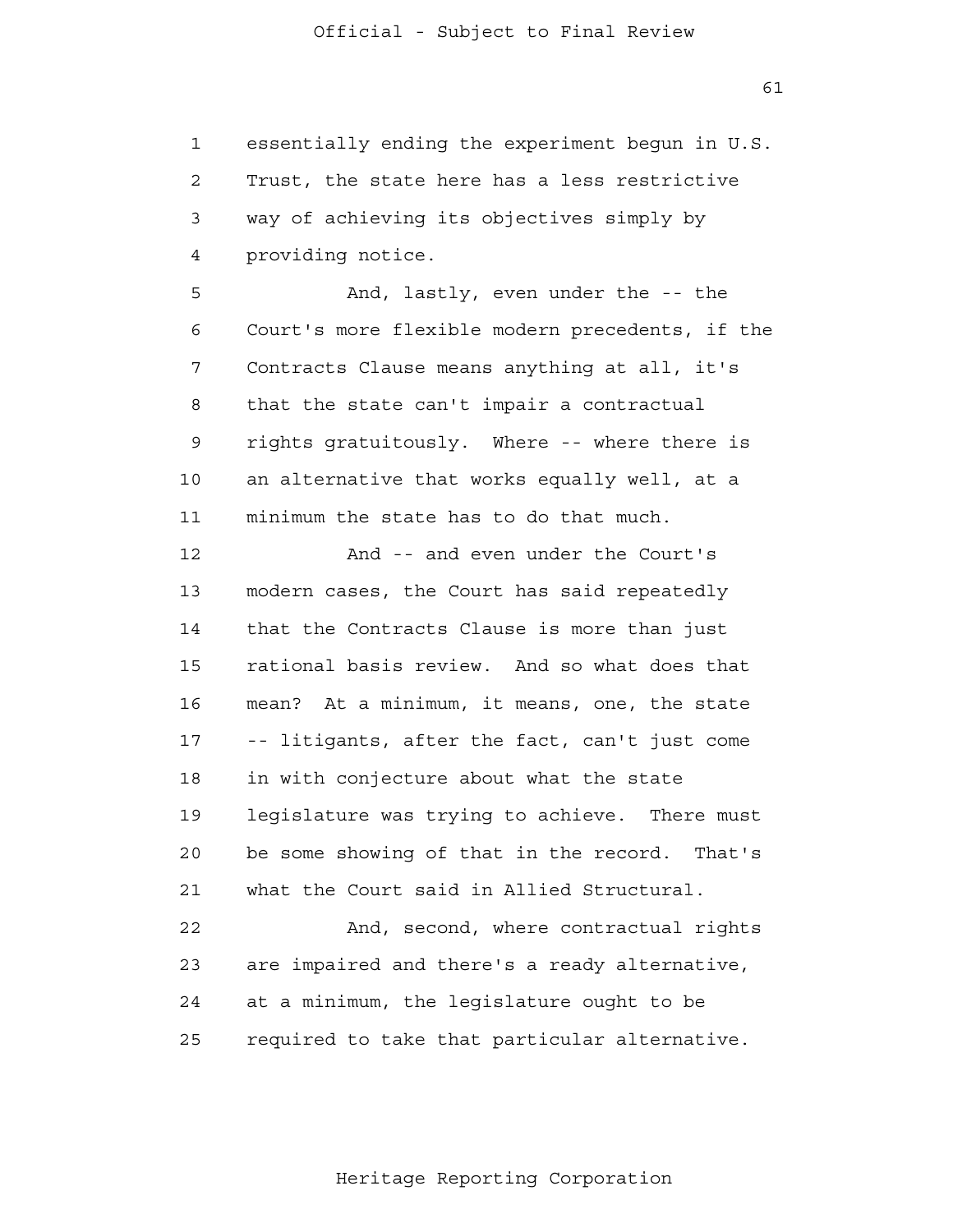$62$ 

 1 2 3 4 **5**  6 7 8 9 10 11 12 13 14 15 16 17 18 19 20 21 22 23 24 25 Mr. Unikowsky suggested --JUSTICE GINSBURG: May I -- what is your position on a policy that's taken out after the statute's enactment? Then it's okay, right? MR. DVORETZKY: Yes, that would -- if the policy is taken out after the statute's enactment, then the statute is not acting retroactively on that policy. JUSTICE ALITO: What about the retroactive application of a slayer statute? MR. DVORETZKY: So I think, under modern Contracts Clause doctrine, that would probably pass muster because the state's interest in ensuring that murderers don't collect life insurance proceeds is, I think, both intuitively and - JUSTICE ALITO: What about -- what about the original understanding? MR. DVORETZKY: So under the original understanding, I think it's a harder question. I think, arguably, if the slayer statute were viewed as a form of punishment for murder, then that could be within the very narrow original understanding of the legislature's police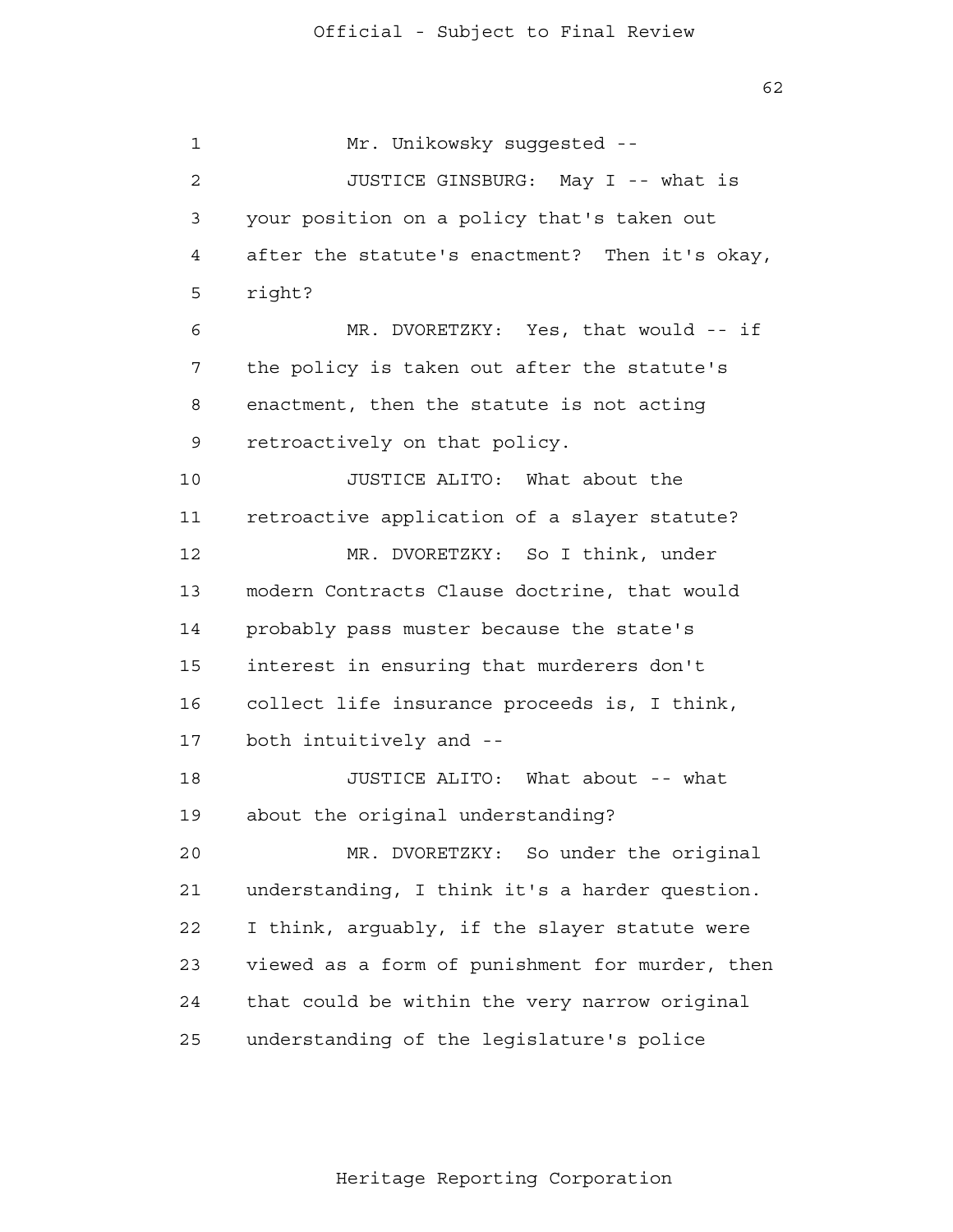1 2 3 4 **5** power. But that's very far removed from this case, which doesn't address -- again, the original understanding of the police power, something had to be directly related to health, safety, or morals.

 6 7 8 9 10 11 12 13 So slayer statutes might survive under the original understanding. I think they almost surely would survive under the modern understanding because the interest is much greater than the minor interest that's at issue here, and I don't think that just a -- a notice requirement wouldn't be sufficient in that case.

> 14 But it  $-$

 15 16 17 18 19 JUSTICE GINSBURG: It was also, I think, in the example on the other side of a change of status of adopted children to make them, for all purposes, the same as biological children.

 20 21 22 23 24 25 MR. DVORETZKY: So I -- I think, under the original understanding, that would be a Contracts Clause violation. Under the modern test, there is a -- a court -- there is a case we cited in our brief that has found such a change to be unconstitutional.

Heritage Reporting Corporation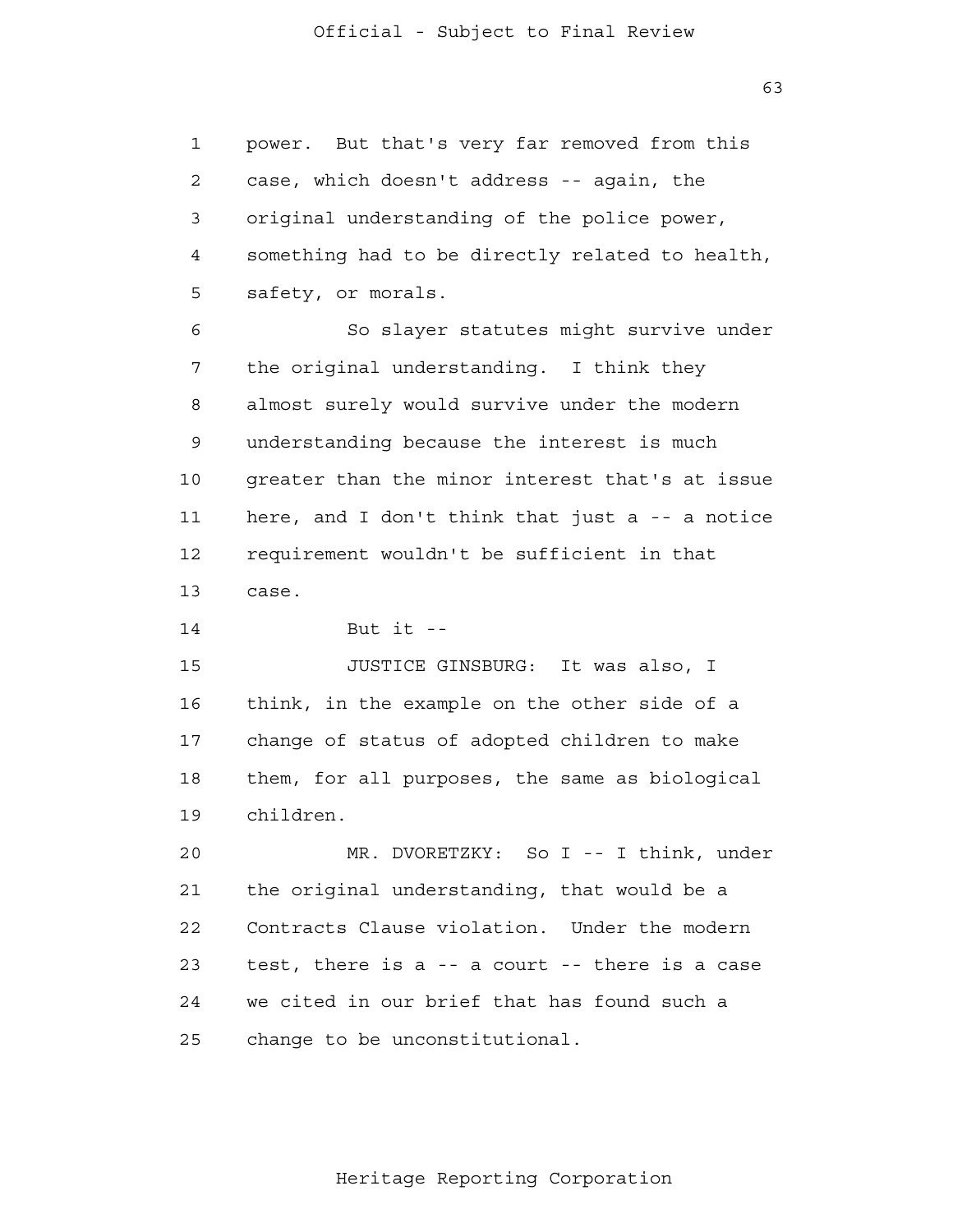64

 1 2 3 4 **5**  6 7 8 9 10 11 12 13 14 15 16 17 18 19 20 21 **22**  23 24 <u>25</u> It would, however -- there would, however, be a stronger case for its constitutionality than there is here if, under the modern approach, the state thought that it had a strong policy interest in ensuring the equal treatment of adopted children. That, however, is fundamentally different from this case, where -- where no one has made any showing of a strong policy interest in effectuating the presumed intent of some policyholders at the expense of the intent of others. Mr. Unikowsky, in his argument, made a few points as to why the Virginia alternative, or a notice alternative, would not be sufficient, that I'd just like to briefly address. One, the notice -- the notice that is provided can exist alongside the revocation-on-divorce statute. In other word, a state is free to have, under the modern approach, the revocation-on-divorce statute on the books so long as it tells people. And and it's also free to do the same thing -- have the same revocation-on-divorce statute for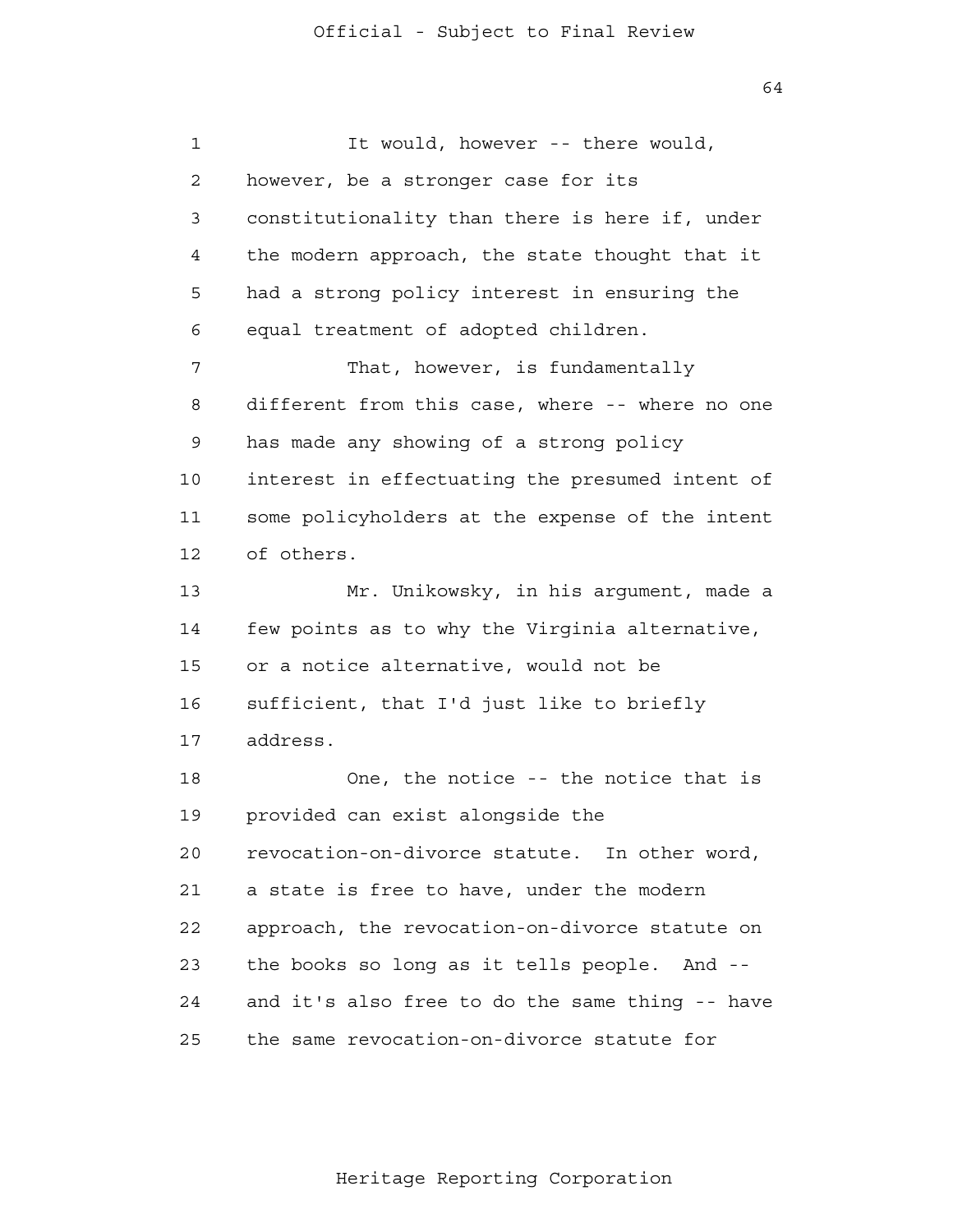1 2 3 wills and for life insurance policies, and also to provide the same notice for wills and for life insurance policies.

 4 **5**  6 7 8 9 And so in that respect, that achieves the goal that -- that Mr. Unikowsky posited of achieving equal treatment of wills and life insurance policies, so long as that is actually what people want. As long as that is actually what the -- the divorcing parties want.

 10 11 12 13 14 15 16 As for disputes about what a decree a decree means, the revocation-on-divorce statute can take effect so long as there is notice. And so there doesn't need to be a dispute about what the decree means if, in fact, the -- the revocation-on-divorce statute has simply taken effect.

 17 18 19 20 21 22 23 24 <u>25</u> If the Court has no further questions, again, the Contracts Clause is absolute in its language. Chief Justice Marshall recognized long ago that this was a clause so clear that it could hardly be misunderstood and recognized that it applied to all manner of contracts. We ask that the Court bear that original understanding of the Contracts Clause in mind in resolving this case. And even under

Heritage Reporting Corporation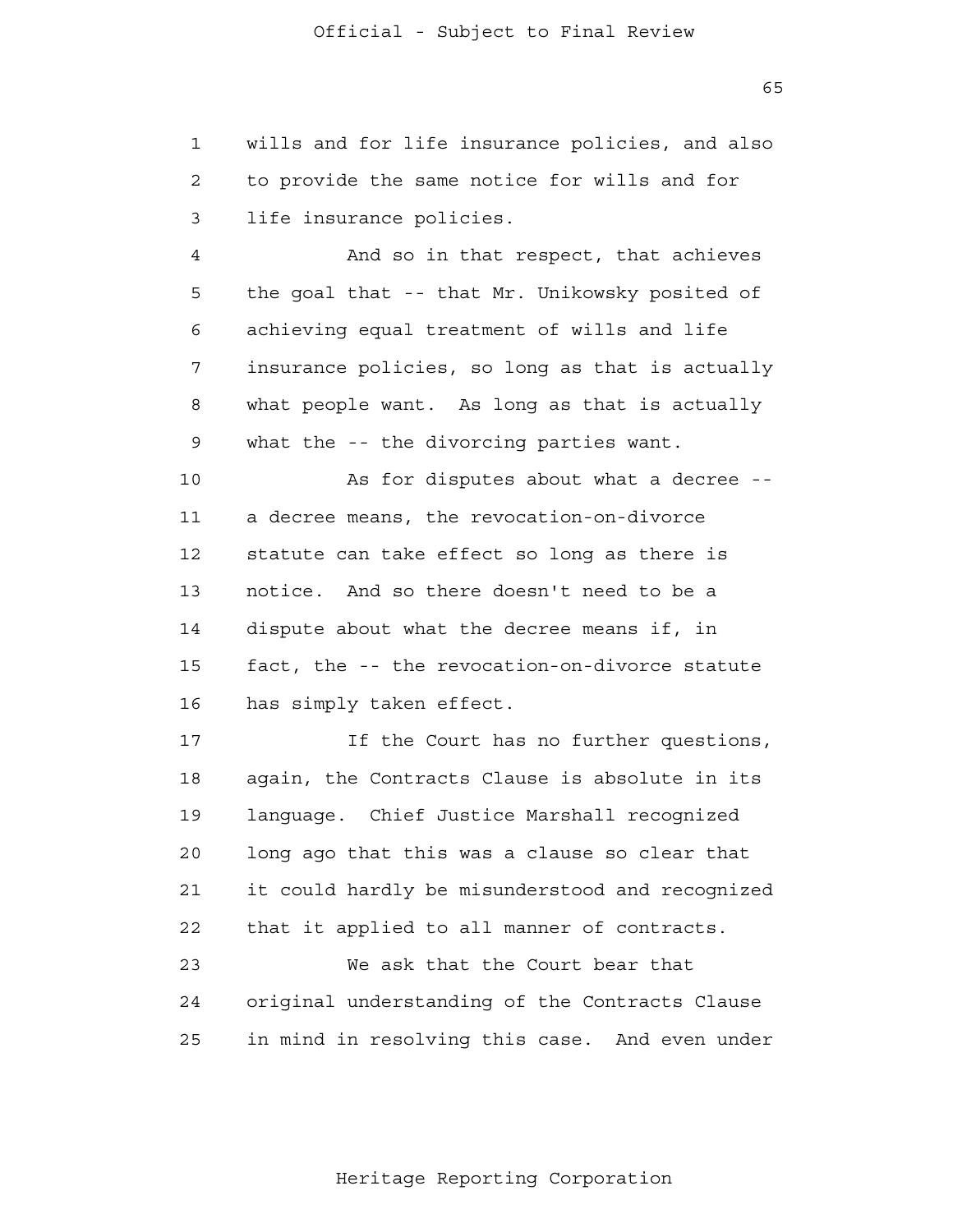$66$ 

 1 2 3 4 **5**  6 7 8 9 10 11 12 13 14 15 16 17 18 19 20 21 22 23 24 25 the more deferential modern approach, that original understanding ought to inform the approach, particularly where, as here, there's a ready alternative to achieve all of the state's objectives without impairing anybody's contractual rights. CHIEF JUSTICE ROBERTS: Thank you, counsel. Five minutes, Mr. Unikowsky. REBUTTAL ARGUMENT OF ADAM G. UNIKOWSKY ON BEHALF OF THE PETITIONERS MR. UNIKOWSKY: Thank you, Mr. Chief Justice. So there's been a lot of different arguments floating around at the argument today. There's arguments about divorces, about wills, about reliance, and others. So I'd like to just say a few words about what I think would be a -- a kind of a clean way to resolve this case narrowly that wouldn't open some of the parade of horribles that some members of the Court have been concerned about. Some lower courts have conceptualized life insurance policy beneficiary designations as similar to wills. That's a broad argument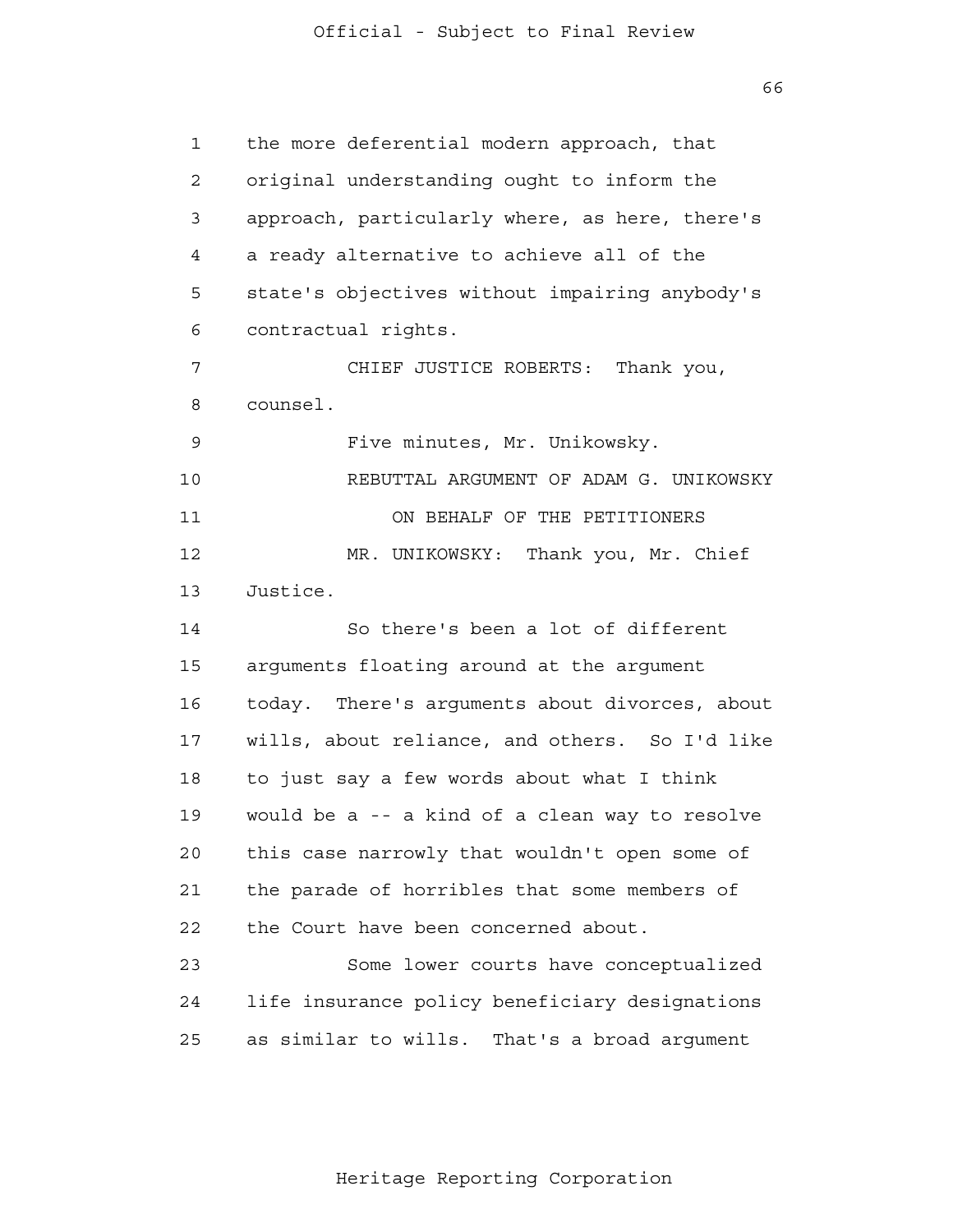67

 1 2 3 4 **5**  6 7 8 9 10 11 12 13 14 15 16 17 18 19 20 21 22 23 24 <u>25</u> that produces some of the concerns that Justice Gorsuch posed questions about. We stick to that argument, but the Court doesn't need to -- to decide that in order to -- to vote in our favor today. So I think -- I'm sorry. I think that the first important principle is that this is a divorce case. The Court isn't reaching out and interfering with private relationships. The statute only comes into effect when people come to the court and invest the court with jurisdiction to divide their assets. And my colleague discussed what statements of Chief Justice Marshall. Chief Justice Marshall himself said that the Contracts Clause has never been understood to restrict the general right of the legislature to legislate on the subject of divorces. So I think that we have a very strong originalist argument that, specifically in the context of divorce, the police power clearly - JUSTICE GORSUCH: Isn't that because Justice Marshall also said that marriage contracts are not within the cognizance of the Contract Clause? And I don't think anyone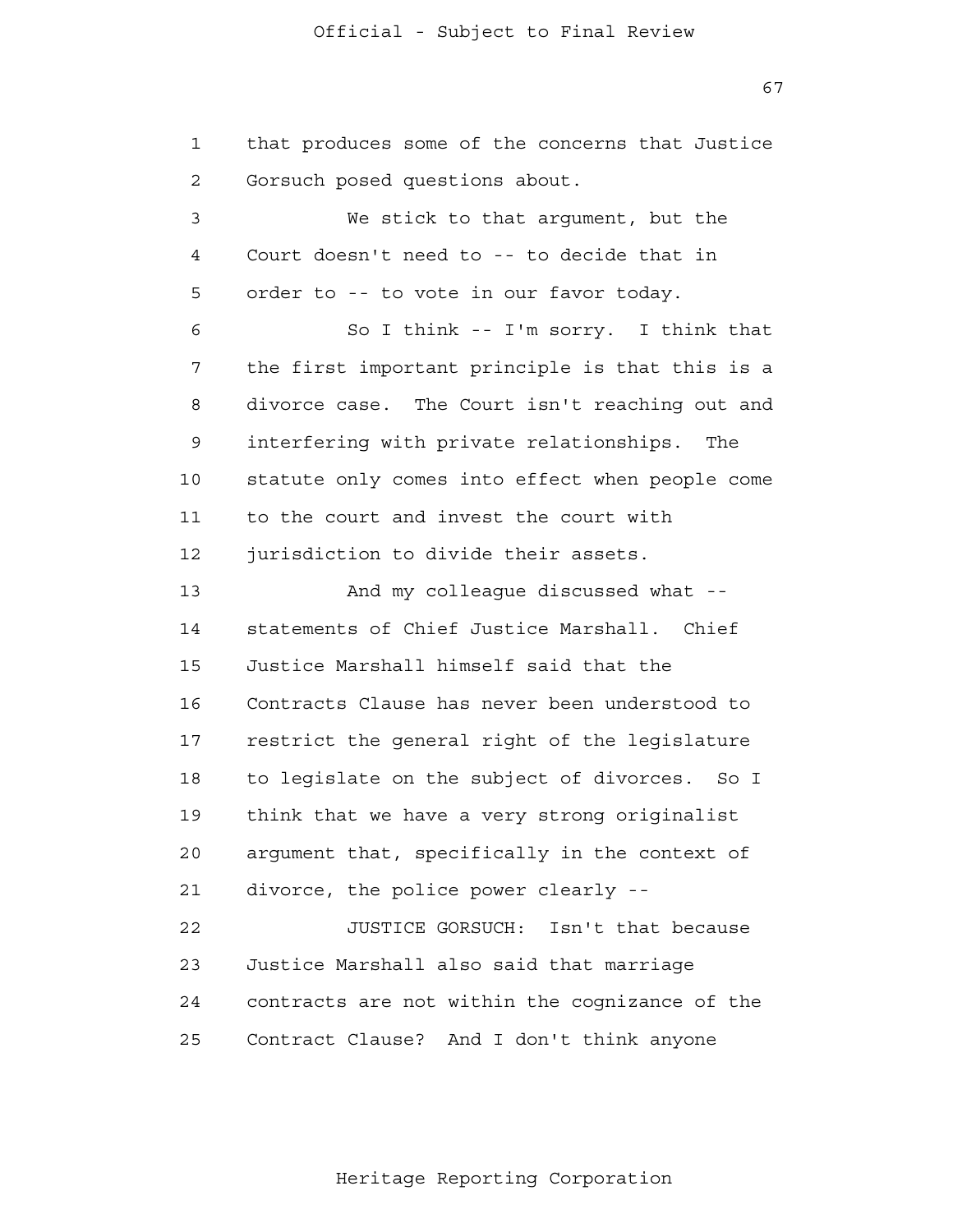$68$ 

 1 2 3 4 **5**  6 7 8 9 10 11 12 13 14 15 16 17 18 19 20 21 22 23 24 25 disputes that life insurance policies are within the cognizance of the Contracts Clause or -- or do you? MR. UNIKOWSKY: No, I -- certainly they are. But the statement that Chief Justice Marshall made is that the general right of the legislature to legislate on the subject of divorces has not been questioned. And I think this is - JUSTICE GORSUCH: Because marriage contracts are not within the cognizance of the clause. MR. UNIKOWSKY: No, but I -- I think this is - JUSTICE GORSUCH: Right? MR. UNIKOWSKY: -- an a fortiori case, because that's not why, Your Honor. I don't think so. It's true he said that. I acknowledge that in our brief, that that was the context in which he was saying it. But I think this is an a fortiori kind of case because if the legislature has the power to sever a contractual relationship -- a marriage relationship all together, which will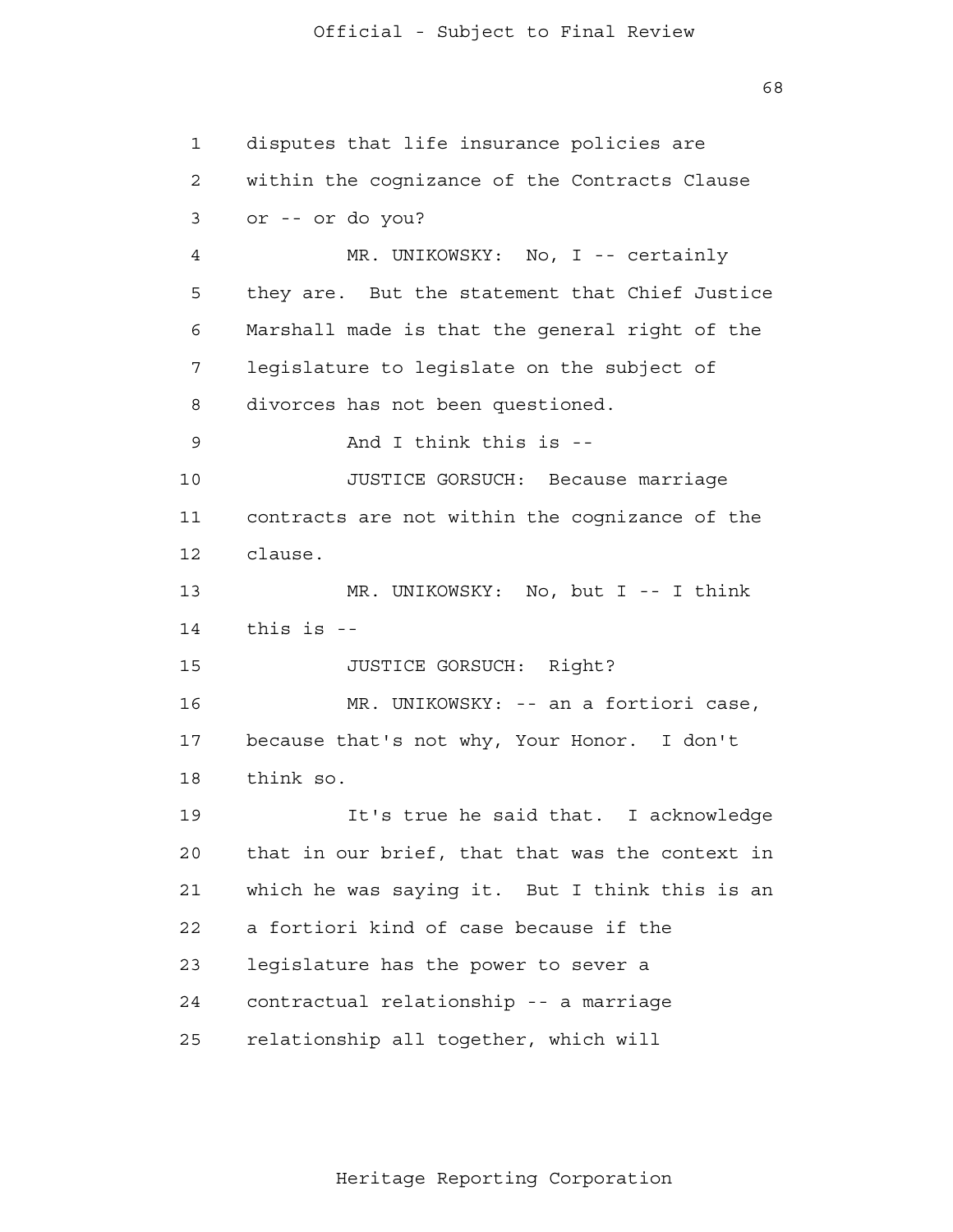necessarily have dramatic impacts on the parties' property interests, I think it's a much lesser power to simply regulate one way in which a divorce decree severs that relationship.

1

2

3

4

**5** 

 6 7 8 9 10 11 12 13 14 15 16 17 And I think that it's -- there's also -- history provides a different lesson, which is that there's never been a case ever, until a few cases on the circuit split in this case, where any court has held that a statute regulating the effect of a divorce decree violates the Contracts Clause. And it's not for lack of opportunities because the law of equitable distribution of property has changed dramatically over the century -- over the two centuries. And yet, this type of argument has never succeeded.

> 18 19 20 21 22 23 24 25 So I think at a minimum, especially in the context of a tradition of state law control over divorce, there's a broad police power there, but I -- I don't think the Court has to hold that divorce courts have unlimited power. I think that if divorce -- if the police power over divorce means anything, it's the power to enact this very narrow kind of

 $69$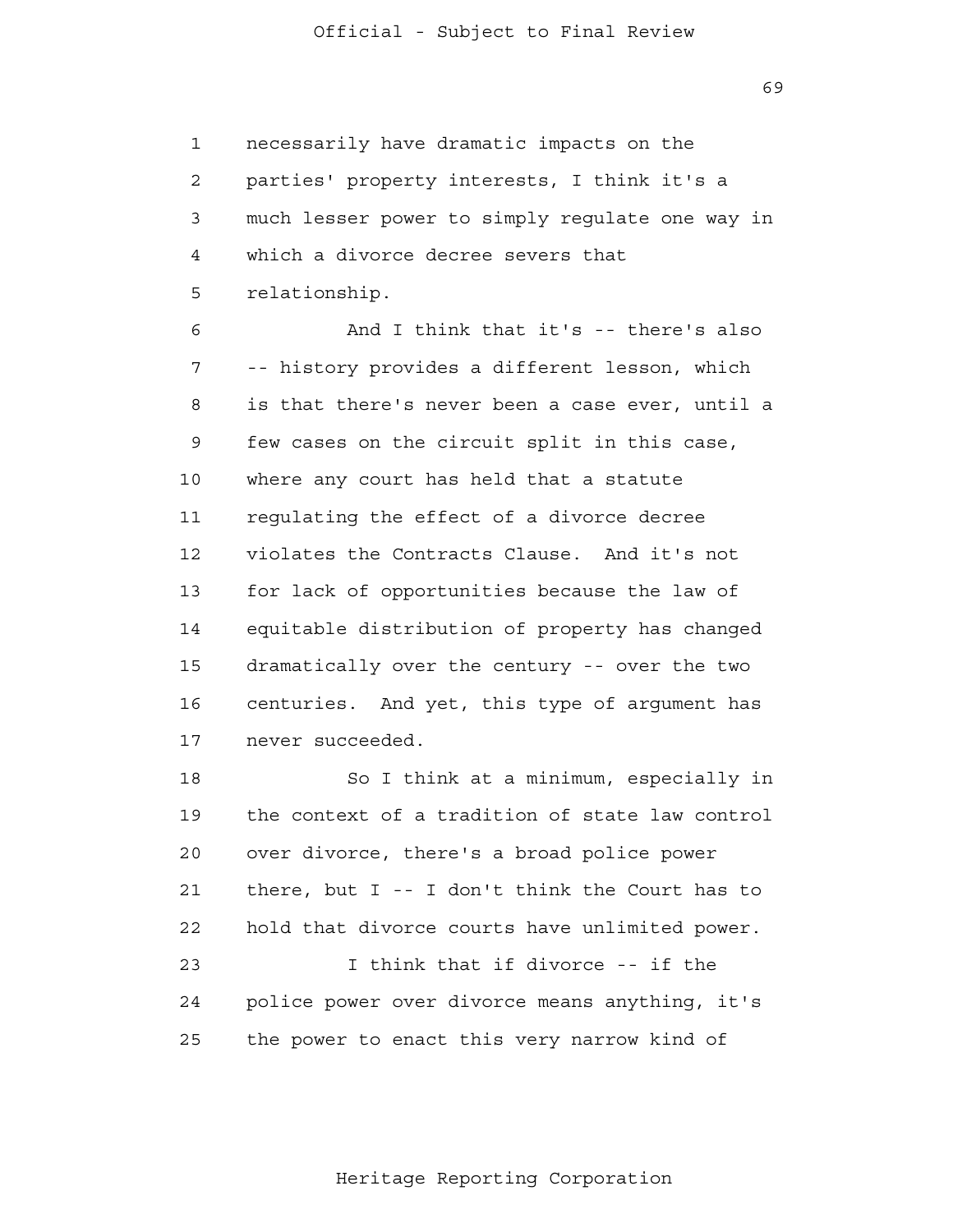1 default rule.

| You know, my colleague talks about the          |
|-------------------------------------------------|
| Seibert and -- and McGahey cases from the 19th  |
| century. Those were dramatically different.     |
| Those were post-Civil War era cases where state |
| legislatures passed laws to prevented hated     |
| out-of-state bondholders from being paid back.  |
| That was the purpose of these laws.             |
| Professor Ely's book about the                  |
| Contracts Clause, who wrote an amicus brief in  |
| this case, discusses the Virginia statute where |
| there's a whole bunch of cases where the        |
| Virginia legislature specifically tried to      |
| prevent bondholders from being paid back by     |
| putting these requirements they knew that they  |
| couldn't meet.                                  |
| And then there's the -- the Seibert             |
| case, where there was a contractual right to    |
| force courts to pay money on these bonds, which |
| was abrogated. The new law provided that the    |
| prosecutor had to get the county court to pay   |
| -- to raise taxes, which was never going to     |
| happen.                                         |
| So these were laws that were                    |
|                                                 |

 specifically designed to prevent creditors from 25

Heritage Reporting Corporation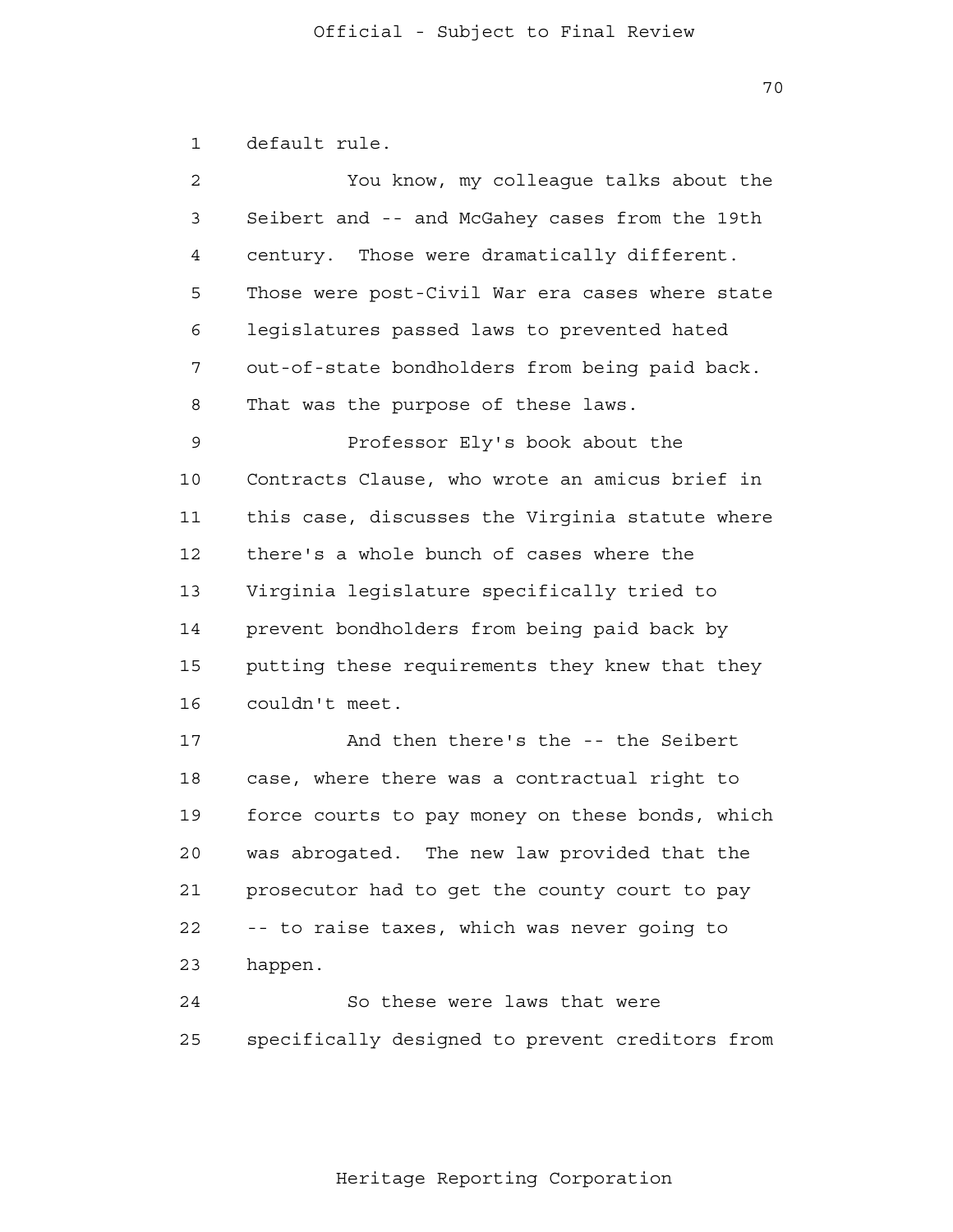1 2 3 4 **5** being paid back. That can't be more different from this case, which really is a paperwork obligation, which is quite comparable to this -- to the recording obligations that we talk about.

 6 7 8 9 10 11 12 13 In fact, I think that this is less of a burden, because as Justice Sotomayor pointed out, you don't submit that form, your land patent is completely wiped out. You don't get anything. That strikes me as a far greater impairment than this case; where the failure to submit a form is actually going to vindicate the person's intent in the typical case.

> 14 15 16 17 18 19 20 So I think that when we talk about the broad police power over divorce and then the fact that it's only writing a letter, I think the statute is constitutional, especially and the third thing I'd like to talk about is the reliance issue because this is a case about retroactivity.

 21 22 23 24 25 The question is not whether the Court agrees with the statute or not. The question isn't even whether it typically vindicates the intent of the spouse or not. That's a policy question, both going forward or -- and

Heritage Reporting Corporation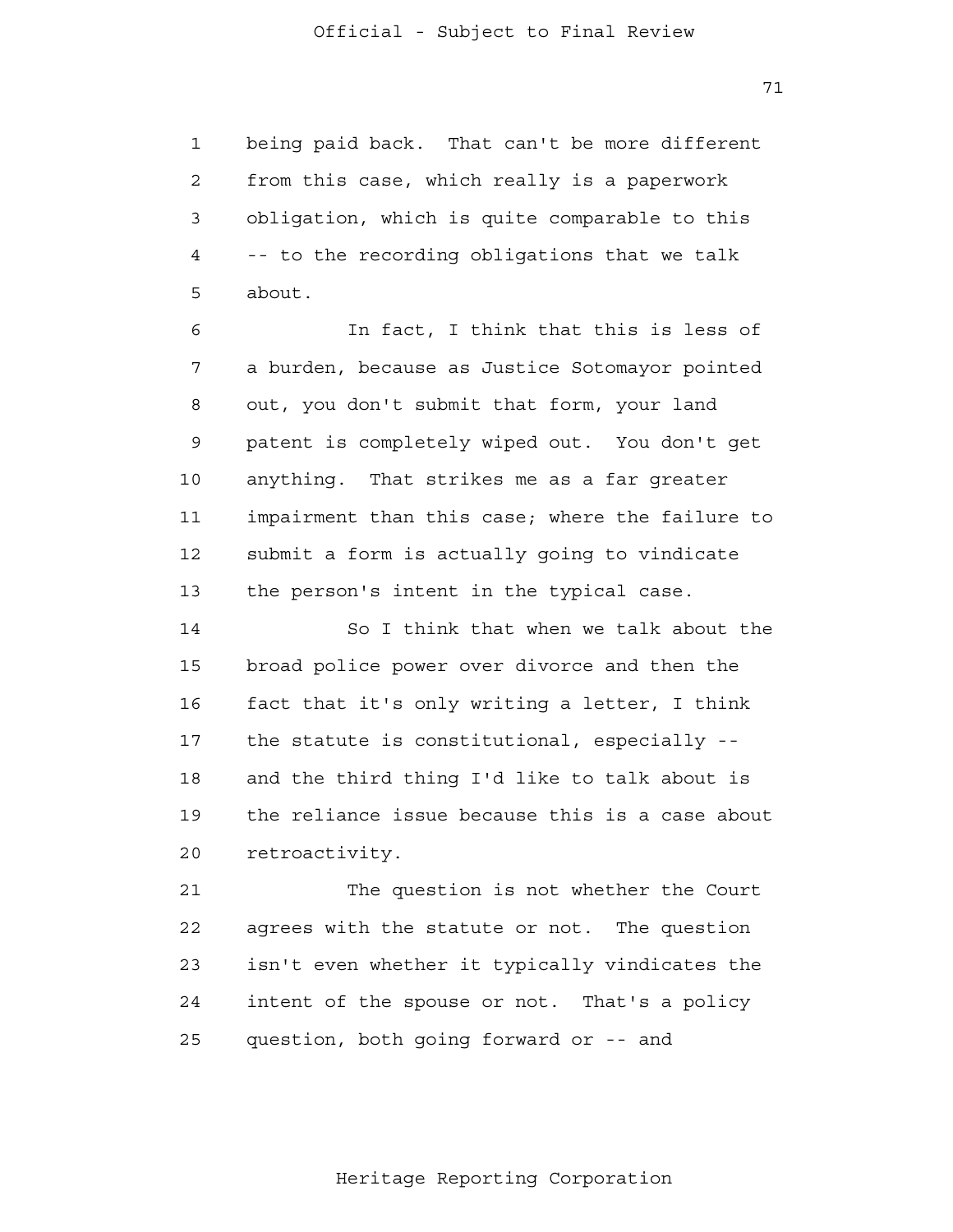## Official - Subject to Final Review

72

 1 backwards.

 2 3 4 **5**  6 7 The question is whether it retroactively impairs a contractual obligation. And the answer is no, because the reliance interest, as I think even my colleague conceded, really comes into play at the time of the divorce.

 8 9 10 That is when people are thinking about this. The statute doesn't even do anything until the divorce happens.

 11 12 13 14 15 16 And I think that reliance is important to the contracts clause because that's why the clause distinguishes between statutes passed before and after a contract, because of the recognition that the contract itself generates reliance interests.

> 17 18 19 20 21 22 And so, therefore, if it's essentially undisputed that reliance interests really come into play at the time of the divorce, rather than at the time of contracting, it's just not an impairment of contractual obligations in the relevant sense.

> 23 24 25 The only thing that would be impaired, the only reliance expectations that would be impaired are those of Mark Sveen, who might not

> > Heritage Reporting Corporation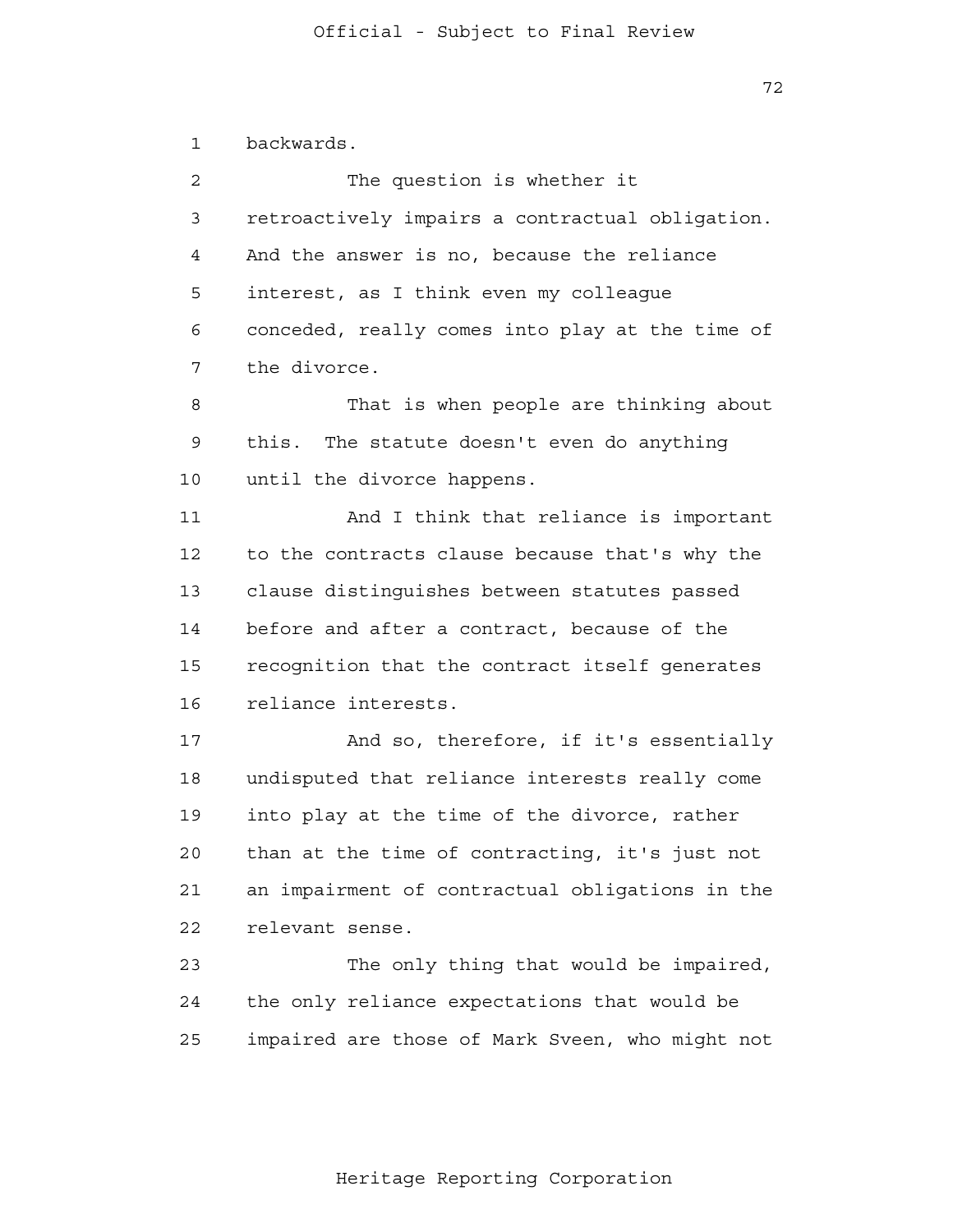```
 1 
            2 
 3 
 4 
5
            6 
 7 
            8 
 9
           10
           11
           12
           13
           14
           15
           16
           17
           18
           19
           20
           21
           22
           23
           24
           25
               be able to get the proceeds, or who might not
               be able to distribute the proceeds as he
               intended.
                       Thank you.
                       CHIEF JUSTICE ROBERTS: Thank you,
               counsel. The case is submitted.
                        (Whereupon, 11:06 a.m., the hearing
               concluded.)
```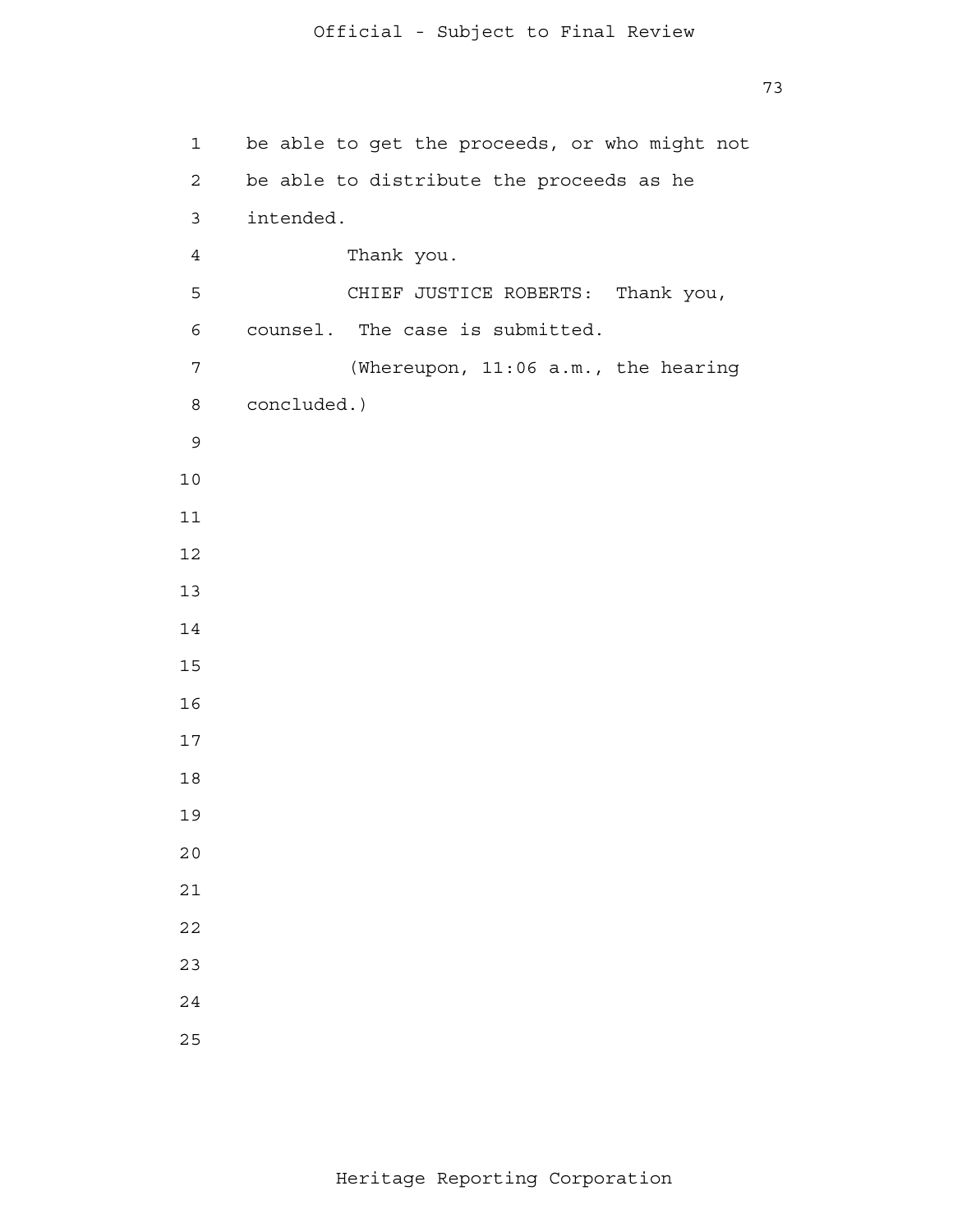**All Contracts** 

| 1                                  | ADAM [5] 1:17 2:3,9 3:7 66:10              | apply [7] 11:8,25 12:22 13:16 26:          | 21 34:22 39:12,14 42:6,8 43:9,22              |
|------------------------------------|--------------------------------------------|--------------------------------------------|-----------------------------------------------|
|                                    | add [1] 4:23                               | 11 37:9 38:21                              | 45:6 46:10 47:21 49:5 53:5 54:8.              |
| 1 [1] 32:24                        | address [2] 63:2 64:17                     | applying [1] 8:16                          | 24 55:10,17 56:4 57:16,23 58:22               |
| 10 [1] 48:2                        | addressing [1] 37:11                       | approach [4] 64:4,22 66:1,3                | 59:15 66:24                                   |
| 10:05 [2] 1:14 3:2                 | adopted [4] 10:4 58:6 63:17 64:6           | approved [2] 47:12 57:7                    | <b>benefit</b> [1] 52:18                      |
| 100 [1] 45:16                      | advance [1] 54:17                          | areas [1] 30:9                             | <b>besides</b> [1] 54:6                       |
| 11:06 [1] 73:7                     | advised [1] 17:20                          | aren't [1] 52:11                           | best [2] 19:17 57:5                           |
| 16-1432 [1] 3:4                    | affect [1] 49:25                           | arguably [1] 62:22                         | better [4] 7:13 20:7 28:6 57:25               |
| 1870s [1] 39:23                    | affected [1] 19:19                         | argue [1] 34:17                            | between [10] 14:16 29:17 31:6,23,             |
| 1880s [1] 39:23                    | affidavit [4] 41:8,9,14 47:7               | arguing [2] 30:17 41:24                    | 24 38:2,18 55:7 60:6 72:13                    |
| 19 [1] 1:10                        |                                            |                                            |                                               |
| 1923 [1] 39:23                     | affirmatively [3] 28:13 39:15 40:          | argument [32] 1:13 2:2,5,8 3:4,7 4:        | beyond [1] 45:12                              |
| 1950 [1] 20:7                      | 12                                         | 4,21 10:14 12:24 25:20,22 26:9             | big [6] 40:14,25 41:14,16,21 60:6             |
| 1970s [1] 19:24                    | afloat [1] 28:12                           | 28:2 29:5,14 30:6,18 31:9,24 33:           | biological [1] 63:18                          |
| 1998 [1] 53:25                     | agency [1] 17:2                            | 20 34:18 35:21 44:14 51:7 64:13            | Bituminous [1] 19:8                           |
|                                    | ago [4] 5:12 37:4 49:3 65:20               | 66:10,15,25 67:3,20 69:16                  | <b>Blaisdell [1] 41:25</b>                    |
| 19th [6] 26:10,20 27:15 28:6 39:22 | agree [7] 8:23 11:12 24:7 25:12 28:        | arguments [13] 10:9 19:12 20:15            | <b>Blaisell</b> [1] 26:11                     |
| 70:3                               | 10 31:10 44:15                             | 25:19,19 26:3,5 29:17 32:11 34:            | bond [10] 40:5,7 42:22 43:1 48:20,            |
| $\mathbf 2$                        | agreed [1] 12:3                            | 11,25 66:15,16                             | 21,24 49:2 59:8,19                            |
|                                    | agreement [4] 17:13 18:12 41:3             | around [3] 5:11 29:16 66:15                | bondholder [4] 27:18 28:8 40:2                |
| 20 [3] 37:5 49:3 60:7              | 47:9                                       | arrangement [1] 21:3                       | 43:15                                         |
| 2002 [3] 53:22 55:4,7              | agrees [1] 71:22                           | articulate [1] 31:5                        | bondholders [8] 43:2 48:20,23                 |
| 2018 [2] 1:10 55:7                 | ahead [3] 32:4 42:14,18                    | <b>ASHLEY [1] 1:3</b>                      | 59:18,20,21 70:7,14                           |
| 3                                  | AL [1] 1:3                                 | aside [1] 11:10                            | bonds [3] 59:11,25 70:19                      |
|                                    |                                            |                                            | book [1] 70:9                                 |
| 3 [4] 2:4 32:25 41:2,2             | align [3] 5:17 8:4 9:2                     | aspect [1] 34:23                           |                                               |
| 30 [1] 5:12                        | alike [1] 36:15                            | assert [1] 17:24                           | books [5] 15:6 16:16 17:10 21:10              |
| 35 [1] 2:7                         | alimony [1] 30:3                           | <b>assessment</b> [1] 36:24                | 64:23                                         |
| $\overline{\mathbf{4}}$            | ALITO [9] 47:23 48:6 51:2 52:20            | asset [3] 20:11 21:1.6                     | both [6] 10:15 13:9 38:20 43:17 62:           |
| 45-3 [3] 46:21,24 54:12            | 53:18,23 55:1 62:10,18<br>Alito's [1] 51:1 | assets [5] 20:5,18 21:4 31:16 67:<br>12    | 17 71:25<br>bought [8] 13:3 20:11 27:25 29:24 |
| 6                                  | Allied [2] 19:7 61:21                      | assume [5] 16:1,13 17:5 38:8 43:3          | 30:19 31:15 49:3 55:5                         |
|                                    | allowed [1] 20:18                          | assumed [1] 4:25                           | <b>bound</b> [1] 29:22                        |
| 66 [1] 2:10                        | almost [3] 5:13 46:12 63:8                 | assumption [3] 45:10,23 46:6               | <b>bounty</b> [1] 22:4                        |
| $\overline{7}$                     | alone [1] 30:7                             | assurance [1] 43:8                         | BREYER [19] 16:17,23 17:3 39:7,               |
| 70s [1] 19:25                      | alongside [1] 64:19                        | <b>assures</b> [1] 42:7                    | 18,21 41:23 42:2,10,14,17 48:17               |
| A                                  | already [8] 4:1,11 5:12 16:11 17:          | attention [2] 44:1 45:7                    | 49:1,16 50:8 54:25 55:19 56:10,               |
|                                    | 22 22:20 35:14 54:13                       | attorney [2] 17:17,19                      | 24                                            |
| a.m [3] 1:14 3:2 73:7              | alteration [1] 33:15                       | ATV [1] 46:22                              | Breyer's [1] 58:10                            |
| able [5] 9:13 31:5 59:21 73:1.2    | altered [3] 20:4 36:3 60:16                | authority [3] 29:10,19 35:1                | brief [10] 25:20,21 26:3,6 32:8,10            |
| above-entitled [1] 1:12            | altering [1] 13:21                         | automatic [1] 16:5                         | 34:17 63:24 68:20 70:10                       |
| abrogate [1] 52:17                 | alternative [8] 53:5 57:24 61:10,          | automatically [2] 8:7,8                    | briefly [1] 64:16                             |
| abrogated [2] 52:12 70:20          | 23,25 64:14,15 66:4                        | aware [9] 16:15 44:2,25 45:4 47:           | broad [10] 35:1,3,8 51:4,15,16,20             |
| absent [1] 45:2                    | alternatives [1] 36:6                      | 25 49:13,15 50:21 54:10                    | 66:25 69:20 71:15                             |
| absolute [1] 65:18                 | altogether [2] 26:16 27:8                  | away [3] 9:23 57:18,19                     | <b>broader</b> [2] <b>5:3 25:19</b>           |
| absolutely [3] 18:6 22:7 50:8      | ambiguity [2] 9:22,23                      |                                            | <b>broadest</b> [1] 25:20                     |
| accept [1] 51:19                   | ambiguous [1] 9:20                         | B                                          | built [1] 49:11                               |
| accomplish [1] 8:3                 | <b>American [1] 19:25</b>                  | back [7] 30:24 40:17 51:1 60:2 70:         | bunch [1] 70:12                               |
| accomplished [1] 7:12              | amicus [2] 46:4 70:10                      | 7,14 71:1                                  | burden [4] 26:8 33:9 35:12 71:7               |
| accordance [1] 55:18               | analogous [5] 19:10,15 20:20 25:           | back-taxes [1] 40:24                       | <b>business</b> [1] 37:11                     |
| according [2] 5:16 43:20           |                                            | backwards [2] 10:15 72:1                   |                                               |
| achieve [10] 8:15,16,25 9:7,13,14  | 23 59:13                                   | bad [3] 10:14,17 25:24                     | buy [4] 11:20,24 12:15 55:3                   |
| 36:8 54:18 61:19 66:4              | analogues [1] 58:24                        | Based [3] 14:10 47:4 48:14                 | <b>buys</b> [1] 40:15                         |
| achieved [2] 8:24 9:6              | analogy [1] 19:17                          | <b>basis</b> [4] <b>6:7,11 48:14 61:15</b> | C                                             |
|                                    | analysis [3] 8:19 13:23,24                 | <b>Bastille [1] 19:8</b>                   | calculus [1] 6:6                              |
| achieves [1] 65:4                  | ancillary [1] 30:3                         | <b>bear</b> [1] <b>65:23</b>               | <b>call</b> [1] 39:8                          |
| achieving [2] 61:3 65:6            | another [9] 6:21 22:23 27:15 43:3          | begun [1] 61:1                             | called [1] 11:14                              |
| acknowledge [2] 9:6 68:19          | 47:3,9,15 54:6 58:4                        | behalf [8] 1:17,19 2:4,7,10 3:8 35:        | came [2] 1:12 21:21                           |
| acknowledging [1] 34:9             | answer [8] 4:9 5:6 12:17 14:2 32:          | 22 66:11                                   | cannot [1] 24:17                              |
| across-the-board [1] 48:14         | 24, 25 52: 21 72: 4                        | <b>believe</b> [1] 8:14                    | car [1] 46:21                                 |
| act [1] 39:15                      | answering [2] 32:23 51:2                   | beneficiaries [7] 22:20 23:3,6 38:         |                                               |
| acting [2] 58:17 62:8              | anybody's [1] 66:5                         |                                            | care [1] 24:13                                |
| actions [1] 37:2                   | <b>APPEARANCES [1] 1:16</b>                | 9,10 47:10 53:6                            | cares [1] 16:25                               |
| acts [1] 38:11                     | appendix [1] 54:12                         | beneficiary [52] 5:1 6:4 7:9 10:22,        | Case [68] 3:4 6:2 11:1,6 12:2,3,22,           |
| <b>actual</b> [1] <b>43:17</b>     | application [2] 3:12 62:11                 | 24 11:14, 15, 21 12:6, 10, 10, 19 15:1,    | 23,23 13:23 14:13,18 15:8 17:16               |
| actually [10] 4:17 7:20 11:19 14:  | applied [3] 5:21 13:12 65:22               | 2, 15, 25 16: 7, 12, 19, 20 17: 14, 21 22: | 18:7 21:18 23:19 24:8 25:6,17 27:             |
| 21 20:2 44:17 50:14 65:7,8 71:12   | applies [4] 18:7 36:15 37:1 40:8           | 2,9,13 23:8 24:14 25:15 29:20 31:          | 15, 17 28: 5, 7, 7, 8, 19, 23 33: 1 34: 24    |
|                                    |                                            |                                            |                                               |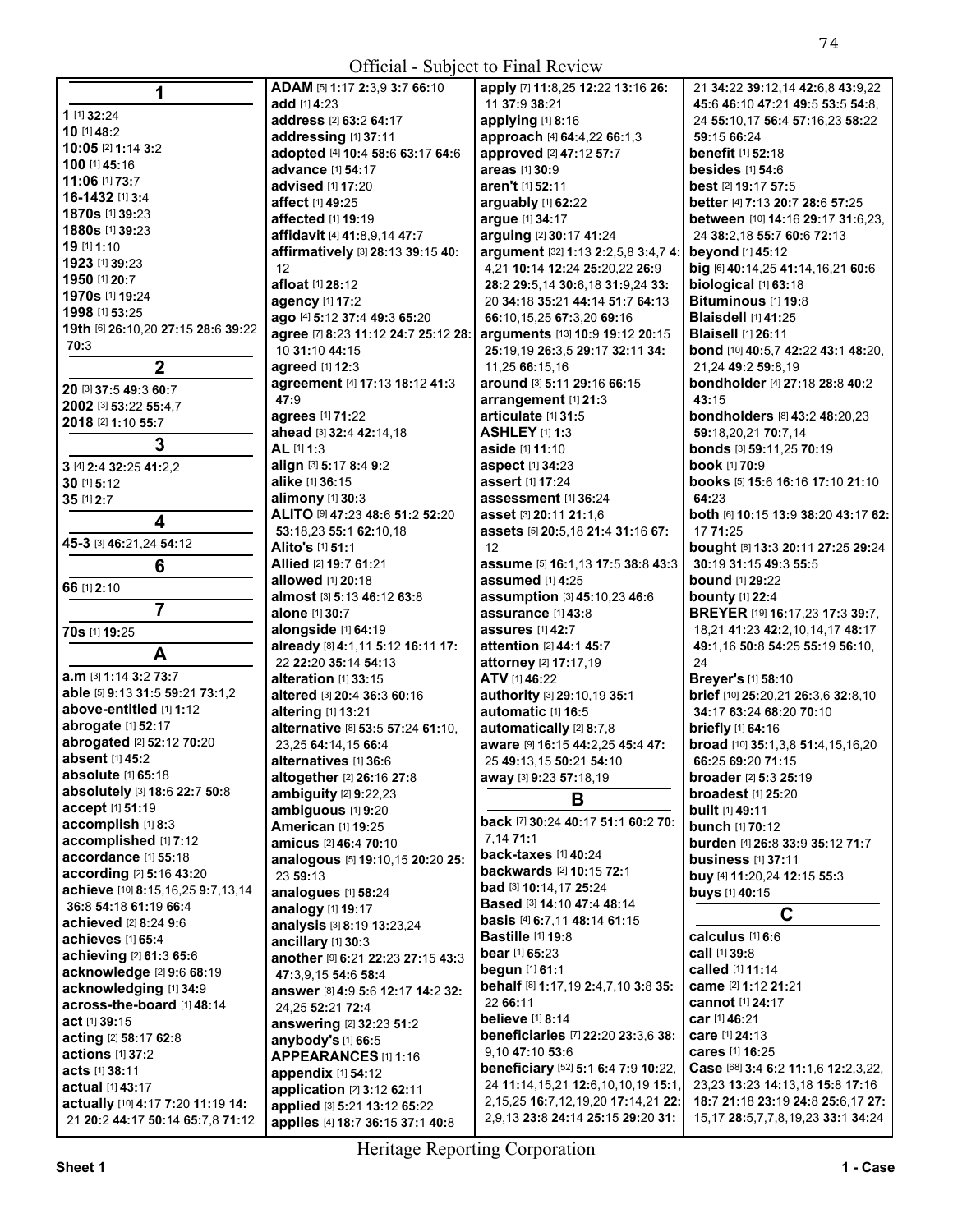**All Contracts** 

| 37:14 40:15 41:2,2 42:21,22 43:7,           | colleague [4] 57:4 67:13 70:2 72:                                | 61:7,14 62:13 63:22 65:18,22,24    | 22 14:10 15:20 17:9 18:23 19:1                                         |
|---------------------------------------------|------------------------------------------------------------------|------------------------------------|------------------------------------------------------------------------|
| 12, 19 48: 15, 16, 19 54: 19 55: 8, 15      | 5                                                                | 67:16,24 68:2,11 69:12 70:10 72:   | 22:18 35:9 38:8,15,15 44:18 46:                                        |
| 56:11,19 59:17,17 63:2,13,23 64:            | collect [2] 48:21 62:16                                          | 12                                 | 17,25 47:1,4 54:11 60:9 65:10,11,                                      |
| 2.8 65:25 66:20 67:8 68:16.22 69:           | collecting [1] 59:10                                             | contractual [22] 11:2 12:25 26:1   | 14 69:4.11                                                             |
| 8,9 70:11,18 71:2,11,13,19 73:6             | College [2] 22:4 56:19                                           | 27:17 28:1,20 32:13 36:3,9 37:12   | decrees [4] 8:19 9:19 36:8 54:14                                       |
| cases [30] 8:12,13,21 17:8 18:3 19:         | column [2] 32:24,25                                              | 42:4 43:16 53:17 54:21 59:14 61:   | deemed [3] 22:14 28:14 31:13                                           |
| 5.6.10.13 26:10.13.20 33:24 39:22           | Come [9] 14:19 33:12 34:5 44:10                                  | 8,22 66:6 68:24 70:18 72:3,21      | default [4] 21:12 26:6 33:9 70:1                                       |
| 40:1 41:15 42:16,20 45:17 56:12             | 50:25 54:17 61:17 67:10 72:18                                    | control [1] 69:19                  | deferential [1] 66:1                                                   |
| 58:3,24,25 59:1 60:13 61:13 69:9            | <b>comes</b> [2] <b>67:10 72:6</b>                               | convincing [1] 47:16               | depending [2] 8:9 12:13                                                |
| 70:3,5,12                                   | <b>common</b> [1] 11:13                                          | copy [1] 48:4                      | designate [2] 13:4 42:6                                                |
| ceased [1] 27:24                            | commonsense [1] 38:20                                            | corporate [1] 28:8                 | designated [4] 22:20 39:11,15 57:                                      |
| centuries [1] 69:16                         | company [20] 15:7,23 16:9,14,18,                                 | corporation [3] 40:3,4,5           | 23                                                                     |
| Century [7] 26:10,20 27:15 28:6             | 22 28:11, 18, 19 33: 24 39: 9 40: 13                             | correct [2] 6:22 22:22             | designates [2] 6:4 12:18                                               |
| 39:23 69:15 70:4                            | 41:4,5,7,11,18 48:13 55:12 60:8                                  | <b>cost</b> [1] 60:10              | designation [7] 9:21 15:8 17:21                                        |
| certain [3] 4:12 21:4 30:9                  | comparable [1] 71:3                                              | couldn't [5] 31:16 48:24 59:23,24  | 29:20 41:20 43:9 54:8                                                  |
| certainly [4] 21:18 34:17 54:16 68:         | compelling [1] 37:24                                             | 70:16                              | designations [7] 31:21 43:22 45:                                       |
|                                             | completely [4] 27:23 28:3 58:1 71:                               | counsel [5] 8:11 20:24 35:19 66:8  | 6 46:10 54:24 55:17 66:24                                              |
| cetera [2] 30:10 31:2                       | 9                                                                | 73:6                               | designed [3] 10:17,18 70:25                                            |
| challenges [1] 20:10                        | Con [1] 24:22                                                    | <b>counseled</b> [1] 50:20         | desire [1] 7:9                                                         |
| change [25] 5:1,2 7:18 9:25 11:23           | concede [1] 8:14                                                 | <b>counted</b> [1] 53:8            | destitute [1] 20:1                                                     |
| 12:5 15:8,25 16:4,6 17:21 20:13             | conceded [2] 11:1 72:6                                           | <b>counts</b> [1] 52:23            | destroy [1] 28:3                                                       |
| 22:13 25:14 40:12 42:23 43:17 44:           | conceivably [1] 31:13                                            | <b>county [1] 70:21</b>            | destroyed [1] 27:8                                                     |
| 3,25 46:9 57:12 58:6 59:5 63:17,            | conceptualized [2] 51:7 66:23                                    | couple [1] 7:15                    | determination [1] 6:3                                                  |
| 25                                          | concern [2] 14:7 19:3                                            | coupon [1] 48:21                   | determined [2] 53:1 55:17                                              |
| changed [5] 14:24 19:11 59:12 60:           | concerned [5] 28:9 35:5 50:19 52:                                | course [3] 4:20 22:8 41:23         | dictating [1] 53:10                                                    |
| 5 69:14                                     | 15 66:22                                                         | COURT [63] 1:1,13 3:10,11 12:24    | died [1] 3:18                                                          |
| changes [1] 6:6                             | concerns [4] 13:19,20 44:22 67:1                                 | 17:16 18:23 26:22 28:15 29:23 30:  | dif [1] 42:9                                                           |
| changing [3] 13:25 14:1 41:19               | concession [1] 11:11                                             | 20 31:15,19,20 33:24 34:14 35:5,   | difference [11] 4:23 15:5 31:22,24                                     |
| characterize [1] 29:10                      | concluded [1] 73:8                                               | 13,24 36:12,17,23 37:6 38:8,11,13, | 37:21 38:2 40:23 43:10 48:7,9 60:                                      |
| charitable [1] 25:11                        | conclusion [2] 11:12 52:22                                       | 14,22,24 39:2,24 40:9,25 41:11     | 6                                                                      |
| charity [3] 23:12 31:1,12                   | condition [1] 7:14                                               | 42:24 43:13,16 46:20,24 48:10,25   | different [15] 11:7 27:21 29:5 31:8                                    |
| check [1] 3:21                              | conduct [1] 54:6                                                 | 56:12 57:1,7 59:6,12,19,25 60:24   | 38:10 42:15,19 43:7 57:11 58:16                                        |
| CHIEF [17] 3:3,9 10:21 11:9 28:24           | conjecture [1] 61:18                                             | 61:13,21 63:23 65:17,23 66:22 67:  | 64:8 66:14 69:7 70:4 71:1                                              |
| 29:7 34:7 35:18,23 37:3 65:19 66:           | Conley [1] 41:3                                                  | 4,8,11,11 69:10,21 70:21 71:21     | difficult [4] 23:19 49:18,20 60:4                                      |
| 7,12 67:14,14 68:5 73:5                     | consent [1] 11:23                                                | court's [4] 30:21 52:16 61:6,12    | difficulty [2] 26:22 28:16                                             |
| children [12] 22:21 23:13,14 36:20          | consented [1] 28:14                                              | courts [17] 8:17 9:11 19:10,14 20: | direct [1] 43:8                                                        |
| 45:20 51:11,22 55:13,21 63:17,19            | considered [1] 48:10                                             | 16 29:22 32:2 37:2,10,10 38:2,18,  | directly [7] 36:2 39:5 57:12 58:17                                     |
| 64:6                                        | constantly [1] 37:11                                             | 22 54:14 66:23 69:22 70:19         | 59:5 60:16 63:4                                                        |
| circuit [1] 69:9                            | constitute [1] 35:14                                             | <b>cover</b> [1] 39:6              | disagree [2] 26:2 42:12                                                |
| <b>circuits</b> [1] 19:9                    | Constitution [3] 24:16 25:2 35:25                                | <b>creditors</b> [1] 70:25         | discourage [1] 31:17                                                   |
| circumstance [1] 14:24                      | constitutional [1] 71:17                                         | <b>curious</b> [1] 55:2            | discretion [2] 30:12 38:3                                              |
| cite [2] 7:22 26:13                         | constitutionality [1] 64:3                                       | <b>current</b> [1] 36:15           | discussed [2] 26:5 67:13                                               |
| cited [3] 37:5 54:11 63:24                  | constitutionalize [1] 37:13                                      | Cut [1] 44:4                       | discusses [2] 49:24 70:11                                              |
| <b>citizens</b> [1] 28:10                   | <b>construes</b> [1] 22:12                                       | <b>cuts</b> [1] 18:9               | discussing [1] 54:5                                                    |
| class [9] 51:4, 15, 16, 20 52:4, 7, 9, 11   | <b>contact</b> [1] 15:7                                          | D                                  | dispute [2] 10:1 65:14                                                 |
| 59:20                                       | context [9] 13:16 29:5 31:23 35:                                 | D.C [3] $1:9,17,19$                | disputes [4] 9:17 37:12 65:10 68:                                      |
| Clause [51] 3:15 5:22 10:16 14:3,           | 13 38:24 58:21 67:20 68:20 69:19                                 | Dartmouth [2] 22:4 56:19           | $\mathbf{1}$                                                           |
| 14 19:12 20:9,13 23:15,25 24:11,            | contingent [5] 22:20 23:3,5,8 24:                                | <b>date</b> [1] <b>17:</b> 6       | dissent [1] 28:13                                                      |
| 24 25:4.5 26:22 29:2.12 34:1.3 37:          | 14                                                               | days [1] 12:6                      | distinct $[1]$ 27:3<br>distinction [1] 38:18                           |
| 1,7,9,14 38:12,21 39:6,25 41:1,13           | contract [64] 10:24 11:16,19 12:11,                              | dead [2] 17:23 20:25               | distinguish [1] 26:4                                                   |
| 50:18 52:14 53:11,13 56:18 60:1,            | 14 13:2 14:1,3,11 19:12 22:5 23:                                 | deal [5] 40:14,25 41:14,16,21      | distinguishes [2] 14:16 72:13                                          |
| 22 61:7,14 62:13 63:22 65:18,20,            | 14,25 24:13,18,24 25:4,5,23 26:19                                | dealing [1] 43:6                   | distribute [1] 73:2                                                    |
| 24 67:16,25 68:2,12 69:12 70:10<br>72:12.13 | 28:4 29:2,11,21 38:12,23,25 39:4,                                | dealt [1] 8:18                     | distributed [3] 20:19 23:10 25:25                                      |
|                                             | 8,9,10,16 40:3,4 42:4,5,11 43:1,2,                               | death [4] 3:24 13:9,12 47:22       |                                                                        |
| Clause's [2] 36:11,12<br>clean [1] 66:19    | 4 47:17 52:24,25 53:1,3,10,15,20,                                | decedent [1] 21:6                  | distribution [5] 18:25 19:4 20:5<br>30:1 69:14                         |
| cleanest [1] 33:7                           | 24 55:18 56:18 57:13,15,18,19 58:                                | decedent's [1] 12:25               | <b>District</b> [3] <b>18:23 46:20,24</b>                              |
| clear [3] 36:11 47:15 65:20                 | 3,17,20 59:5 60:1,15 67:25 72:14,<br>15                          | decide [5] 20:18 29:19 33:1 37:17  | divide [1] 67:12                                                       |
|                                             |                                                                  | 67:4                               | divided [1] 19:19                                                      |
| clearly [1] 67:21<br>client [1] 49:24       | contracting [2] 57:3 72:20<br>Contracts [47] 3:15 5:22 8:21 10:  | decision [4] 13:15 14:23 15:3 30:  | division [1] 36:22                                                     |
| co-bondholders [1] 43:6                     | 16 14:14,16 19:11 20:9,13 24:11                                  | 21                                 | divorce [113] 3:17,22 4:18,25 5:14                                     |
| Coal [1] 19:8                               | 26:22 34:1,2 36:2,11,15,25 37:7,9,                               | decisions [1] 12:6                 | 6:5 7:6,14 8:8,18 9:11 13:9,10,20                                      |
| Code [5] 5:17 6:17,24 7:2 8:7               |                                                                  | declares [1] 38:25                 |                                                                        |
|                                             |                                                                  |                                    |                                                                        |
| cognizance [3] 67:24 68:2,11                | 13 38:21 39:1,6,24 41:13 50:18<br>52:1,14 53:11,13 59:7 60:22,25 | decree [27] 7:14 9:18 10:1 13:20,  | 14:9,20,21 15:9,16,20 16:10,24,25<br>17:9,11,11 18:16,22 19:1,20,22,25 |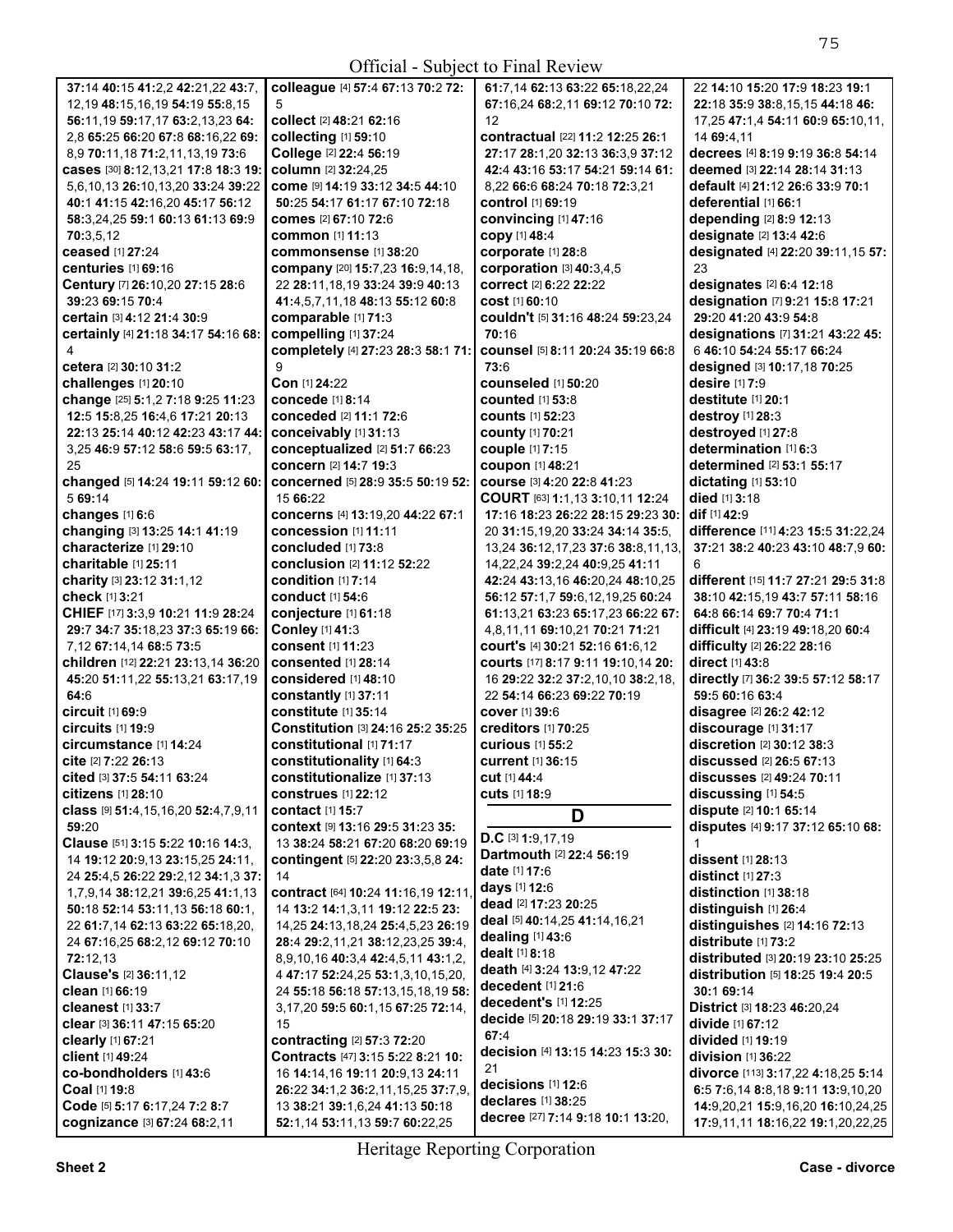| Official - Subject to Final Review            |                                                          |                                               |                                          |  |
|-----------------------------------------------|----------------------------------------------------------|-----------------------------------------------|------------------------------------------|--|
| 20:2,4,6,12,14,19,22,22 21:1,3,10,            | equalize [1] 60:24                                       | fathom [1] 54:16                              | GORSUCH [30] 8:10 9:5,9 14:2,10          |  |
| 12, 14 22: 12, 17 29: 5, 14, 21, 23 30: 9,    | equally [2] 36:8 61:10                                   | favor [1] 67:5                                | 20:24 21:23 22:1 23:4,11,17,20,          |  |
| 18, 20, 21, 22, 25 31: 10, 15, 18, 19, 20,    | equitable [4] 20:5 30:1 36:21 69:                        | federal [1] 46:12                             | 24 24:3,12,23 25:3,9 27:2,19 31:8        |  |
| 23 33:13 34:5,23 35:1,4,7,9,13 36:            | 14                                                       | few [4] 57:11 64:14 66:18 69:9                | 55:25 56:5,8,15,21 67:2,22 68:10,        |  |
| 7, 18, 23 38: 8, 24 39: 10 44: 8, 11, 12,     | era [4] 26:21 48:17 58:24 70:5                           | fields [1] 30:10                              | 15                                       |  |
| 18,23 45:2,11,17 46:17,18,25 47:1,            | escheats $[1]$ 25:8                                      | fight $[1]$ 6:1                               | Gorsuch's [3] 30:24 31:25 60:3           |  |
| 4 48:1,3 49:22 53:2 54:2,4,7,11,              | especially [3] 17:9 69:18 71:17                          | file [5] 17:6 41:8,10 49:12 50:24             | got [4] 18:19 46:18,21 48:4              |  |
| 14, 14 60: 9 67: 8, 21 69: 4, 11, 20, 22,     | ESQ [5] 1:17,19 2:3,6,9                                  | filing [1] 41:13                              | government [4] 26:16 31:12,17            |  |
| 23,24 71:15 72:7,10,19                        | essential [1] 22:5                                       | find [2] 40:23 56:10                          | 46:12                                    |  |
| <b>divorced</b> [2] <b>51:22 55:</b> 6        | essentially [4] 20:10,16 61:1 72:                        | <b>finding</b> $[1]$ 6:12                     | gratuitously [1] 61:9                    |  |
| divorces [5] 18:8 45:5 66:16 67:              | 17                                                       | findings [1] 7:2                              | Great [1] 55:13                          |  |
| 18 68:8                                       | established [1] 56:9                                     | fine [2] 40:9 57:2                            | greater [3] 30:8 63:10 71:10             |  |
| divorcing [5] 20:1,8 44:19,24 65:9            | <b>estate</b> [1] 23:9                                   | first [21] 4:21 5:2,7,8,9,11,20,25 7:         | guess [5] 8:2 45:13 49:21,21 51:6        |  |
| <b>docket</b> [1] 46:20                       | ET [3] 1:3 30:10 31:1                                    | 19 8:22 9:1,15 10:9 13:10 15:17               | <b>guns</b> [2] <b>24:</b> 6,10          |  |
| <b>doctrine</b> [3] <b>36:16 44:21 62:13</b>  | even [26] 5:10,19 20:22 25:2 29:15,                      | 24:9 42:2 57:11,21 58:2 67:7                  | Н                                        |  |
| doing [4] 16:11 30:15 54:20 60:10             | 17,23 30:19 31:4 35:10,12 36:5                           | fit $[1]$ 31:6                                |                                          |  |
| done [2] 8:2 9:10                             | 44:9 50:7 51:3,9 52:15,18 57:2 60:                       | five [3] 32:11,16 66:9                        | half [1] 46:12                           |  |
| double-selling [1] 58:14                      | 18 61:5,12 65:25 71:23 72:5,9                            | flexible [1] 61:6                             | happen [5] 13:10 29:20 30:22 50:         |  |
| down [1] 40:12                                | everybody [2] 25:13 50:7                                 | floating [1] 66:15                            | 6 70:23                                  |  |
| <b>dramatic</b> [2] 19:24 69:1                | everyone [1] 22:14                                       | <b>focused</b> [1] 43:13                      | happened [4] 13:10 17:22 18:25           |  |
| dramatically [2] 69:15 70:4                   | everything [1] 8:15                                      | follows [1] 37:6                              | 31:21                                    |  |
| <b>draw</b> [1] <b>57:</b> 5                  | everywhere [1] 12:21                                     | forbids [1] 35:25                             | happens [6] 6:5 14:21 50:4 55:8,         |  |
| due [2] 13:24 20:9                            | evidence [9] 4:24 46:1 47:14,16,                         | <b>force</b> [2] <b>30:1 70:19</b>            | 14 72:10                                 |  |
| duty [1] 43:5                                 | 19,20,24 54:5,9                                          | foreclosure [1] 41:5                          | happy $[1]$ 5:6                          |  |
| <b>DVORETZKY</b> [46] <b>1:19 2:6 35:20,</b>  | evident $[1]$ 36:6                                       | forget [1] 9:24                               | hard [1] 21:19                           |  |
| 21,23 36:25 37:22 38:1,16 39:17,              | ex-spouse [6] 7:7 22:17 29:25 30:                        | forgetting [1] 41:25                          | <b>harder</b> [1] <b>62:21</b>           |  |
| 20 42:2,12,15,19 44:15 45:21,25               | 253:4.4                                                  | form [6] 16:7 49:12 50:24 62:23 71:           | hardly [1] 65:21                         |  |
| 46:19 47:13 48:5,8 49:7,9 50:5,17,            | ex-wife [1] 21:2                                         | 8,12                                          | hated [1] 70:6                           |  |
| 22,23 51:24 52:8 53:12,21,24 54:              | <b>exact</b> [1] 51:8                                    | former [4] 15:14 18:19 45:11,18               | <b>health</b> $[1]$ 63:4                 |  |
| 3 55:16,23 56:2,14 57:10,21 58:2              | exactly [3] 21:16 44:5 56:3                              | fortiori [2] 68:16,22                         | <b>hear</b> $[1]$ 3:3                    |  |
| 60:12 62:6,12,20 63:20                        | example [4] 27:16 28:6 48:18 63:                         | forward [2] 54:17 71:25                       | hearing [1] 73:7                         |  |
|                                               |                                                          |                                               | hearings [1] 6:25                        |  |
|                                               | 16                                                       |                                               |                                          |  |
| Е                                             |                                                          | <b>forwards</b> [2] <b>10:15 25:2</b>         | heart [2] 37:19 39:5                     |  |
| earlier [4] 28:25 48:18 54:12 59:16           | excuse [4] 8:8 12:6 22:18 28:22                          | found [5] 39:22 59:6,7,12 63:24               | held [4] 34:14 35:14 57:1 69:10          |  |
| easier [4] 34:16 41:9 49:1,2                  | exempt [1] 29:11                                         | <b>framers</b> $[2]$ 37:12 39:3               | himself [1] 67:15                        |  |
| easy [2] 23:21 49:12                          | exercise [5] 22:12 29:3 31:13 32:1                       | free [2] 64:21,24                             | historic [1] 5:15                        |  |
| effect [7] 35:9 46:2 53:14 65:12,16           | 34:20                                                    | friend [1] 11:11                              | historically [1] 38:17                   |  |
| 67:10 69:11                                   | exercising [1] 38:2                                      | <b>front</b> $[1]$ 39:19<br>full [1] 29:8     | history [2] 6:14 69:7                    |  |
| effective [1] 17:20                           | exist [3] 26:18 27:24 64:19<br><b>existence</b> [1] 15:4 | fundamental [1] 38:17                         | Hmm [1] 50:2                             |  |
| effectively [1] 43:2                          |                                                          |                                               | hold [2] 41:25 69:22                     |  |
| effectuating [2] 52:19 64:10                  | existing $[1]$ 5:21<br>expect [1] 43:24                  | Fundamentally [4] 14:15 20:4 58:<br>16 64:7   | <b>holders</b> [1] 36:4                  |  |
| either [3] 22:17 54:9 56:21                   |                                                          | funded $[1]$ 3:25                             | Home [1] 19:7                            |  |
| eliminated [1] 28:1                           | expectations [2] 14:8 72:24<br>expense [1] 64:11         | further [1] 65:17                             | Honor [7] 6:9 10:25 14:12 22:8 26:       |  |
| eliminates [1] 9:22                           | experiment [1] 61:1                                      |                                               | 3 30:16 68:17                            |  |
| Ely's [1] 70:9                                | expert [1] 49:18                                         | G                                             | Honor's [1] 47:18                        |  |
| emphasize [1] 42:3                            | explained [1] 37:3                                       | general [4] 4:7 52:6 67:17 68:6               | hope [1] 33:7                            |  |
| empirical [5] 4:24 6:3,11 7:1 46:6            | explicit [1] 43:8                                        | generally [2] 10:18 51:10                     | Hopefully [1] 56:15                      |  |
| empirically [1] 5:24                          | express [2] 57:13,18                                     | generates [1] 72:15                           | horrible [1] 49:19                       |  |
| employed [1] 13:22                            | extends [1] 35:11                                        | generis [1] 29:14                             | horribles [1] 66:21                      |  |
| enact [1] 69:25                               | extent [2] 29:8 30:13                                    | gets [2] 16:18 17:4                           | however [3] 64:1,2,7                     |  |
| enacted [5] 5:11,20 14:17 28:12               | extinguished [1] 26:17                                   | getting [1] 39:5                              | human [1] 49:20                          |  |
| 53:22                                         | extra [1] 41:13                                          | Gilfillan [5] 27:14 28:5 42:21,25             | husband [1] 20:25                        |  |
| enacting [1] 38:3                             |                                                          | 43:12                                         | husbands [1] 20:8                        |  |
| enactment [4] 3:14 13:11 62:4,8               | F                                                        | GINSBURG [16] 6:16,19 7:4 9:10                | hypothetical [5] 4:24 6:1 26:12          |  |
| encompassing [1] 52:10                        | fact [10] 5:13 30:19 34:2 38:13 47:                      | 18:15,18 22:19 36:17 45:9,22 46:              | 31:25 58:11                              |  |
| ending [1] 61:1                               | 20 58:7 61:17 65:15 71:6,16                              | 15, 19 47: 11 54: 1 62: 2 63: 15              |                                          |  |
| enforceable [2] 11:18 12:20                   | facts [1] 48:15                                          | Ginsburg's [2] 8:11 38:6                      |                                          |  |
| enforcement [1] 26:21                         | factual $[1]$ 4:3                                        | give [7] 5:4 29:24 31:17 32:25 35:            | idea [1] 10:14                           |  |
| enough [1] 4:11                               | fail [1] 57:19                                           | 6 51:10,21                                    | identity [1] 22:8                        |  |
| enriched [1] 45:12                            | failure [1] 71:11                                        | given [3] 24:3 26:12 35:3                     | impacts [1] 69:1                         |  |
| ensuring [2] 62:15 64:5                       | fair [4] 39:25 43:5 45:10 50:10                          | gives [2] 30:11 37:20                         | impair [2] 24:17 61:8                    |  |
| enters [1] 40:3                               | faith [1] 43:5                                           | giving [3] 30:25 31:1,11                      | impaired [3] 61:23 72:23,25              |  |
| entire [2] 43:19 58:20<br>equal [2] 64:6 65:6 | family [2] 49:17,18<br>far [3] 19:2 63:1 71:10           | goal [4] 8:4 9:1 34:2 65:5<br>goals [1] 54:18 | impairing [5] 36:1,9 52:22 54:21<br>66:5 |  |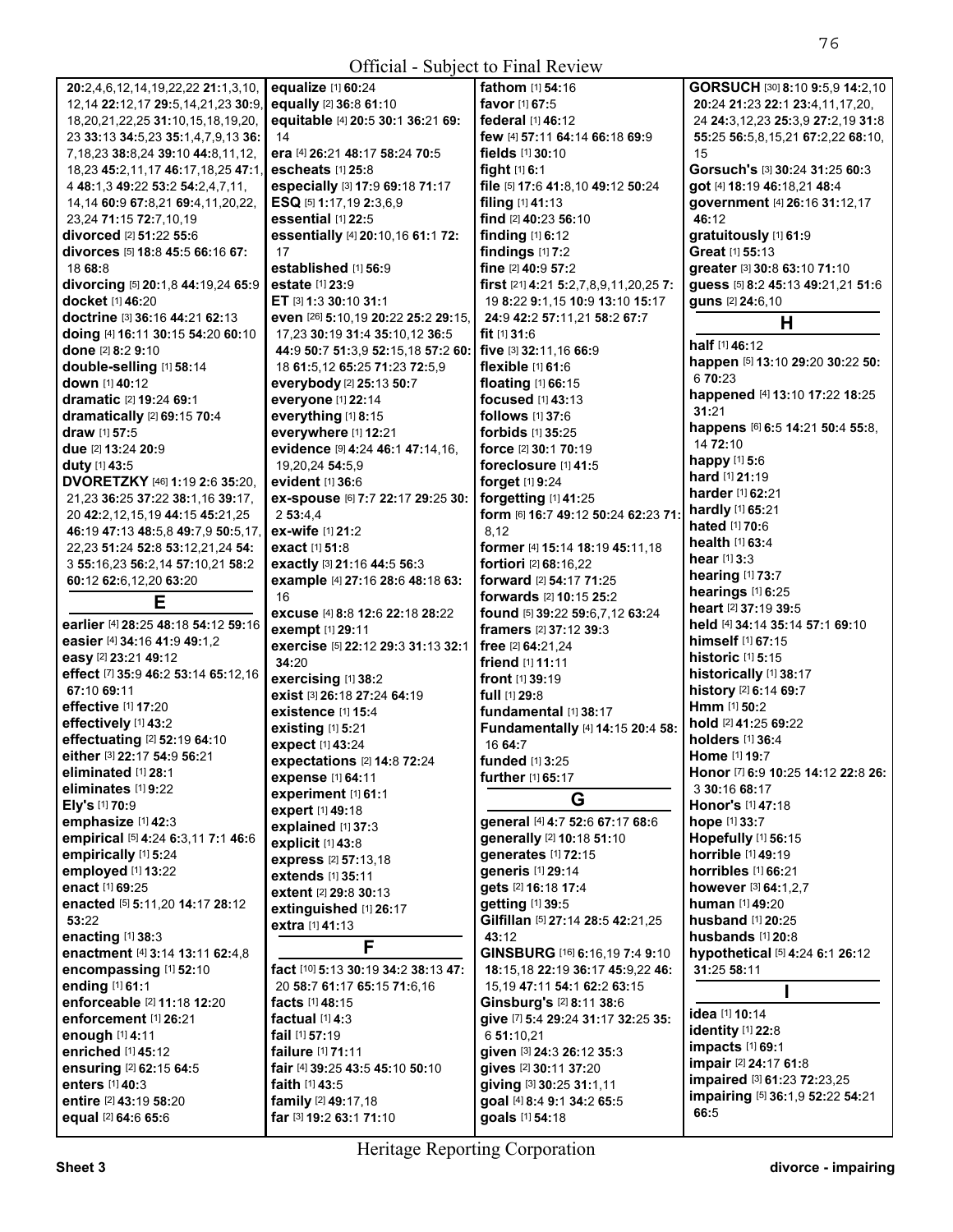| Official - Subject to Final Review                           |                                                                       |                                                              |                                                                      |  |
|--------------------------------------------------------------|-----------------------------------------------------------------------|--------------------------------------------------------------|----------------------------------------------------------------------|--|
| impairment [29] 21:20 22:25 25:6,                            | involving [3] 27:18 28:8 42:22                                        | Laughter [8] 23:22 32:18,21 41:22                            | luck [2] 55:22,23                                                    |  |
| 16,21 26:7,25 28:20,23 32:14,15                              | ironic [1] 17:24                                                      | 49:8 56:7,13,20                                              | M                                                                    |  |
| 33:25 34:8,9,13,19 35:15 43:11                               | Isn't [10] 22:1,24 25:23 40:14 41:                                    | law [42] 5:17,18 8:4,6,16 9:2,3 10:                          |                                                                      |  |
| 45:14 48:10,12 50:19 57:6,8 60:4,                            | 21 45:22 60:14 67:8,22 71:23                                          | 24 11:13,13,16 13:14 19:25 36:1                              | made [10] 6:2 7:14 15:4 20:4 28:                                     |  |
| 15,23 71:11 72:21                                            | issue [12] 5:8 8:18 10:8 12:4 13:25                                   | 37:20,23,24,25 39:4,13 40:2,6,19                             | 24 30:20 51:19 64:9,13 68:6<br>maintain [1] 47:9                     |  |
| impairments [3] 34:15,15 36:14                               | 20:17 27:12 45:6 46:5 58:18 63:                                       | 43:20 44:2 45:12 46:13 49:14,17,                             | maintained [1] 47:8                                                  |  |
| <b>impairs</b> [2] 39:4 72:3                                 | 10 71:19                                                              | 18 53:1,3,10,13,14,16 55:9 57:14                             | <b>manner</b> [1] 65:22                                              |  |
| implemented [1] 6:24                                         | it'll [1] 17:6                                                        | 58:18 69:13,19 70:20                                         | many [4] 17:8 20:8 48:24 52:1                                        |  |
| implementing [1] 38:13                                       | itself [5] 4:12 22:18 37:5 47:4 72:                                   | laws [9] 20:14 37:1,8,16 38:3 46:5                           | March [1] 1:10                                                       |  |
| implicate [1] 34:1                                           | 15                                                                    | 70:6,8,24                                                    | Mark [6] 11:3 12:4 13:3 18:13 31:                                    |  |
| important [6] 14:13 22:3,9 34:24<br>67:7 72:11               | J                                                                     | lawyer [3] 17:11 49:23,24<br>lawyers [4] 16:14 21:13,14 55:9 | 15 72:25                                                             |  |
| imposing [1] 35:11                                           | Jame [1] 35:2                                                         | leading [1] 26:5                                             | marriage [3] 67:23 68:10,24                                          |  |
| impractical [1] 59:24                                        | <b>James</b> [1] 35:3                                                 | leads [1] 52:21                                              | married [1] 14:25                                                    |  |
| inattentive [4] 43:22,24 44:10 45:                           | John [1] 35:2                                                         | least [6] 34:10 35:11 44:21 46:1                             | Marshall [6] 35:2 65:19 67:14,15,                                    |  |
| 3                                                            | joy [1] 21:24                                                         | 51:19 54:22                                                  | 23 68:6                                                              |  |
| include [2] 6:14 54:15                                       | judge [2] 7:15 37:25                                                  | leave [5] 7:17 28:11 38:9,10 58:9                            | matter [8] 1:12 3:17 9:11 11:10 16:                                  |  |
| including [1] 60:9                                           | judges [1] 37:15                                                      | <b>leaves</b> [1] 34:21                                      | 17,23 51:12 53:7                                                     |  |
| inconsistent [1] 10:11                                       | judgment [3] 13:25 51:18,19                                           | <b>left</b> [2] <b>20:1 56:24</b>                            | McGahey [4] 48:16 58:25 59:16                                        |  |
| <b>Indeed</b> [1] 45:4                                       | jumping [1] 29:16                                                     | legislate [3] 35:9 67:18 68:7                                | 70:3                                                                 |  |
| indication [1] 21:5                                          | jurisdiction [1] 67:12                                                | legislative [3] 6:14 7:1 46:3                                | mean [23] 6:1 7:5 9:16 11:14 16:                                     |  |
| indisputable [1] 51:25                                       | jurisprudence [1] 52:16                                               | legislature [25] 6:2 22:14 28:9 35:                          | 13,22 17:18 18:11,22 21:8,13,16                                      |  |
| individual [3] 10:23 52:5,10                                 | JUSTICE [144] 3:3,9,16 4:2,7,14,                                      | 4,6,8 36:24 39:3 40:1,6 41:6 45:                             | 22:3 27:14 33:3 37:13 38:14 49:                                      |  |
| individuals [1] 52:11                                        | 20 6:7,10,16,19 7:4 8:10,11 9:5,9,                                    | 16,23 51:18 52:13,17 59:4,11 60:                             | 17 50:9 51:6 52:3 53:17 61:16                                        |  |
| ineffective [1] 17:17                                        | 10 10:21 11:9 12:8,16 13:5,6,7 14:                                    | 16 61:19,24 67:17 68:7,23 70:13                              | meaning [4] 30:7 37:16 52:25 53:<br>3                                |  |
| inert [3] 14:21 20:21 34:6                                   | 2,10 15:12,19 16:1,8,17,23 17:3,<br>15 18:2,7,15,18 19:5,22 20:24 21: | legislature's [1] 62:25                                      | means [9] 9:18 10:2 36:3 55:9 61:                                    |  |
| inform [3] 8:19 44:18 66:2                                   | 23 22:1,3,19 23:4,11,17,20,24 24:                                     | legislatures [5] 37:1,10 38:19 58:                           | 7,16 65:11,14 69:24                                                  |  |
| informing $[1]$ 48:12                                        | 3, 12, 23 25: 3, 9 27: 2, 19 28: 24 29: 7                             | 670:6                                                        | meet [2] 59:21 70:16                                                 |  |
| informs [1] 53:17                                            | 30:5,23,24 31:8,24 32:3,6,19,22                                       | legitimacy [1] 8:20                                          | MELIN [4] 1:6 3:5 46:18 47:6                                         |  |
| infringed [1] 13:1                                           | 33:14,19 34:7 35:18,23 36:17 37:                                      | legitimate [1] 30:15                                         | Melin's [1] 54:8                                                     |  |
| initially [1] 39:14<br>instance [1] 27:14                    | 3, 15, 23 38: 5, 5, 6 39: 7, 18, 21 41: 23                            | less [4] 40:7,7 61:2 71:6<br>lesser [1] 69:3                 | members [1] 66:21                                                    |  |
| instead [1] 23:13                                            | 42:2,10,14,17 44:6 45:9,21,22 46:                                     | lesson [1] 69:7                                              | mentioning [1] 59:16                                                 |  |
| insubstantial [1] 34:14                                      | 15, 19 47: 11, 23 48: 6, 17 49: 1, 16                                 | letter [15] 15:23 16:10,18 17:4 28:                          | mere [2] 26:6 28:17                                                  |  |
| insurance [42] 3:14 5:18 7:16,16                             | 50:8,22,25 51:1,2 52:2,20 53:18,                                      | 18 33:23 34:22 41:10,18 49:4 55:                             | merely [1] 27:20                                                     |  |
| 8:5 9:2 11:20 12:15 14:5 15:7.24                             | 23 54:1,25 55:1,19,25 56:5,8,10,                                      | 11 56:1,6 60:8 71:16                                         | might [14] 5:3 9:16,17 28:11 32:6                                    |  |
| 16:9,14,18,22 18:4,21 21:24,24                               | 15, 17, 21, 24 57: 17, 22 58: 2, 10 60: 2,                            | levels [1] 32:11                                             | 40:24 44:6,7 46:11 50:9 59:21 63:                                    |  |
| 28:18 29:18 31:9 37:18 39:9 41:                              | 3 62:2, 10, 18 63: 15 65: 19 66: 7, 13                                | life [21] 3:13 5:18 7:15,16 8:5 9:2                          | 6 72:25 73:1                                                         |  |
| 10,18 42:5 47:2 48:13 50:3 51:11,                            | 67:1,14,15,22,23 68:5,10,15 71:7                                      | 15:24 21:10,23,24 42:4 51:10,21                              | mind [1] 65:25                                                       |  |
| 21 55:3,11 58:21 60:8 62:16 65:1,                            | 73:5                                                                  | 55:3 58:21 62:16 65:1,3,6 66:24                              | mineral [1] 30:10                                                    |  |
| 3,7 66:24 68:1                                               | justified [1] 32:16                                                   | 68:1                                                         | minimum [5] 60:23 61:11,16,24                                        |  |
| insured $[5]$ 15:13,21 52:23 53:2,8                          | K                                                                     | likely $[2]$ 49:16,25                                        | 69:18                                                                |  |
| insured's [1] 52:22                                          | KAGAN [10] 13:5,7 32:3,6,19,22                                        | $limits$ [1] $57:3$                                          | Minnesota [17] 6:19,23 7:12 8:2,                                     |  |
| insurer [1] 23:1                                             | 44:6 50:22,25 52:2                                                    | line [1] 57:5                                                | 15,24 9:4 12:21 13:15 36:2,10 43:<br>20 44:16 45:15 46:4 49:14 54:13 |  |
| intended [4] 9:21 39:3,6 73:3                                | <b>KAYE</b> [1] 1:6                                                   | listening $[1]$ 32:9                                         | <b>Minnesota's <math>[1]</math> 47:15</b>                            |  |
| intending $[1]$ 52:18                                        | keep [6] 15:14 30:2 40:20 46:9 49:                                    | litigants $[1]$ 61:17                                        | <b>minor</b> [1] <b>63:10</b>                                        |  |
| intent [9] 10:11 17:25 29:22 38:9<br>52:19 64:10.11 71:13.24 | 5 52:20                                                               | litigated $[1]$ 12:3<br>live [1] 3:23                        | minutes $[1]$ 66:9                                                   |  |
| intentions [1] 47:5                                          | KENNEDY [15] 3:16 4:2,7,14,20                                         | loaded [3] 49:6,10,10                                        | misunderstood [1] 65:21                                              |  |
| interest [15] 11:2,3,4,6,8 14:15 30:                         | 12:8,16 18:2,7 19:5,22 33:14,19                                       | <b>Loan</b> [1] <b>19:7</b>                                  | model [2] 6:20.20                                                    |  |
| 8 54:15,16 62:15 63:9,10 64:5,10                             | 38:5 56:17                                                            | lodge [1] 20:9                                               | modern [10] 44:21 52:16 61:6,13                                      |  |
| 72:5                                                         | Kent [1] 35:3                                                         | long [12] 26:10 37:4,4 39:2 44:12                            | 62:13 63:8,22 64:4,21 66:1                                           |  |
| interests [10] 14:19 21:20,21 33:                            | kept [2] 20:12 47:20                                                  | 54:12 57:1 64:23 65:7,8,12,20                                | Monday [1] 1:10                                                      |  |
| 11, 12 34: 3, 4 69: 2 72: 16, 18                             | key [2] 22:9 42:3                                                     | longer [2] 14:25 55:10                                       | money [12] 22:25 23:2,9 24:14 25:                                    |  |
| interfere [1] 14:8                                           | kind [13] 7:25 11:24 13:24 19:3 32:<br>10 35:12 38:4 43:1 44:16 46:13 | look [8] 17:12 51:2,4,14,16,20 60:3,                         | 7,24 30:25 31:12 39:11 53:6 55:                                      |  |
| interference [1] 33:10                                       | 66:19 68:22 69:25                                                     | 18                                                           | 21 70:19                                                             |  |
| interfering [1] 67:9                                         | kindness [1] 37:18                                                    | looked [3] 19:6 41:16,17                                     | money's [1] 57:24                                                    |  |
| intermixed [1] 30:13                                         | knows [3] 49:4 50:15 53:2                                             | looking [1] 59:19                                            | morals $[1]$ 63:5                                                    |  |
| interpret [1] 39:24                                          |                                                                       | loosely [1] 39:25                                            | <b>Moreover</b> [1] 43:12                                            |  |
| interpreting [1] 53:10                                       |                                                                       | lose [2] 26:16 40:21                                         | mortgage [5] 27:10 41:4,5,7 42:11                                    |  |
| interrupted [1] 5:2                                          | lack [1] 69:13                                                        | $lost$ [1] 60:7                                              | most [12] 4:25 18:2,3 22:15 25:12,                                   |  |
| introduce [1] 4:4                                            | land [2] 27:24 71:8                                                   | lot [8] 18:3 33:24 50:1 51:4 55:3,6                          | 13, 14 45: 10, 16 49: 18 51: 20, 25<br>Ms [2] 47:6 54:8              |  |
| intuitively [1] 62:17                                        | language [1] 65:19                                                    | 57:25 66:14                                                  | much [6] 7:13 45:19 60:11 61:11                                      |  |
| invest [1] 67:11                                             | lastly [1] 61:5                                                       | lower [1] 66:23                                              |                                                                      |  |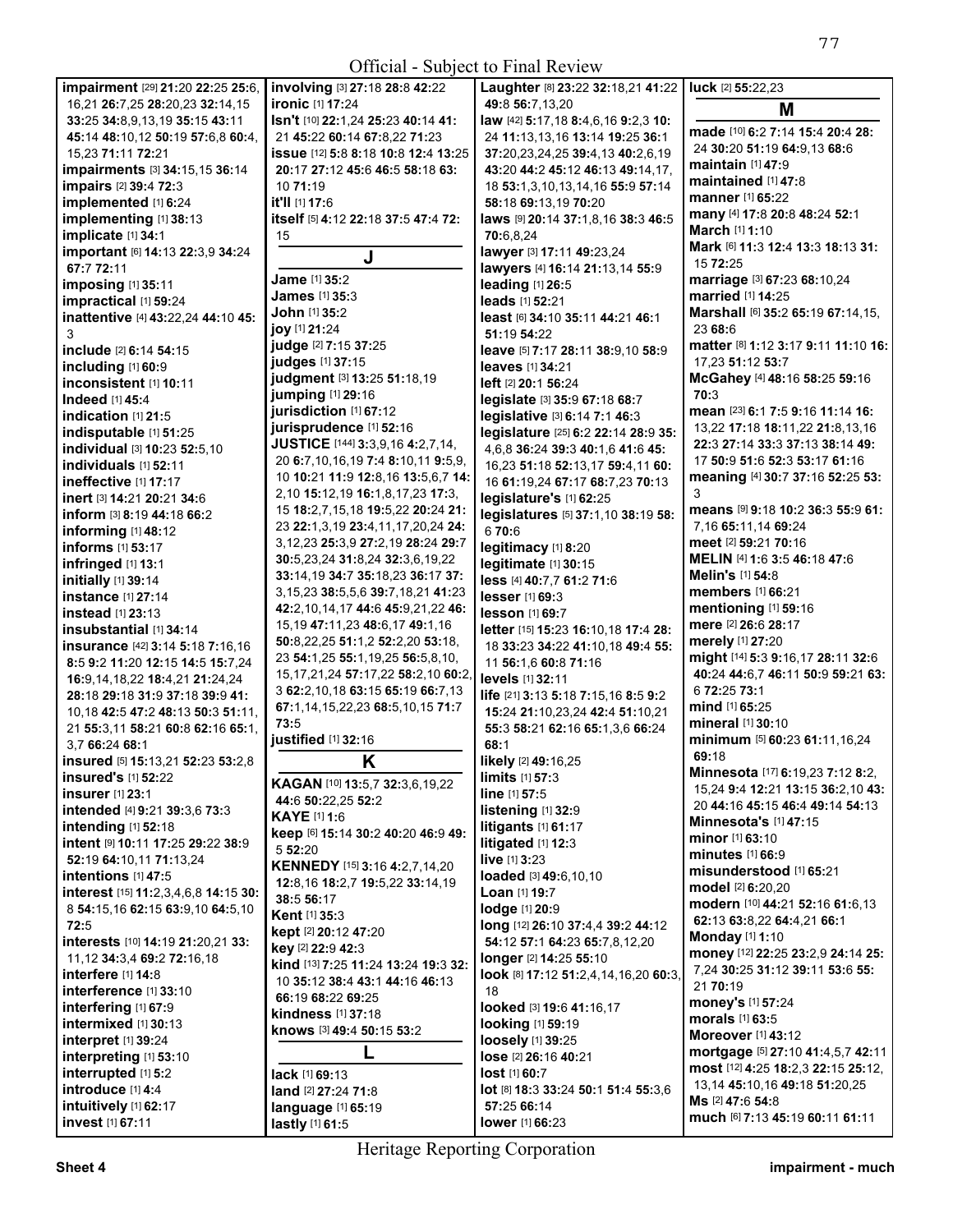| Official - Subject to Final Review              |                                                                |                                                        |                                                                       |  |
|-------------------------------------------------|----------------------------------------------------------------|--------------------------------------------------------|-----------------------------------------------------------------------|--|
| 63:9 69:3                                       | order [5] 30:3 40:11 48:21 59:22                               | period [5] 16:19 28:4 34:19 39:23                      | premised [1] 30:19                                                    |  |
| murder [1] 62:23                                | 67:5                                                           | 40:18                                                  | premiums [3] 3:19,25 4:12                                             |  |
| murderers [1] 62:15                             | ordering [1] 8:17                                              | permitting [1] 37:24                                   | present [1] 13:18                                                     |  |
| must [1] 61:19                                  | ordinary [1] 29:21                                             | person [9] 6:3 9:16 11:18 12:9,19                      | presented [1] 36:19                                                   |  |
| muster [1] 62:14                                | organization [1] 25:11                                         | 13:17 14:25 17:7 44:10                                 | presumably [2] 33:2 44:9                                              |  |
| N                                               | original [15] 36:12 43:15 48:20,24                             | person's [3] 11:23 17:5 71:13                          | presume [1] 45:1                                                      |  |
|                                                 | 49:2 59:19 60:21 62:19,20,24 63:                               | Petitioners [7] 1:4,18 2:4,10 3:8                      | presumed [3] 43:25 60:20 64:10                                        |  |
| named [1] 12:9                                  | 3.7.21 65:24 66:2                                              | 43:21 66:11                                            | <b>pretty</b> [1] 22:2                                                |  |
| narrow [2] 62:24 69:25                          | originalist [1] 67:19                                          | pick [2] 33:2 56:24                                    | prevent [2] 70:14,25                                                  |  |
| <b>narrower</b> [1] 25:19                       | originally [2] 41:20 50:12                                     | picking [2] 6:16,20                                    | prevented [1] 70:6                                                    |  |
| narrowly [1] 66:20                              | other [17] 5:8 6:23 7:11,20 10:7 13:                           | piece [1] 26:15                                        | primary [1] 24:13                                                     |  |
| nature [3] 29:14 43:11 60:4                     | 21 15:21 36:22 37:5 46:4,23 47:                                | <b>pieces</b> [1] 33:22                                | principle [1] 67:7                                                    |  |
| necessarily [2] 22:24 69:1                      | 22 52:5 57:4 58:13 63:16 64:20                                 | place [3] 53:19 54:1,3                                 | private [3] 36:14 60:25 67:9                                          |  |
| need [7] 8:20 31:6 49:13,15 50:23<br>65:13 67:4 | others [4] 30:9 52:18 64:12 66:17                              | play [6] 14:19 21:21 33:12 34:5 72:                    | probably [2] 55:6 62:14                                               |  |
| needed [1] 54:18                                | ought [2] 61:24 66:2                                           | 6,19                                                   | Probate [4] 5:17 6:17,24 8:6                                          |  |
| negotiate [1] 17:13                             | out [25] 5:10 7:8 19:14,21 27:10,12,                           | please [4] 3:10 32:3 35:24 49:5                        | problem [4] 24:20 30:5 44:11 60:                                      |  |
| neither [1] 50:15                               | 23 36:18,21 37:18 40:24 41:20 42:                              | plenty [1] 46:10                                       | 20                                                                    |  |
|                                                 | 24,25 46:18,21,23 55:22,23 56:10                               | point [16] 4:13 5:10 10:7 13:8 14:                     | problems [1] 10:6                                                     |  |
| never [4] 67:16 69:8,17 70:22<br>new [1] 70:20  | 62:3,7 67:8 71:8,9                                             | 13 21:17 28:25 29:1.15 38:6.6 42:                      | procedural [1] 58:5                                                   |  |
| nice [2] 23:13 25:11                            | out-of-state [1] 70:7                                          | 25 44:23 50:18 58:20 60:3                              | procedure [1] 59:9                                                    |  |
| note [1] 47:1                                   | outline [2] 4:8 5:3                                            | pointed [3] 7:8 36:18 71:7                             | proceeding [1] 49:22                                                  |  |
| <b>noted</b> [1] 43:16                          | <b>outset</b> [1] 5:6                                          | points [1] 64:14                                       | proceeds [9] 18:20 30:2 36:5,20                                       |  |
| <b>nothing</b> [2] 27:16 48:1                   | outside [3] 29:1 35:13 38:23                                   | police [14] 20:17 29:3,9,10 30:6,11                    | 37:18 45:19 62:16 73:1,2                                              |  |
| notice [11] 8:25 36:7 43:17 45:2                | OVer [9] 10:1 35:1,4,7 69:15,15,20,                            | 31:14 32:12 62:25 63:3 67:21 69:                       | process [2] 13:24 20:9                                                |  |
| 61:4 63:11 64:15,18,18 65:2,13                  | 24 71:15                                                       | 20,24 71:15                                            | produce [4] 48:20 49:2 59:18,25                                       |  |
| notices [1] 54:13                               | <b>overcome</b> [1] 48:12                                      | policies [10] 5:18,21 8:5 9:2 31:9                     | produced [1] 48:23                                                    |  |
| notification [1] 7:25                           | <b>overridden</b> [1] 53:11                                    | 55:3 65:1,3,7 68:1                                     | produces [1] 67:1                                                     |  |
| notify [1] 40:13                                | override [1] 21:11                                             | policy [37] 3:14, 18, 23 4:1, 11, 12 7:                | producing [1] 60:6                                                    |  |
| notion [1] 38:21                                | overriding [1] 8:20                                            | 7 9:25 10:22 11:20,24 12:1 14:5                        | Professor [1] 70:9                                                    |  |
| nullifying [1] 58:20                            | owner [1] 3:18                                                 | 15:24 18:21 22:10 29:18,24,25 30:                      | prohibition [1] 36:11                                                 |  |
| number [3] 5:12 20:2 26:13                      | <b>owners</b> [3] 40:17,21 58:9                                | 20,22 31:15 36:4,5,20 38:14 47:                        | properly [1] 10:23                                                    |  |
|                                                 |                                                                |                                                        |                                                                       |  |
|                                                 | P                                                              | 21 50:3 51:11,22 62:3,7,9 64:5,9                       | property [17] 18:4,25 19:4,19 27:                                     |  |
| numerous [2] 6:23 26:10                         |                                                                | 66:24 71:24                                            | 25 30:1 36:22 40:15,20 46:23 49:                                      |  |
| O                                               | PAGE [1] 2:2                                                   | policyholder [9] 7:6 22:16 42:6,7                      | 25 58:9,11,12,14 69:2,14                                              |  |
| object [2] 40:24 43:18                          | paid [9] 4:1,11,12,17 42:8 57:25                               | 43:7,24 44:24 45:3,18                                  | proposition [2] 59:4 60:13                                            |  |
| objecting [1] 44:3                              | 70:7,14 71:1                                                   | policyholder's [1] 45:15                               | propositions [1] 59:2                                                 |  |
| objectives [2] 61:3 66:5                        | paperwork [7] 26:8,15,24 28:17<br>33:9 35:12 71:2              | policyholders [4] 43:21 54:22 60:                      | prosecutor [1] 70:21                                                  |  |
| obligation [16] 22:6 23:2 25:6,17               | parade [1] 66:21                                               | 20 64:11                                               | prospectively [2] 8:16 9:5                                            |  |
| 26:1,24 27:9 28:17,21 32:13 36:1                | paradoxical [1] 43:23                                          | pose [1] 57:2                                          | protect [6] 10:17,18 34:3 43:15 44:                                   |  |
| 41:12,17 58:5 71:3 72:3                         | part [5] 21:1,3 29:25 44:23 45:2                               | posed [1] 67:2                                         | 1 59:22                                                               |  |
| obligations [8] 24:17 27:4,8 36:9               |                                                                | posited [1] 65:5                                       | protected [2] 11:5,8                                                  |  |
| 43:3 52:23 71:4 72:21                           | particular [8] 12:2 30:18 43:1 48:<br>15 51:3 58:22 59:9 61:25 | <b>position</b> $[2]$ 5:19 62:3                        | protecting $[1]$ 11:3                                                 |  |
| obviously [1] 55:20                             | particularly [1] 66:3                                          | possible [4] 17:19 18:11 43:14 48:                     | protection [1] 57:20                                                  |  |
| <b>occurred</b> [1] 15:10                       | parties [4] 29:23 44:19 54:7 65:9                              | 11                                                     | protects [1] 14:14                                                    |  |
| <b>occurs</b> [1] 44:11                         | parties' [2] 31:16 69:2                                        | post-Civil [1] 70:5                                    | provide [3] 54:14 58:22 65:2                                          |  |
| often [5] 9:20 20:1 49:23 50:12,15              | party [2] 25:25 44:24                                          | power [24] 20:17 29:3,9,10,24 30:                      | provided [4] 36:21 59:9 64:19 70:                                     |  |
| okay [11] 14:24 24:8 39:21 40:14                | pass [3] 39:13 40:19 62:14                                     | 6, 11, 17 31: 5, 14 32: 2, 13 35: 7, 10                | 20                                                                    |  |
| 41:2 42:17.17 53:23 56:8.23 62:4                | passed [5] 15:9 20:3 37:1 70:6 72:                             | 63:1,3 67:21 68:23 69:3,20,22,24,                      | provides [3] 39:10 42:5 69:7                                          |  |
| One [24] 9:18 10:7 26:5 32:7,19 33:             | 13                                                             | 25 71:15                                               | providing [1] 61:4                                                    |  |
| 2,22 40:1 43:3 47:2,3,9,14 54:5,                | passes [3] 39:4 40:2,6                                         | powers [2] 35:3,8                                      | provision [1] 59:14                                                   |  |
| 25 57:23 58:4,12,13 59:3 61:16                  | passing [1] 36:1                                               | practicability [1] 60:19<br><b>practical</b> [1] 60:19 | public [2] 36:14 60:25                                                |  |
| 64:8,18 69:3                                    | patent [2] 27:24 71:9                                          |                                                        | punishment [1] 62:23                                                  |  |
| only [11] 26:7 33:23 37:8 47:14,19              | pay [9] 3:18,22 21:23 23:2 40:17,                              | practicalities [2] 43:13 44:4<br>preceded [1] 44:8     | purchased [4] 3:14 12:20 26:19<br>29:18                               |  |
| 49:12 58:12 67:10 71:16 72:23,24                | 24 59:10 70:19,21                                              | precedent [1] 38:20                                    | purported [1] 54:18                                                   |  |
| open [1] 66:20                                  | paying [4] 21:24 30:2 44:1 45:7                                | precedents [2] 37:5 61:6                               | purpose [4] 5:16 30:14 46:3 70:8                                      |  |
| opinion [3] 37:4,5 42:25                        | peak [2] 26:21,21                                              | precedes [1] 13:8                                      | purposes [5] 12:11 14:3 36:8 53:                                      |  |
| opportunities [1] 69:13                         | people [28] 4:25 9:24 14:22 22:15                              | precise [2] 18:24 26:4                                 | 13 63:18                                                              |  |
| opposite [2] 44:5 51:8                          | 25:12,13,14 45:5,10 46:8,11 49:                                | precisely [2] 10:5 42:5                                | put [3] 17:5 41:20 47:6                                               |  |
| option [6] 10:4 22:13,16 34:20,21               | 14 50:2,10 51:5,10,15,16,20 55:3,                              | preexisting [3] 14:1 31:14 32:2                        | putting [2] 11:10 70:15                                               |  |
| 52:5                                            | 6,8,14,20 64:23 65:8 67:10 72:8                                | prefer [1] 45:19                                       |                                                                       |  |
| options [1] 31:19                               | percent [1] 45:16                                              | preliminary [1] 3:17                                   | Q                                                                     |  |
| oral [7] 1:12 2:2,5 3:7 35:21 47:8,<br>16       | perfectly [1] 17:19<br>perhaps [2] 21:12 50:15                 | premise [5] 8:23 43:20 45:4 49:11,<br>14               | question [28] 3:11 4:3,10 5:7,23 8:<br>11 11:18 13:14 30:24 32:7 33:5 |  |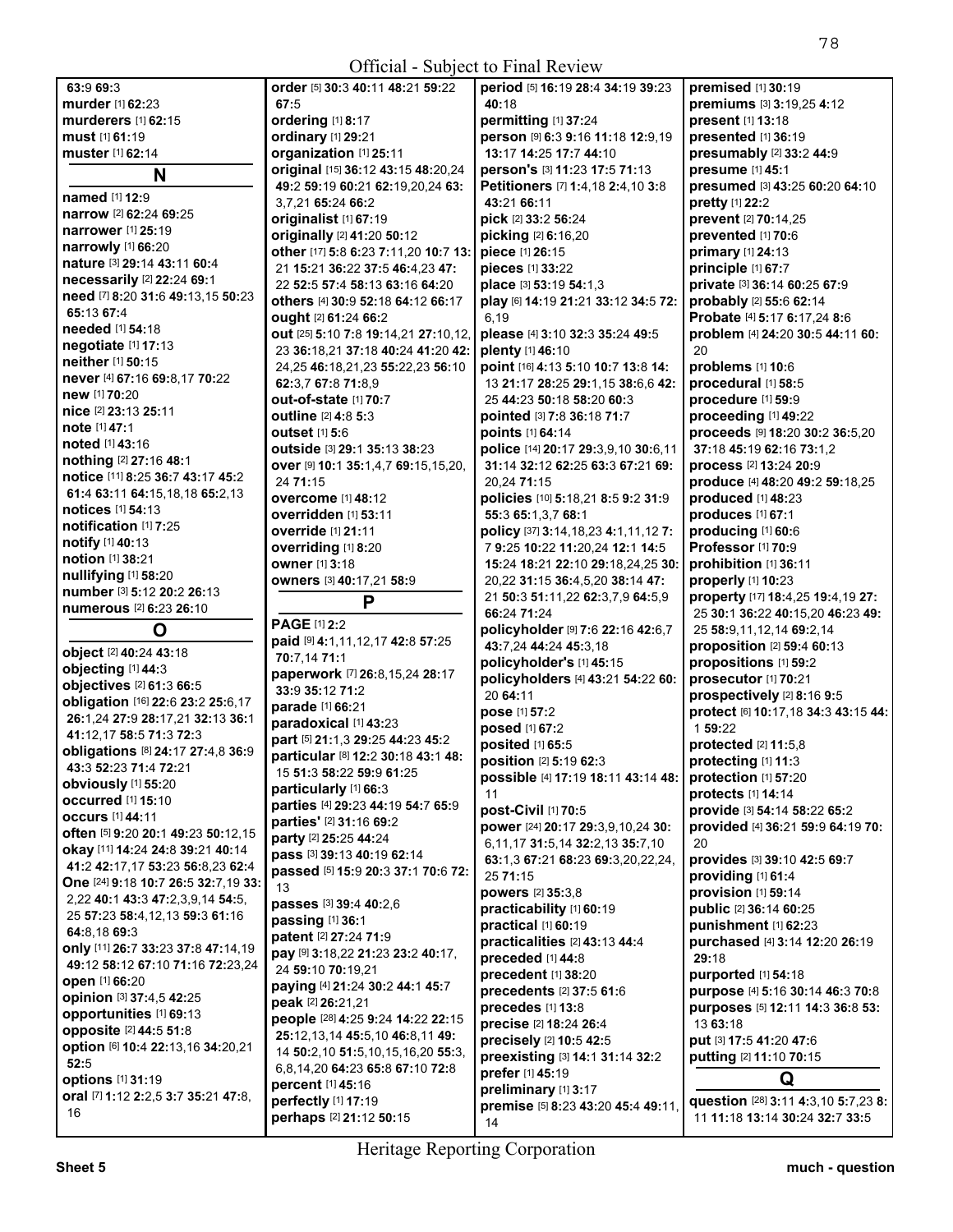**All Contracts** 

| 46:6,16 47:18 49:6,10 50:10 51:1    | relevant [7] 11:17 26:25 29:15 53:    | same [17] 11:15 14:3 28:22,23 33:                        | 14 44:7 57:17 67:6                     |
|-------------------------------------|---------------------------------------|----------------------------------------------------------|----------------------------------------|
| 52:4,21 55:20 56:23 60:19 62:21     | 13,16 58:24 72:22                     | 19 36:24 37:6 38:7,9 44:16 51:17                         | sort [5] 10:14 16:11 34:16,25 51:7     |
| 71:21,22,25 72:2                    | reliance [15] 14:15,19 21:20,21 33:   | 58:11,17 63:18 64:24,25 65:2                             | <b>sorts</b> [1] 48:10                 |
| questioned [1] 68:8                 | 10.11 34:3.4 66:17 71:19 72:4.11.     | satisfy [1] 47:15                                        | SOTOMAYOR [17] 6:7,10 13:6 15:         |
| questions [5] 5:6 32:23 48:11 65:   | 16,18,24                              | Savings [1] 19:7                                         | 12,19 16:1,8 17:15 30:5,23 37:15,      |
| 17 67:2                             | relieved [1] 23:2                     | saying [17] 16:18 20:11,16 26:23                         | 23 57:17,22 58:3 60:2 71:7             |
| quite [6] 17:19 18:11 31:2 40:22    | rely [1] 19:14                        | 28:12,16 33:15 37:6 40:19 49:4                           | Sotomayor's [1] 38:6                   |
| 49:23 71:3                          | remain [2] 7:9 21:2                   | 50:1,12 51:14 52:20 53:7 55:19                           | speaking [1] 5:24                      |
| quote [1] 35:2                      | remarks [1] 19:21                     | 68:21                                                    | speaks [1] 37:8                        |
|                                     | remedial [3] 27:7,12 28:2             | says [13] 11:21 12:14 13:16 24:12,                       | specific [1] 37:20                     |
| R                                   | remedies [3] 27:3,17 28:7             | 17 25:10 39:13 40:1,9,25 41:4,6,                         | specifically [3] 67:20 70:13,25        |
| raise [1] 70:22                     | remedy [3] 27:20 58:6,19              | 11                                                       | specification [1] 22:2                 |
| randomly [1] 31:16                  | removed [1] 63:1                      | Scenario [1] 26:4                                        | spelled [1] 46:23                      |
| ranking [1] 34:10                   | repeatedly [1] 61:13                  | <b>scope [1] 29:1</b>                                    | spells [1] 46:21                       |
| rather [7] 13:25 14:11 19:18 37:10  | repertoire [1] 31:19                  | <b>scrutiny</b> [1] 29:11                                | split [1] 69:9                         |
| 51:21 52:4 72:19                    | required [3] 44:18 48:19 61:25        | second [4] 5:23 54:25 58:8 61:22                         | spouse [11] 6:4,5 10:12 16:6 17:7      |
| <b>rational</b> [1] <b>61:15</b>    | requirement [4] 8:25 45:3 59:22       | see [2] 32:10 44:13                                      | 21:4 45:11,17,18 51:23 71:24           |
| re-added [1] 17:7                   | 63:12                                 |                                                          | stand [2] 59:1 60:13                   |
| reached [1] 47:8                    |                                       | <b>seem</b> [1] 40:22                                    |                                        |
| reaches [1] 12:24                   | requirements [2] 7:25 70:15           | <b>seems</b> [2] <b>13:21 31:4</b>                       | <b>standard</b> [1] <b>47:1</b> 6      |
| reaching [1] 67:8                   | requires [2] 45:12 54:13              | Seibert [5] 58:25 59:3,8 70:3,17                         | standing [1] 11:5                      |
| read [7] 41:15 48:4 56:12,15,17,18, | requiring [1] 36:6                    | select [1] 36:4                                          | stands [2] 30:7 59:3                   |
| 18                                  | reserve [1] 35:16                     | selection [1] 59:15                                      | start [1] 42:21                        |
| reading [1] 32:8                    | reserves [1] 22:15                    | sells [1] 58:11                                          | started [2] 6:21 19:20                 |
| ready [2] 61:23 66:4                | resolve [1] 66:19                     | send [5] 15:23 16:4,6 28:18 33:23                        | state [41] 10:4 11:13 13:14 19:10,     |
| realistically [1] 34:4              | resolved [1] 17:8                     | sending [1] 34:22                                        | 14 20:16 21:22 24:12,15,17 25:8,       |
| really [17] 5:15 10:10 14:19 18:8   | resolving [1] 65:25                   | sense [3] 26:25 37:8 72:22                               | 11 29:19 30:8,11,12,17,25 31:1,4       |
| 20:21 21:21 28:2 32:19 33:3,8,11,   | respect [5] 13:20 14:4 38:23 54:7     | series [1] 26:20                                         | 35:1 37:14 38:7,15 48:19 53:1,3,9      |
|                                     | 65:4                                  | setting [1] 36:18                                        | 54:15,17 55:9 56:22 61:2,8,11,16,      |
| 22 49:20 51:14 71:2 72:6,18         | Respondent [8] 1:7,20 2:7 7:22        | settled [1] 14:8                                         | 18 64:4,21 69:19 70:5                  |
| reason [5] 10:3 14:6 22:23 45:1     | 11:2 13:1 17:24 35:22                 | settlement [10] 18:16,19 21:11,11                        | state's [5] 29:3 30:14 38:14 62:14     |
| 60:14                               | response [1] 31:7                     | 27:18 28:9,11,14,15 46:17                                | 66:5                                   |
| reasonable [1] 45:23                | restrict [1] 67:17                    | <b>sever</b> [1] 68:23                                   | <b>statement</b> [2] <b>46:3 68:</b> 5 |
| reasonably [1] 43:14                | restrictive [1] 61:2                  | <b>several</b> [1] 26:3                                  | statements [1] 67:14                   |
| reasons [4] 9:19 46:11 54:23 57:    | result [2] 37:16 38:19                | <b>severs</b> [1] 69:4                                   | STATES [14] 1:1,14 6:23 7:23 12:       |
| 11                                  | <b>retro</b> [1] <b>14:</b> 6         | <b>SHAY</b> [3] <b>1:19 2:6 35:21</b>                    | 8,11 20:2,3,18 24:16 35:25 38:3        |
| <b>REBUTTAL [2] 2:8 66:10</b>       | retroactive [4] 10:19 42:23,23 62:    | she's [3] 11:3 17:14 36:21                               | 46:5,13                                |
| rec [1] 32:1                        | 11                                    | shouldn't [2] 51:15,17                                   | statistically [1] 20:6                 |
| recall [1] 18:24                    | retroactively [10] 8:17 9:9 19:11     | showing [2] 61:20 64:9                                   | <b>status</b> [1] <b>63:</b> 17        |
| receive [3] 16:10 36:4 53:6         | 36:3 40:8,19 41:6 48:19 62:9 72:3     | side [3] 7:11 57:4 63:16                                 | statute [62] 3:13,15 4:22 5:8,10 6:    |
| recognition [1] 72:15               | retroactivity [7] 10:8,13 13:8,18,    | signed [1] 14:17                                         | 20,21 7:20,21 8:4 9:19,22 10:5,10,     |
| recognized [5] 39:2 59:20,25 65:    | 19 14:7 71:20                         | silent [1] 47:2                                          | 13 11:7,25 12:22 13:8,11,12 14:        |
| 19,21                               | <b>returns</b> [1] 36:12              | similar [1] 66:25                                        | 20 15:4,9 17:10,13 20:21,23 21:9       |
| record [12] 6:8,11 7:1 18:23 19:2   | review [1] 61:15                      | simply [12] 6:23 23:3 34:20 36:15                        | 22:11,24 23:12 25:9 28:12,16 31:       |
| 21:5 27:21 46:2 47:7,14 57:20 61:   | revocation [2] 16:5 36:7              | 41:18 43:23 47:3 54:5 58:5 61:3                          | 25 32:1 36:7 38:11 44:8,13,20 45:      |
| 20                                  | revocation-on-divorce [12] 3:13       | 65:16 69:3                                               | 5 47:25 48:4 53:19,22 56:22 62:8,      |
| recording [11] 26:14 27:9,19 56:    | 5:9 7:21,24 10:5 17:12 44:20 64:      | situation [5] 36:19 39:18 51:5 59:                       | 11,22 64:20,22,25 65:12,15 67:10       |
| 25 57:7,10,12 58:4,8,15 71:4        | 20, 22, 25 65: 11, 15                 | 6,13                                                     | 69:10 70:11 71:17,22 72:9              |
| recourse [2] 58:10,13               | revoke [3] 9:21 31:20 54:23           | slayer [3] 62:11,22 63:6                                 | statute's [6] 10:14 14:17 15:6 34:     |
| redesignate [7] 13:4,17 16:6 22:    | revoked [3] 5:14 9:3 58:1             | small [1] 18:8                                           | 6 62:4,7                               |
| 17 34:21 55:24 56:3                 | revokes [1] 8:8                       | smaller [1] 36:13                                        | statutes [26] 5:11, 13, 16, 20 7:22,   |
| redistribute [1] 37:17              | revolution [1] 19:24                  | Smith [9] 39:8 40:2,4,10,15,20 41:                       | 24 10:18,19 16:15 19:18,18 20:3,       |
| reflects $[1]$ 32:1                 | revorced [1] 5:14                     | 3 58:10.13                                               | 10 26:14, 18, 23 27: 7, 20 56: 25 57:  |
| regard [2] 11:10 31:10              | rights [24] 11:19 12:4,20,25 13:2     | snowmobile [1] 46:22                                     | 8,10,12 58:8,15 63:6 72:13             |
| regarding [1] 7:1                   | 17:25,25 26:16 27:13,23 28:1,3        | sole [1] 11:3                                            | stay [3] 15:1,2 21:4                   |
| regulate [1] 69:3                   | 43:16 44:1 45:15 50:19 52:12.17       | solution $[1]$ 31:6                                      | Steel [1] 19:7                         |
| regulated [1] 30:9                  | 54:21 58:1 59:23 61:9,22 66:6         | <b>solve</b> [1] <b>44:</b> 22                           | step [2] 36:13 44:17                   |
| regulates [1] 20:23                 | <b>ROBERTS [9] 3:3 10:21 11:9 28:</b> | <b>solved</b> [1] 10:6                                   | stick [5] 24:1,5,9 34:18 67:3          |
| regulating [1] 69:11                | 24 29:7 34:7 35:18 66:7 73:5          | somebody [3] 43:24 56:5 57:24                            | still [11] 13:17 17:14 20:6 22:15 39:  |
| rejected [2] 19:12 20:16            | rule [4] 21:12 26:6 33:9 70:1         | somehow [1] 59:24                                        | 11 43:14 48:8 53:9 58:13,19,19         |
| rejecting [1] 40:12                 | rules [1] 56:22                       | <b>someone</b> [2] 5:24 27:25                            | stop [1] 40:11                         |
| related [1] 63:4                    |                                       | sometimes [6] 7:8 21:2 50:6,10,                          | strikes [1] 71:10                      |
| relation [1] 52:24                  | S                                     | 11,13                                                    | <b>strong</b> [3] <b>64:5,9 67:19</b>  |
| relationship [3] 68:24,25 69:5      | safety [1] 63:5                       |                                                          |                                        |
|                                     |                                       |                                                          |                                        |
| relationships [1] 67:9              | sale [2] 40:16,16                     | somewhat [1] 17:23<br>SOrry [8] 6:9 29:16 32:5 37:15 42: | stronger [1] 64:2<br>struck [1] 32:8   |